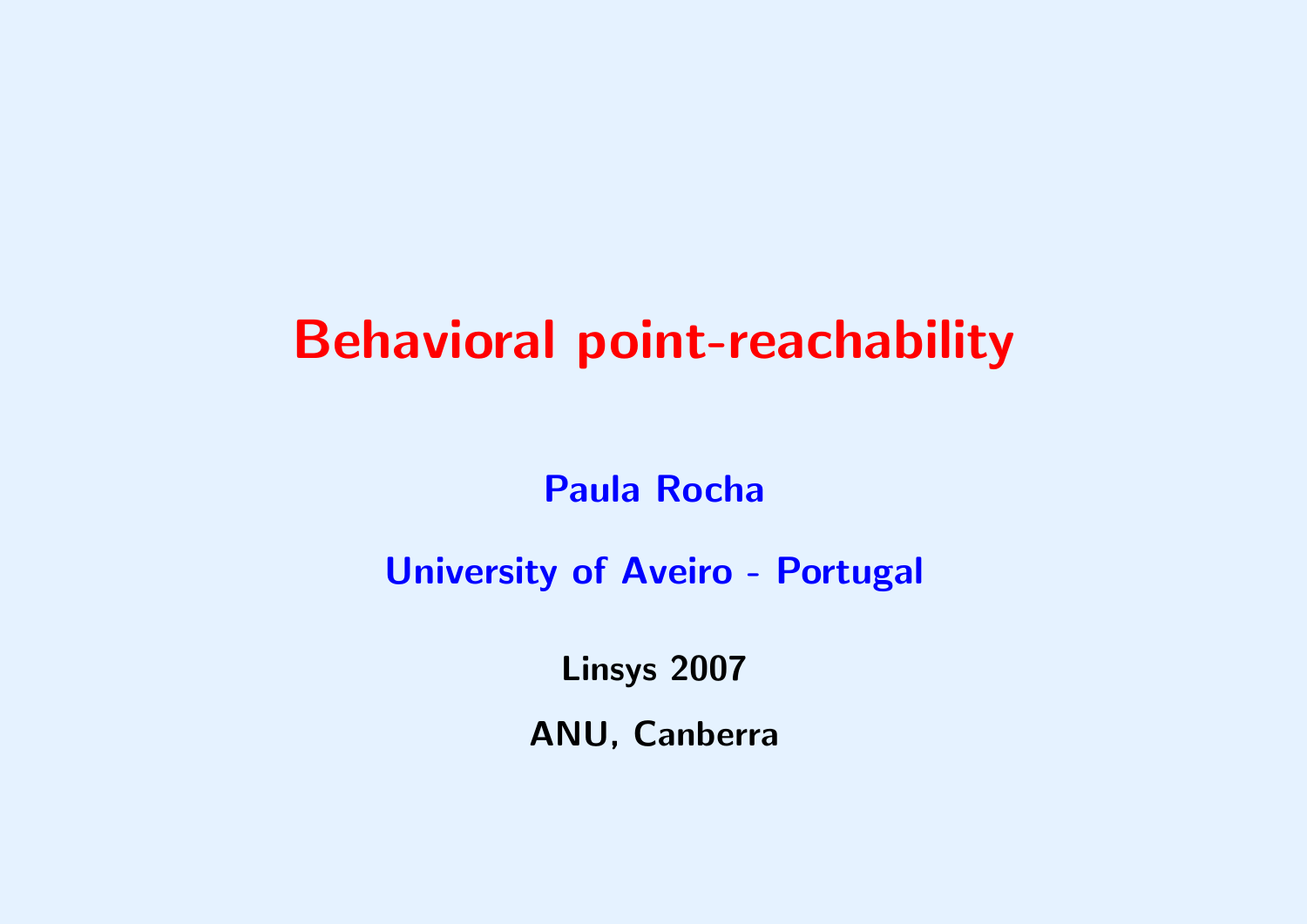## Behaviors

 $\Sigma = (\mathbb{T}, \mathbb{W}, \mathfrak{B}) \mathbb{T} = \mathbb{Z}, \mathbb{W} = \mathbb{R}^q$ 

 $w \in \mathfrak{B}$  iff  $R_N w(t+N) + \cdots + R_1 w(t+1) + R_0 w(t) = 0 \ \forall t \in \mathbb{Z}$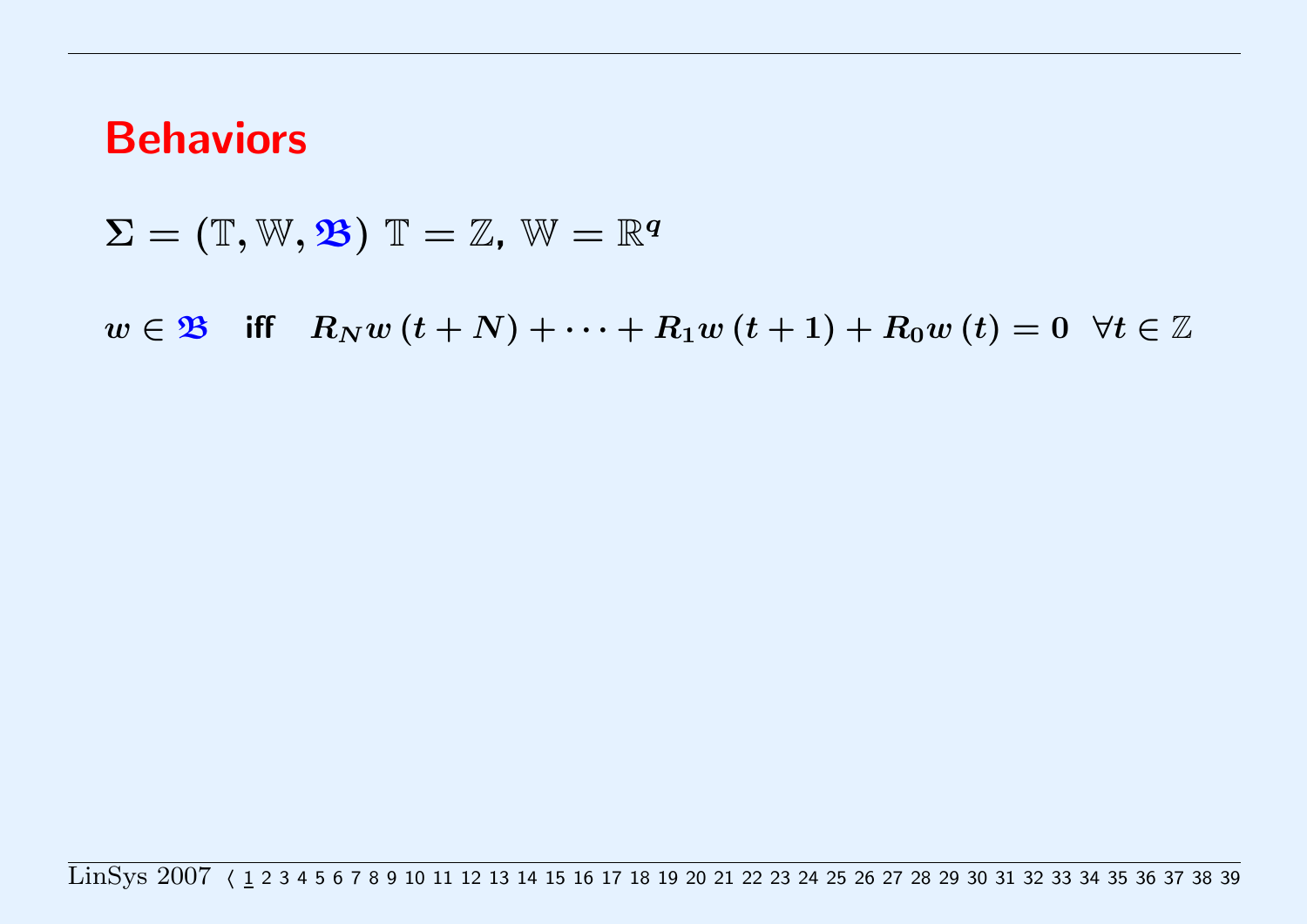## **Behaviors**

 $\Sigma = (\mathbb{T}, \mathbb{W}, \mathfrak{B}) \mathbb{T} = \mathbb{Z}, \mathbb{W} = \mathbb{R}^q$ 

 $w \in \mathfrak{B}$  iff  $R_N w(t+N) + \cdots + R_1 w(t+1) + R_0 w(t) = 0 \ \forall t \in \mathbb{Z}$ 

 $(\sigma w)(t) = w(t+1)$  $R\left(s\right)=R_{N}s^{N}+\cdots+R_{1}s+R_{0}\in\mathbb{R}^{\bullet\times q}\left[s\right]\subset\mathbb{R}^{\bullet\times q}\left[s,s^{-1}\right]$ 

 $\text{LinSys } 2007 \left( \frac{1}{2} \right. 2 \right. 3 \left. 4 \right. 5 \left. 6 \right. 7 \left. 8 \right. 9 \left. 10 \right. 11 \left. 12 \right. 13 \left. 14 \right. 15 \left. 16 \right. 17 \left. 18 \right. 19 \left. 20 \right. 21 \left. 22 \right. 23 \left. 24 \right. 25 \left. 26 \right. 27 \left. 28 \right. 29 \left. 30 \right. 31 \left. 32 \right. 33 \left. 34 \right. 35 \left.$  $\text{LinSys } 2007 \left( \frac{1}{2} \right. 2 \right. 3 \left. 4 \right. 5 \left. 6 \right. 7 \left. 8 \right. 9 \left. 10 \right. 11 \left. 12 \right. 13 \left. 14 \right. 15 \left. 16 \right. 17 \left. 18 \right. 19 \left. 20 \right. 21 \left. 22 \right. 23 \left. 24 \right. 25 \left. 26 \right. 27 \left. 28 \right. 29 \left. 30 \right. 31 \left. 32 \right. 33 \left. 34 \right. 35 \left.$  $\text{LinSys } 2007 \left( \frac{1}{2} \right. 2 \right. 3 \left. 4 \right. 5 \left. 6 \right. 7 \left. 8 \right. 9 \left. 10 \right. 11 \left. 12 \right. 13 \left. 14 \right. 15 \left. 16 \right. 17 \left. 18 \right. 19 \left. 20 \right. 21 \left. 22 \right. 23 \left. 24 \right. 25 \left. 26 \right. 27 \left. 28 \right. 29 \left. 30 \right. 31 \left. 32 \right. 33 \left. 34 \right. 35 \left.$  $\text{LinSys } 2007 \left( \frac{1}{2} \right. 2 \right. 3 \left. 4 \right. 5 \left. 6 \right. 7 \left. 8 \right. 9 \left. 10 \right. 11 \left. 12 \right. 13 \left. 14 \right. 15 \left. 16 \right. 17 \left. 18 \right. 19 \left. 20 \right. 21 \left. 22 \right. 23 \left. 24 \right. 25 \left. 26 \right. 27 \left. 28 \right. 29 \left. 30 \right. 31 \left. 32 \right. 33 \left. 34 \right. 35 \left.$  $\text{LinSys } 2007 \left( \frac{1}{2} \right. 2 \right. 3 \left. 4 \right. 5 \left. 6 \right. 7 \left. 8 \right. 9 \left. 10 \right. 11 \left. 12 \right. 13 \left. 14 \right. 15 \left. 16 \right. 17 \left. 18 \right. 19 \left. 20 \right. 21 \left. 22 \right. 23 \left. 24 \right. 25 \left. 26 \right. 27 \left. 28 \right. 29 \left. 30 \right. 31 \left. 32 \right. 33 \left. 34 \right. 35 \left.$  $\text{LinSys } 2007 \left( \frac{1}{2} \right. 2 \right. 3 \left. 4 \right. 5 \left. 6 \right. 7 \left. 8 \right. 9 \left. 10 \right. 11 \left. 12 \right. 13 \left. 14 \right. 15 \left. 16 \right. 17 \left. 18 \right. 19 \left. 20 \right. 21 \left. 22 \right. 23 \left. 24 \right. 25 \left. 26 \right. 27 \left. 28 \right. 29 \left. 30 \right. 31 \left. 32 \right. 33 \left. 34 \right. 35 \left.$  $\text{LinSys } 2007 \left( \frac{1}{2} \right. 2 \right. 3 \left. 4 \right. 5 \left. 6 \right. 7 \left. 8 \right. 9 \left. 10 \right. 11 \left. 12 \right. 13 \left. 14 \right. 15 \left. 16 \right. 17 \left. 18 \right. 19 \left. 20 \right. 21 \left. 22 \right. 23 \left. 24 \right. 25 \left. 26 \right. 27 \left. 28 \right. 29 \left. 30 \right. 31 \left. 32 \right. 33 \left. 34 \right. 35 \left.$  $\text{LinSys } 2007 \left( \frac{1}{2} \right. 2 \right. 3 \left. 4 \right. 5 \left. 6 \right. 7 \left. 8 \right. 9 \left. 10 \right. 11 \left. 12 \right. 13 \left. 14 \right. 15 \left. 16 \right. 17 \left. 18 \right. 19 \left. 20 \right. 21 \left. 22 \right. 23 \left. 24 \right. 25 \left. 26 \right. 27 \left. 28 \right. 29 \left. 30 \right. 31 \left. 32 \right. 33 \left. 34 \right. 35 \left.$  $\text{LinSys } 2007 \left( \frac{1}{2} \right. 2 \right. 3 \left. 4 \right. 5 \left. 6 \right. 7 \left. 8 \right. 9 \left. 10 \right. 11 \left. 12 \right. 13 \left. 14 \right. 15 \left. 16 \right. 17 \left. 18 \right. 19 \left. 20 \right. 21 \left. 22 \right. 23 \left. 24 \right. 25 \left. 26 \right. 27 \left. 28 \right. 29 \left. 30 \right. 31 \left. 32 \right. 33 \left. 34 \right. 35 \left.$  $\text{LinSys } 2007 \left( \frac{1}{2} \right. 2 \right. 3 \left. 4 \right. 5 \left. 6 \right. 7 \left. 8 \right. 9 \left. 10 \right. 11 \left. 12 \right. 13 \left. 14 \right. 15 \left. 16 \right. 17 \left. 18 \right. 19 \left. 20 \right. 21 \left. 22 \right. 23 \left. 24 \right. 25 \left. 26 \right. 27 \left. 28 \right. 29 \left. 30 \right. 31 \left. 32 \right. 33 \left. 34 \right. 35 \left.$  $\text{LinSys } 2007 \left( \frac{1}{2} \right. 2 \right. 3 \left. 4 \right. 5 \left. 6 \right. 7 \left. 8 \right. 9 \left. 10 \right. 11 \left. 12 \right. 13 \left. 14 \right. 15 \left. 16 \right. 17 \left. 18 \right. 19 \left. 20 \right. 21 \left. 22 \right. 23 \left. 24 \right. 25 \left. 26 \right. 27 \left. 28 \right. 29 \left. 30 \right. 31 \left. 32 \right. 33 \left. 34 \right. 35 \left.$  $\text{LinSys } 2007 \left( \frac{1}{2} \right. 2 \right. 3 \left. 4 \right. 5 \left. 6 \right. 7 \left. 8 \right. 9 \left. 10 \right. 11 \left. 12 \right. 13 \left. 14 \right. 15 \left. 16 \right. 17 \left. 18 \right. 19 \left. 20 \right. 21 \left. 22 \right. 23 \left. 24 \right. 25 \left. 26 \right. 27 \left. 28 \right. 29 \left. 30 \right. 31 \left. 32 \right. 33 \left. 34 \right. 35 \left.$  $\text{LinSys } 2007 \left( \frac{1}{2} \right. 2 \right. 3 \left. 4 \right. 5 \left. 6 \right. 7 \left. 8 \right. 9 \left. 10 \right. 11 \left. 12 \right. 13 \left. 14 \right. 15 \left. 16 \right. 17 \left. 18 \right. 19 \left. 20 \right. 21 \left. 22 \right. 23 \left. 24 \right. 25 \left. 26 \right. 27 \left. 28 \right. 29 \left. 30 \right. 31 \left. 32 \right. 33 \left. 34 \right. 35 \left.$  $\text{LinSys } 2007 \left( \frac{1}{2} \right. 2 \right. 3 \left. 4 \right. 5 \left. 6 \right. 7 \left. 8 \right. 9 \left. 10 \right. 11 \left. 12 \right. 13 \left. 14 \right. 15 \left. 16 \right. 17 \left. 18 \right. 19 \left. 20 \right. 21 \left. 22 \right. 23 \left. 24 \right. 25 \left. 26 \right. 27 \left. 28 \right. 29 \left. 30 \right. 31 \left. 32 \right. 33 \left. 34 \right. 35 \left.$  $\text{LinSys } 2007 \left( \frac{1}{2} \right. 2 \right. 3 \left. 4 \right. 5 \left. 6 \right. 7 \left. 8 \right. 9 \left. 10 \right. 11 \left. 12 \right. 13 \left. 14 \right. 15 \left. 16 \right. 17 \left. 18 \right. 19 \left. 20 \right. 21 \left. 22 \right. 23 \left. 24 \right. 25 \left. 26 \right. 27 \left. 28 \right. 29 \left. 30 \right. 31 \left. 32 \right. 33 \left. 34 \right. 35 \left.$  $\text{LinSys } 2007 \left( \frac{1}{2} \right. 2 \right. 3 \left. 4 \right. 5 \left. 6 \right. 7 \left. 8 \right. 9 \left. 10 \right. 11 \left. 12 \right. 13 \left. 14 \right. 15 \left. 16 \right. 17 \left. 18 \right. 19 \left. 20 \right. 21 \left. 22 \right. 23 \left. 24 \right. 25 \left. 26 \right. 27 \left. 28 \right. 29 \left. 30 \right. 31 \left. 32 \right. 33 \left. 34 \right. 35 \left.$  $\text{LinSys } 2007 \left( \frac{1}{2} \right. 2 \right. 3 \left. 4 \right. 5 \left. 6 \right. 7 \left. 8 \right. 9 \left. 10 \right. 11 \left. 12 \right. 13 \left. 14 \right. 15 \left. 16 \right. 17 \left. 18 \right. 19 \left. 20 \right. 21 \left. 22 \right. 23 \left. 24 \right. 25 \left. 26 \right. 27 \left. 28 \right. 29 \left. 30 \right. 31 \left. 32 \right. 33 \left. 34 \right. 35 \left.$  $\text{LinSys } 2007 \left( \frac{1}{2} \right. 2 \right. 3 \left. 4 \right. 5 \left. 6 \right. 7 \left. 8 \right. 9 \left. 10 \right. 11 \left. 12 \right. 13 \left. 14 \right. 15 \left. 16 \right. 17 \left. 18 \right. 19 \left. 20 \right. 21 \left. 22 \right. 23 \left. 24 \right. 25 \left. 26 \right. 27 \left. 28 \right. 29 \left. 30 \right. 31 \left. 32 \right. 33 \left. 34 \right. 35 \left.$  $\text{LinSys } 2007 \left( \frac{1}{2} \right. 2 \right. 3 \left. 4 \right. 5 \left. 6 \right. 7 \left. 8 \right. 9 \left. 10 \right. 11 \left. 12 \right. 13 \left. 14 \right. 15 \left. 16 \right. 17 \left. 18 \right. 19 \left. 20 \right. 21 \left. 22 \right. 23 \left. 24 \right. 25 \left. 26 \right. 27 \left. 28 \right. 29 \left. 30 \right. 31 \left. 32 \right. 33 \left. 34 \right. 35 \left.$  $\text{LinSys } 2007 \left( \frac{1}{2} \right. 2 \right. 3 \left. 4 \right. 5 \left. 6 \right. 7 \left. 8 \right. 9 \left. 10 \right. 11 \left. 12 \right. 13 \left. 14 \right. 15 \left. 16 \right. 17 \left. 18 \right. 19 \left. 20 \right. 21 \left. 22 \right. 23 \left. 24 \right. 25 \left. 26 \right. 27 \left. 28 \right. 29 \left. 30 \right. 31 \left. 32 \right. 33 \left. 34 \right. 35 \left.$  $\text{LinSys } 2007 \left( \frac{1}{2} \right. 2 \right. 3 \left. 4 \right. 5 \left. 6 \right. 7 \left. 8 \right. 9 \left. 10 \right. 11 \left. 12 \right. 13 \left. 14 \right. 15 \left. 16 \right. 17 \left. 18 \right. 19 \left. 20 \right. 21 \left. 22 \right. 23 \left. 24 \right. 25 \left. 26 \right. 27 \left. 28 \right. 29 \left. 30 \right. 31 \left. 32 \right. 33 \left. 34 \right. 35 \left.$  $\text{LinSys } 2007 \left( \frac{1}{2} \right. 2 \right. 3 \left. 4 \right. 5 \left. 6 \right. 7 \left. 8 \right. 9 \left. 10 \right. 11 \left. 12 \right. 13 \left. 14 \right. 15 \left. 16 \right. 17 \left. 18 \right. 19 \left. 20 \right. 21 \left. 22 \right. 23 \left. 24 \right. 25 \left. 26 \right. 27 \left. 28 \right. 29 \left. 30 \right. 31 \left. 32 \right. 33 \left. 34 \right. 35 \left.$  $\text{LinSys } 2007 \left( \frac{1}{2} \right. 2 \right. 3 \left. 4 \right. 5 \left. 6 \right. 7 \left. 8 \right. 9 \left. 10 \right. 11 \left. 12 \right. 13 \left. 14 \right. 15 \left. 16 \right. 17 \left. 18 \right. 19 \left. 20 \right. 21 \left. 22 \right. 23 \left. 24 \right. 25 \left. 26 \right. 27 \left. 28 \right. 29 \left. 30 \right. 31 \left. 32 \right. 33 \left. 34 \right. 35 \left.$  $\text{LinSys } 2007 \left( \frac{1}{2} \right. 2 \right. 3 \left. 4 \right. 5 \left. 6 \right. 7 \left. 8 \right. 9 \left. 10 \right. 11 \left. 12 \right. 13 \left. 14 \right. 15 \left. 16 \right. 17 \left. 18 \right. 19 \left. 20 \right. 21 \left. 22 \right. 23 \left. 24 \right. 25 \left. 26 \right. 27 \left. 28 \right. 29 \left. 30 \right. 31 \left. 32 \right. 33 \left. 34 \right. 35 \left.$  $\text{LinSys } 2007 \left( \frac{1}{2} \right. 2 \right. 3 \left. 4 \right. 5 \left. 6 \right. 7 \left. 8 \right. 9 \left. 10 \right. 11 \left. 12 \right. 13 \left. 14 \right. 15 \left. 16 \right. 17 \left. 18 \right. 19 \left. 20 \right. 21 \left. 22 \right. 23 \left. 24 \right. 25 \left. 26 \right. 27 \left. 28 \right. 29 \left. 30 \right. 31 \left. 32 \right. 33 \left. 34 \right. 35 \left.$  $\text{LinSys } 2007 \left( \frac{1}{2} \right. 2 \right. 3 \left. 4 \right. 5 \left. 6 \right. 7 \left. 8 \right. 9 \left. 10 \right. 11 \left. 12 \right. 13 \left. 14 \right. 15 \left. 16 \right. 17 \left. 18 \right. 19 \left. 20 \right. 21 \left. 22 \right. 23 \left. 24 \right. 25 \left. 26 \right. 27 \left. 28 \right. 29 \left. 30 \right. 31 \left. 32 \right. 33 \left. 34 \right. 35 \left.$  $\text{LinSys } 2007 \left( \frac{1}{2} \right. 2 \right. 3 \left. 4 \right. 5 \left. 6 \right. 7 \left. 8 \right. 9 \left. 10 \right. 11 \left. 12 \right. 13 \left. 14 \right. 15 \left. 16 \right. 17 \left. 18 \right. 19 \left. 20 \right. 21 \left. 22 \right. 23 \left. 24 \right. 25 \left. 26 \right. 27 \left. 28 \right. 29 \left. 30 \right. 31 \left. 32 \right. 33 \left. 34 \right. 35 \left.$  $\text{LinSys } 2007 \left( \frac{1}{2} \right. 2 \right. 3 \left. 4 \right. 5 \left. 6 \right. 7 \left. 8 \right. 9 \left. 10 \right. 11 \left. 12 \right. 13 \left. 14 \right. 15 \left. 16 \right. 17 \left. 18 \right. 19 \left. 20 \right. 21 \left. 22 \right. 23 \left. 24 \right. 25 \left. 26 \right. 27 \left. 28 \right. 29 \left. 30 \right. 31 \left. 32 \right. 33 \left. 34 \right. 35 \left.$  $\text{LinSys } 2007 \left( \frac{1}{2} \right. 2 \right. 3 \left. 4 \right. 5 \left. 6 \right. 7 \left. 8 \right. 9 \left. 10 \right. 11 \left. 12 \right. 13 \left. 14 \right. 15 \left. 16 \right. 17 \left. 18 \right. 19 \left. 20 \right. 21 \left. 22 \right. 23 \left. 24 \right. 25 \left. 26 \right. 27 \left. 28 \right. 29 \left. 30 \right. 31 \left. 32 \right. 33 \left. 34 \right. 35 \left.$  $\text{LinSys } 2007 \left( \frac{1}{2} \right. 2 \right. 3 \left. 4 \right. 5 \left. 6 \right. 7 \left. 8 \right. 9 \left. 10 \right. 11 \left. 12 \right. 13 \left. 14 \right. 15 \left. 16 \right. 17 \left. 18 \right. 19 \left. 20 \right. 21 \left. 22 \right. 23 \left. 24 \right. 25 \left. 26 \right. 27 \left. 28 \right. 29 \left. 30 \right. 31 \left. 32 \right. 33 \left. 34 \right. 35 \left.$  $\text{LinSys } 2007 \left( \frac{1}{2} \right. 2 \right. 3 \left. 4 \right. 5 \left. 6 \right. 7 \left. 8 \right. 9 \left. 10 \right. 11 \left. 12 \right. 13 \left. 14 \right. 15 \left. 16 \right. 17 \left. 18 \right. 19 \left. 20 \right. 21 \left. 22 \right. 23 \left. 24 \right. 25 \left. 26 \right. 27 \left. 28 \right. 29 \left. 30 \right. 31 \left. 32 \right. 33 \left. 34 \right. 35 \left.$  $\text{LinSys } 2007 \left( \frac{1}{2} \right. 2 \right. 3 \left. 4 \right. 5 \left. 6 \right. 7 \left. 8 \right. 9 \left. 10 \right. 11 \left. 12 \right. 13 \left. 14 \right. 15 \left. 16 \right. 17 \left. 18 \right. 19 \left. 20 \right. 21 \left. 22 \right. 23 \left. 24 \right. 25 \left. 26 \right. 27 \left. 28 \right. 29 \left. 30 \right. 31 \left. 32 \right. 33 \left. 34 \right. 35 \left.$  $\text{LinSys } 2007 \left( \frac{1}{2} \right. 2 \right. 3 \left. 4 \right. 5 \left. 6 \right. 7 \left. 8 \right. 9 \left. 10 \right. 11 \left. 12 \right. 13 \left. 14 \right. 15 \left. 16 \right. 17 \left. 18 \right. 19 \left. 20 \right. 21 \left. 22 \right. 23 \left. 24 \right. 25 \left. 26 \right. 27 \left. 28 \right. 29 \left. 30 \right. 31 \left. 32 \right. 33 \left. 34 \right. 35 \left.$  $\text{LinSys } 2007 \left( \frac{1}{2} \right. 2 \right. 3 \left. 4 \right. 5 \left. 6 \right. 7 \left. 8 \right. 9 \left. 10 \right. 11 \left. 12 \right. 13 \left. 14 \right. 15 \left. 16 \right. 17 \left. 18 \right. 19 \left. 20 \right. 21 \left. 22 \right. 23 \left. 24 \right. 25 \left. 26 \right. 27 \left. 28 \right. 29 \left. 30 \right. 31 \left. 32 \right. 33 \left. 34 \right. 35 \left.$  $\text{LinSys } 2007 \left( \frac{1}{2} \right. 2 \right. 3 \left. 4 \right. 5 \left. 6 \right. 7 \left. 8 \right. 9 \left. 10 \right. 11 \left. 12 \right. 13 \left. 14 \right. 15 \left. 16 \right. 17 \left. 18 \right. 19 \left. 20 \right. 21 \left. 22 \right. 23 \left. 24 \right. 25 \left. 26 \right. 27 \left. 28 \right. 29 \left. 30 \right. 31 \left. 32 \right. 33 \left. 34 \right. 35 \left.$  $\text{LinSys } 2007 \left( \frac{1}{2} \right. 2 \right. 3 \left. 4 \right. 5 \left. 6 \right. 7 \left. 8 \right. 9 \left. 10 \right. 11 \left. 12 \right. 13 \left. 14 \right. 15 \left. 16 \right. 17 \left. 18 \right. 19 \left. 20 \right. 21 \left. 22 \right. 23 \left. 24 \right. 25 \left. 26 \right. 27 \left. 28 \right. 29 \left. 30 \right. 31 \left. 32 \right. 33 \left. 34 \right. 35 \left.$  $\text{LinSys } 2007 \left( \frac{1}{2} \right. 2 \right. 3 \left. 4 \right. 5 \left. 6 \right. 7 \left. 8 \right. 9 \left. 10 \right. 11 \left. 12 \right. 13 \left. 14 \right. 15 \left. 16 \right. 17 \left. 18 \right. 19 \left. 20 \right. 21 \left. 22 \right. 23 \left. 24 \right. 25 \left. 26 \right. 27 \left. 28 \right. 29 \left. 30 \right. 31 \left. 32 \right. 33 \left. 34 \right. 35 \left.$  $\text{LinSys } 2007 \left( \frac{1}{2} \right. 2 \right. 3 \left. 4 \right. 5 \left. 6 \right. 7 \left. 8 \right. 9 \left. 10 \right. 11 \left. 12 \right. 13 \left. 14 \right. 15 \left. 16 \right. 17 \left. 18 \right. 19 \left. 20 \right. 21 \left. 22 \right. 23 \left. 24 \right. 25 \left. 26 \right. 27 \left. 28 \right. 29 \left. 30 \right. 31 \left. 32 \right. 33 \left. 34 \right. 35 \left.$  $\text{LinSys } 2007 \left( \frac{1}{2} \right. 2 \right. 3 \left. 4 \right. 5 \left. 6 \right. 7 \left. 8 \right. 9 \left. 10 \right. 11 \left. 12 \right. 13 \left. 14 \right. 15 \left. 16 \right. 17 \left. 18 \right. 19 \left. 20 \right. 21 \left. 22 \right. 23 \left. 24 \right. 25 \left. 26 \right. 27 \left. 28 \right. 29 \left. 30 \right. 31 \left. 32 \right. 33 \left. 34 \right. 35 \left.$  $\text{LinSys } 2007 \left( \frac{1}{2} \right. 2 \right. 3 \left. 4 \right. 5 \left. 6 \right. 7 \left. 8 \right. 9 \left. 10 \right. 11 \left. 12 \right. 13 \left. 14 \right. 15 \left. 16 \right. 17 \left. 18 \right. 19 \left. 20 \right. 21 \left. 22 \right. 23 \left. 24 \right. 25 \left. 26 \right. 27 \left. 28 \right. 29 \left. 30 \right. 31 \left. 32 \right. 33 \left. 34 \right. 35 \left.$  $\text{LinSys } 2007 \left( \frac{1}{2} \right. 2 \right. 3 \left. 4 \right. 5 \left. 6 \right. 7 \left. 8 \right. 9 \left. 10 \right. 11 \left. 12 \right. 13 \left. 14 \right. 15 \left. 16 \right. 17 \left. 18 \right. 19 \left. 20 \right. 21 \left. 22 \right. 23 \left. 24 \right. 25 \left. 26 \right. 27 \left. 28 \right. 29 \left. 30 \right. 31 \left. 32 \right. 33 \left. 34 \right. 35 \left.$  $\text{LinSys } 2007 \left( \frac{1}{2} \right. 2 \right. 3 \left. 4 \right. 5 \left. 6 \right. 7 \left. 8 \right. 9 \left. 10 \right. 11 \left. 12 \right. 13 \left. 14 \right. 15 \left. 16 \right. 17 \left. 18 \right. 19 \left. 20 \right. 21 \left. 22 \right. 23 \left. 24 \right. 25 \left. 26 \right. 27 \left. 28 \right. 29 \left. 30 \right. 31 \left. 32 \right. 33 \left. 34 \right. 35 \left.$  $\text{LinSys } 2007 \left( \frac{1}{2} \right. 2 \right. 3 \left. 4 \right. 5 \left. 6 \right. 7 \left. 8 \right. 9 \left. 10 \right. 11 \left. 12 \right. 13 \left. 14 \right. 15 \left. 16 \right. 17 \left. 18 \right. 19 \left. 20 \right. 21 \left. 22 \right. 23 \left. 24 \right. 25 \left. 26 \right. 27 \left. 28 \right. 29 \left. 30 \right. 31 \left. 32 \right. 33 \left. 34 \right. 35 \left.$  $\text{LinSys } 2007 \left( \frac{1}{2} \right. 2 \right. 3 \left. 4 \right. 5 \left. 6 \right. 7 \left. 8 \right. 9 \left. 10 \right. 11 \left. 12 \right. 13 \left. 14 \right. 15 \left. 16 \right. 17 \left. 18 \right. 19 \left. 20 \right. 21 \left. 22 \right. 23 \left. 24 \right. 25 \left. 26 \right. 27 \left. 28 \right. 29 \left. 30 \right. 31 \left. 32 \right. 33 \left. 34 \right. 35 \left.$  $\text{LinSys } 2007 \left( \frac{1}{2} \right. 2 \right. 3 \left. 4 \right. 5 \left. 6 \right. 7 \left. 8 \right. 9 \left. 10 \right. 11 \left. 12 \right. 13 \left. 14 \right. 15 \left. 16 \right. 17 \left. 18 \right. 19 \left. 20 \right. 21 \left. 22 \right. 23 \left. 24 \right. 25 \left. 26 \right. 27 \left. 28 \right. 29 \left. 30 \right. 31 \left. 32 \right. 33 \left. 34 \right. 35 \left.$  $\text{LinSys } 2007 \left( \frac{1}{2} \right. 2 \right. 3 \left. 4 \right. 5 \left. 6 \right. 7 \left. 8 \right. 9 \left. 10 \right. 11 \left. 12 \right. 13 \left. 14 \right. 15 \left. 16 \right. 17 \left. 18 \right. 19 \left. 20 \right. 21 \left. 22 \right. 23 \left. 24 \right. 25 \left. 26 \right. 27 \left. 28 \right. 29 \left. 30 \right. 31 \left. 32 \right. 33 \left. 34 \right. 35 \left.$  $\text{LinSys } 2007 \left( \frac{1}{2} \right. 2 \right. 3 \left. 4 \right. 5 \left. 6 \right. 7 \left. 8 \right. 9 \left. 10 \right. 11 \left. 12 \right. 13 \left. 14 \right. 15 \left. 16 \right. 17 \left. 18 \right. 19 \left. 20 \right. 21 \left. 22 \right. 23 \left. 24 \right. 25 \left. 26 \right. 27 \left. 28 \right. 29 \left. 30 \right. 31 \left. 32 \right. 33 \left. 34 \right. 35 \left.$  $\text{LinSys } 2007 \left( \frac{1}{2} \right. 2 \right. 3 \left. 4 \right. 5 \left. 6 \right. 7 \left. 8 \right. 9 \left. 10 \right. 11 \left. 12 \right. 13 \left. 14 \right. 15 \left. 16 \right. 17 \left. 18 \right. 19 \left. 20 \right. 21 \left. 22 \right. 23 \left. 24 \right. 25 \left. 26 \right. 27 \left. 28 \right. 29 \left. 30 \right. 31 \left. 32 \right. 33 \left. 34 \right. 35 \left.$  $\text{LinSys } 2007 \left( \frac{1}{2} \right. 2 \right. 3 \left. 4 \right. 5 \left. 6 \right. 7 \left. 8 \right. 9 \left. 10 \right. 11 \left. 12 \right. 13 \left. 14 \right. 15 \left. 16 \right. 17 \left. 18 \right. 19 \left. 20 \right. 21 \left. 22 \right. 23 \left. 24 \right. 25 \left. 26 \right. 27 \left. 28 \right. 29 \left. 30 \right. 31 \left. 32 \right. 33 \left. 34 \right. 35 \left.$  $\text{LinSys } 2007 \left( \frac{1}{2} \right. 2 \right. 3 \left. 4 \right. 5 \left. 6 \right. 7 \left. 8 \right. 9 \left. 10 \right. 11 \left. 12 \right. 13 \left. 14 \right. 15 \left. 16 \right. 17 \left. 18 \right. 19 \left. 20 \right. 21 \left. 22 \right. 23 \left. 24 \right. 25 \left. 26 \right. 27 \left. 28 \right. 29 \left. 30 \right. 31 \left. 32 \right. 33 \left. 34 \right. 35 \left.$  $\text{LinSys } 2007 \left( \frac{1}{2} \right. 2 \right. 3 \left. 4 \right. 5 \left. 6 \right. 7 \left. 8 \right. 9 \left. 10 \right. 11 \left. 12 \right. 13 \left. 14 \right. 15 \left. 16 \right. 17 \left. 18 \right. 19 \left. 20 \right. 21 \left. 22 \right. 23 \left. 24 \right. 25 \left. 26 \right. 27 \left. 28 \right. 29 \left. 30 \right. 31 \left. 32 \right. 33 \left. 34 \right. 35 \left.$  $\text{LinSys } 2007 \left( \frac{1}{2} \right. 2 \right. 3 \left. 4 \right. 5 \left. 6 \right. 7 \left. 8 \right. 9 \left. 10 \right. 11 \left. 12 \right. 13 \left. 14 \right. 15 \left. 16 \right. 17 \left. 18 \right. 19 \left. 20 \right. 21 \left. 22 \right. 23 \left. 24 \right. 25 \left. 26 \right. 27 \left. 28 \right. 29 \left. 30 \right. 31 \left. 32 \right. 33 \left. 34 \right. 35 \left.$  $\text{LinSys } 2007 \left( \frac{1}{2} \right. 2 \right. 3 \left. 4 \right. 5 \left. 6 \right. 7 \left. 8 \right. 9 \left. 10 \right. 11 \left. 12 \right. 13 \left. 14 \right. 15 \left. 16 \right. 17 \left. 18 \right. 19 \left. 20 \right. 21 \left. 22 \right. 23 \left. 24 \right. 25 \left. 26 \right. 27 \left. 28 \right. 29 \left. 30 \right. 31 \left. 32 \right. 33 \left. 34 \right. 35 \left.$  $\text{LinSys } 2007 \left( \frac{1}{2} \right. 2 \right. 3 \left. 4 \right. 5 \left. 6 \right. 7 \left. 8 \right. 9 \left. 10 \right. 11 \left. 12 \right. 13 \left. 14 \right. 15 \left. 16 \right. 17 \left. 18 \right. 19 \left. 20 \right. 21 \left. 22 \right. 23 \left. 24 \right. 25 \left. 26 \right. 27 \left. 28 \right. 29 \left. 30 \right. 31 \left. 32 \right. 33 \left. 34 \right. 35 \left.$  $\text{LinSys } 2007 \left( \frac{1}{2} \right. 2 \right. 3 \left. 4 \right. 5 \left. 6 \right. 7 \left. 8 \right. 9 \left. 10 \right. 11 \left. 12 \right. 13 \left. 14 \right. 15 \left. 16 \right. 17 \left. 18 \right. 19 \left. 20 \right. 21 \left. 22 \right. 23 \left. 24 \right. 25 \left. 26 \right. 27 \left. 28 \right. 29 \left. 30 \right. 31 \left. 32 \right. 33 \left. 34 \right. 35 \left.$  $\text{LinSys } 2007 \left( \frac{1}{2} \right. 2 \right. 3 \left. 4 \right. 5 \left. 6 \right. 7 \left. 8 \right. 9 \left. 10 \right. 11 \left. 12 \right. 13 \left. 14 \right. 15 \left. 16 \right. 17 \left. 18 \right. 19 \left. 20 \right. 21 \left. 22 \right. 23 \left. 24 \right. 25 \left. 26 \right. 27 \left. 28 \right. 29 \left. 30 \right. 31 \left. 32 \right. 33 \left. 34 \right. 35 \left.$  $\text{LinSys } 2007 \left( \frac{1}{2} \right. 2 \right. 3 \left. 4 \right. 5 \left. 6 \right. 7 \left. 8 \right. 9 \left. 10 \right. 11 \left. 12 \right. 13 \left. 14 \right. 15 \left. 16 \right. 17 \left. 18 \right. 19 \left. 20 \right. 21 \left. 22 \right. 23 \left. 24 \right. 25 \left. 26 \right. 27 \left. 28 \right. 29 \left. 30 \right. 31 \left. 32 \right. 33 \left. 34 \right. 35 \left.$  $\text{LinSys } 2007 \left( \frac{1}{2} \right. 2 \right. 3 \left. 4 \right. 5 \left. 6 \right. 7 \left. 8 \right. 9 \left. 10 \right. 11 \left. 12 \right. 13 \left. 14 \right. 15 \left. 16 \right. 17 \left. 18 \right. 19 \left. 20 \right. 21 \left. 22 \right. 23 \left. 24 \right. 25 \left. 26 \right. 27 \left. 28 \right. 29 \left. 30 \right. 31 \left. 32 \right. 33 \left. 34 \right. 35 \left.$  $\text{LinSys } 2007 \left( \frac{1}{2} \right. 2 \right. 3 \left. 4 \right. 5 \left. 6 \right. 7 \left. 8 \right. 9 \left. 10 \right. 11 \left. 12 \right. 13 \left. 14 \right. 15 \left. 16 \right. 17 \left. 18 \right. 19 \left. 20 \right. 21 \left. 22 \right. 23 \left. 24 \right. 25 \left. 26 \right. 27 \left. 28 \right. 29 \left. 30 \right. 31 \left. 32 \right. 33 \left. 34 \right. 35 \left.$  $\text{LinSys } 2007 \left( \frac{1}{2} \right. 2 \right. 3 \left. 4 \right. 5 \left. 6 \right. 7 \left. 8 \right. 9 \left. 10 \right. 11 \left. 12 \right. 13 \left. 14 \right. 15 \left. 16 \right. 17 \left. 18 \right. 19 \left. 20 \right. 21 \left. 22 \right. 23 \left. 24 \right. 25 \left. 26 \right. 27 \left. 28 \right. 29 \left. 30 \right. 31 \left. 32 \right. 33 \left. 34 \right. 35 \left.$  $\text{LinSys } 2007 \left( \frac{1}{2} \right. 2 \right. 3 \left. 4 \right. 5 \left. 6 \right. 7 \left. 8 \right. 9 \left. 10 \right. 11 \left. 12 \right. 13 \left. 14 \right. 15 \left. 16 \right. 17 \left. 18 \right. 19 \left. 20 \right. 21 \left. 22 \right. 23 \left. 24 \right. 25 \left. 26 \right. 27 \left. 28 \right. 29 \left. 30 \right. 31 \left. 32 \right. 33 \left. 34 \right. 35 \left.$  $\text{LinSys } 2007 \left( \frac{1}{2} \right. 2 \right. 3 \left. 4 \right. 5 \left. 6 \right. 7 \left. 8 \right. 9 \left. 10 \right. 11 \left. 12 \right. 13 \left. 14 \right. 15 \left. 16 \right. 17 \left. 18 \right. 19 \left. 20 \right. 21 \left. 22 \right. 23 \left. 24 \right. 25 \left. 26 \right. 27 \left. 28 \right. 29 \left. 30 \right. 31 \left. 32 \right. 33 \left. 34 \right. 35 \left.$  $\text{LinSys } 2007 \left( \frac{1}{2} \right. 2 \right. 3 \left. 4 \right. 5 \left. 6 \right. 7 \left. 8 \right. 9 \left. 10 \right. 11 \left. 12 \right. 13 \left. 14 \right. 15 \left. 16 \right. 17 \left. 18 \right. 19 \left. 20 \right. 21 \left. 22 \right. 23 \left. 24 \right. 25 \left. 26 \right. 27 \left. 28 \right. 29 \left. 30 \right. 31 \left. 32 \right. 33 \left. 34 \right. 35 \left.$  $\text{LinSys } 2007 \left( \frac{1}{2} \right. 2 \right. 3 \left. 4 \right. 5 \left. 6 \right. 7 \left. 8 \right. 9 \left. 10 \right. 11 \left. 12 \right. 13 \left. 14 \right. 15 \left. 16 \right. 17 \left. 18 \right. 19 \left. 20 \right. 21 \left. 22 \right. 23 \left. 24 \right. 25 \left. 26 \right. 27 \left. 28 \right. 29 \left. 30 \right. 31 \left. 32 \right. 33 \left. 34 \right. 35 \left.$  $\text{LinSys } 2007 \left( \frac{1}{2} \right. 2 \right. 3 \left. 4 \right. 5 \left. 6 \right. 7 \left. 8 \right. 9 \left. 10 \right. 11 \left. 12 \right. 13 \left. 14 \right. 15 \left. 16 \right. 17 \left. 18 \right. 19 \left. 20 \right. 21 \left. 22 \right. 23 \left. 24 \right. 25 \left. 26 \right. 27 \left. 28 \right. 29 \left. 30 \right. 31 \left. 32 \right. 33 \left. 34 \right. 35 \left.$  $\text{LinSys } 2007 \left( \frac{1}{2} \right. 2 \right. 3 \left. 4 \right. 5 \left. 6 \right. 7 \left. 8 \right. 9 \left. 10 \right. 11 \left. 12 \right. 13 \left. 14 \right. 15 \left. 16 \right. 17 \left. 18 \right. 19 \left. 20 \right. 21 \left. 22 \right. 23 \left. 24 \right. 25 \left. 26 \right. 27 \left. 28 \right. 29 \left. 30 \right. 31 \left. 32 \right. 33 \left. 34 \right. 35 \left.$  $\text{LinSys } 2007 \left( \frac{1}{2} \right. 2 \right. 3 \left. 4 \right. 5 \left. 6 \right. 7 \left. 8 \right. 9 \left. 10 \right. 11 \left. 12 \right. 13 \left. 14 \right. 15 \left. 16 \right. 17 \left. 18 \right. 19 \left. 20 \right. 21 \left. 22 \right. 23 \left. 24 \right. 25 \left. 26 \right. 27 \left. 28 \right. 29 \left. 30 \right. 31 \left. 32 \right. 33 \left. 34 \right. 35 \left.$  $\text{LinSys } 2007 \left( \frac{1}{2} \right. 2 \right. 3 \left. 4 \right. 5 \left. 6 \right. 7 \left. 8 \right. 9 \left. 10 \right. 11 \left. 12 \right. 13 \left. 14 \right. 15 \left. 16 \right. 17 \left. 18 \right. 19 \left. 20 \right. 21 \left. 22 \right. 23 \left. 24 \right. 25 \left. 26 \right. 27 \left. 28 \right. 29 \left. 30 \right. 31 \left. 32 \right. 33 \left. 34 \right. 35 \left.$  $\text{LinSys } 2007 \left( \frac{1}{2} \right. 2 \right. 3 \left. 4 \right. 5 \left. 6 \right. 7 \left. 8 \right. 9 \left. 10 \right. 11 \left. 12 \right. 13 \left. 14 \right. 15 \left. 16 \right. 17 \left. 18 \right. 19 \left. 20 \right. 21 \left. 22 \right. 23 \left. 24 \right. 25 \left. 26 \right. 27 \left. 28 \right. 29 \left. 30 \right. 31 \left. 32 \right. 33 \left. 34 \right. 35 \left.$  $\text{LinSys } 2007 \left( \frac{1}{2} \right. 2 \right. 3 \left. 4 \right. 5 \left. 6 \right. 7 \left. 8 \right. 9 \left. 10 \right. 11 \left. 12 \right. 13 \left. 14 \right. 15 \left. 16 \right. 17 \left. 18 \right. 19 \left. 20 \right. 21 \left. 22 \right. 23 \left. 24 \right. 25 \left. 26 \right. 27 \left. 28 \right. 29 \left. 30 \right. 31 \left. 32 \right. 33 \left. 34 \right. 35 \left.$  $\text{LinSys } 2007 \left( \frac{1}{2} \right. 2 \right. 3 \left. 4 \right. 5 \left. 6 \right. 7 \left. 8 \right. 9 \left. 10 \right. 11 \left. 12 \right. 13 \left. 14 \right. 15 \left. 16 \right. 17 \left. 18 \right. 19 \left. 20 \right. 21 \left. 22 \right. 23 \left. 24 \right. 25 \left. 26 \right. 27 \left. 28 \right. 29 \left. 30 \right. 31 \left. 32 \right. 33 \left. 34 \right. 35 \left.$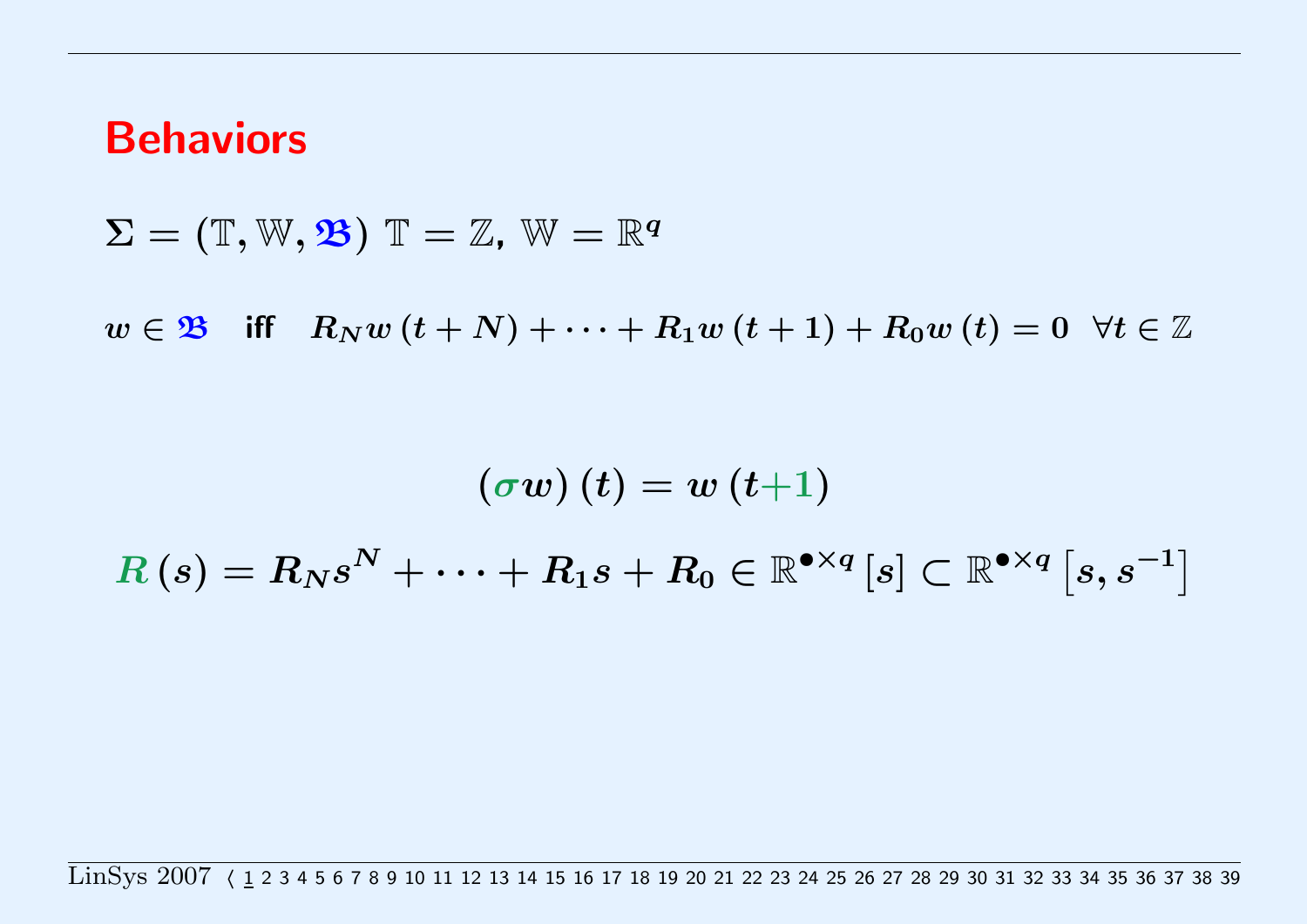## <span id="page-3-0"></span>Behaviors

 $\Sigma = (\mathbb{T}, \mathbb{W}, \mathfrak{B}) \mathbb{T} = \mathbb{Z}, \mathbb{W} = \mathbb{R}^q$ 

 $w \in \mathfrak{B}$  iff  $R_N w(t+N) + \cdots + R_1 w(t+1) + R_0 w(t) = 0 \ \forall t \in \mathbb{Z}$ 

$$
\left(\sigma w\right)(t)=w\left(t\hspace{-0.5mm}+\hspace{-0.5mm}1\right)
$$
\n
$$
R\left(s\right)=R_{N}s^{N}+\cdots+R_{1}s+R_{0}\in\mathbb{R}^{\bullet\times q}\left[s\right]\subset\mathbb{R}^{\bullet\times q}\left[s,s^{-1}\right]
$$

$$
\mathbf{\mathfrak{B}}=\ker R\left(\sigma\right):=\left\{ w\in\left(\mathbb{R}^{q}\right)^{\mathbb{Z}}:R\left(\sigma\right) w=0\right\}
$$

#### Kernel behavior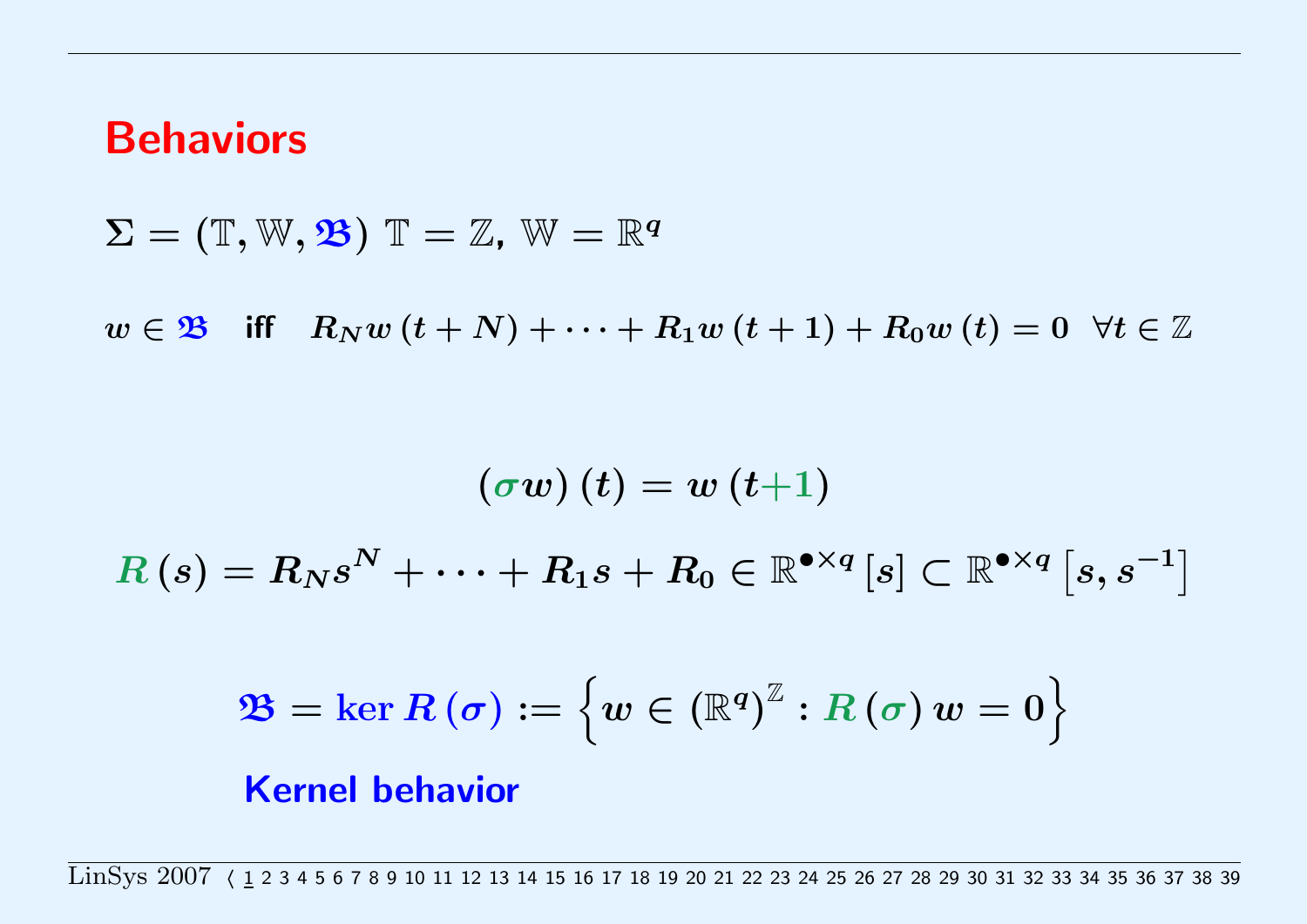$$
\begin{cases}\nx(t+1) = Ax(t) + Bu(t) \\
y(t) = Cx(t) + Bu(t)\n\end{cases} (1)
$$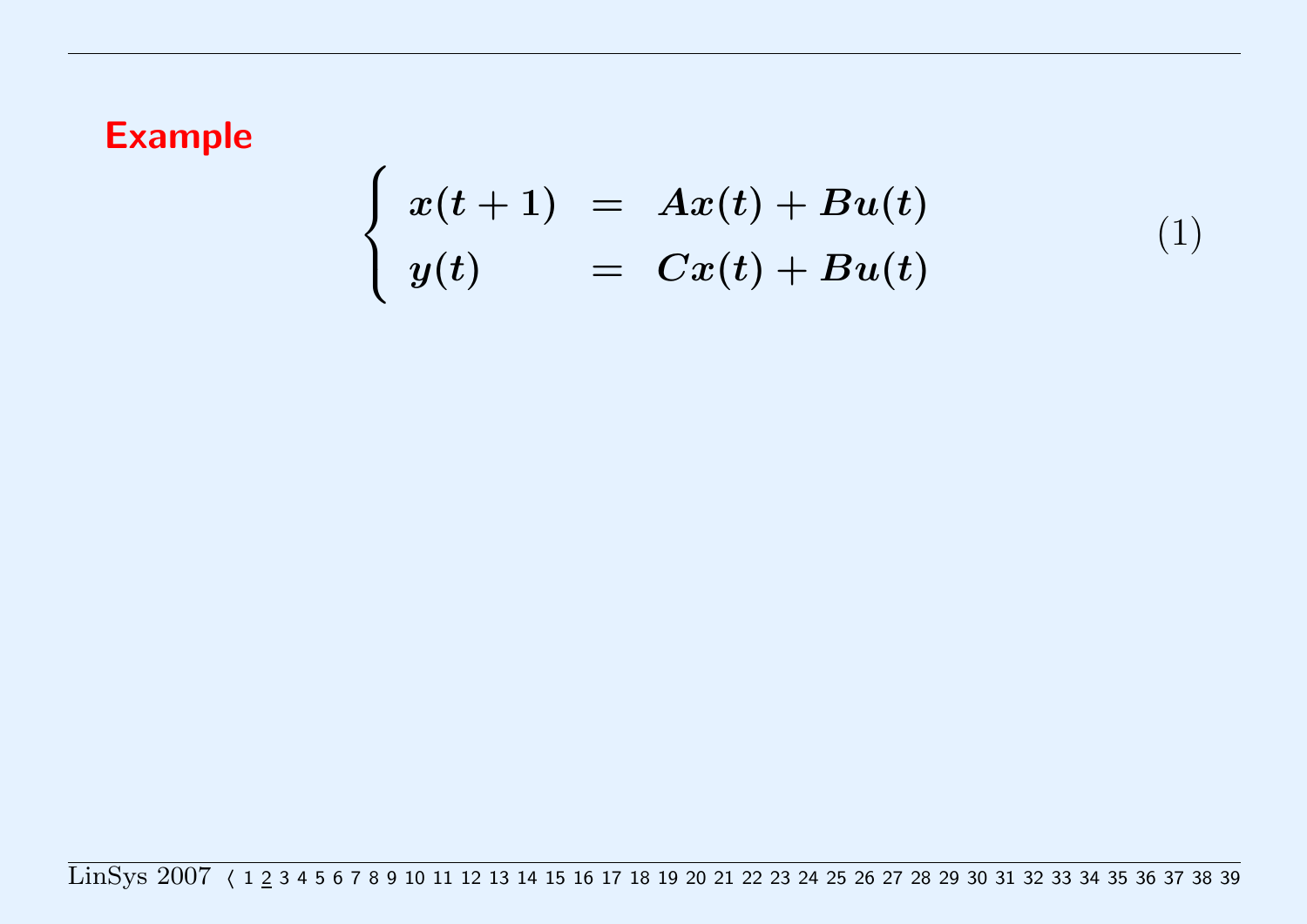$$
\begin{cases}\nx(t+1) = Ax(t) + Bu(t) \\
y(t) = Cx(t) + Bu(t)\n\end{cases} (2)
$$

1) 
$$
\mathfrak{B}_{(x,u,y)} = \{w = (x,u,y) \mid (3)
$$
 holds}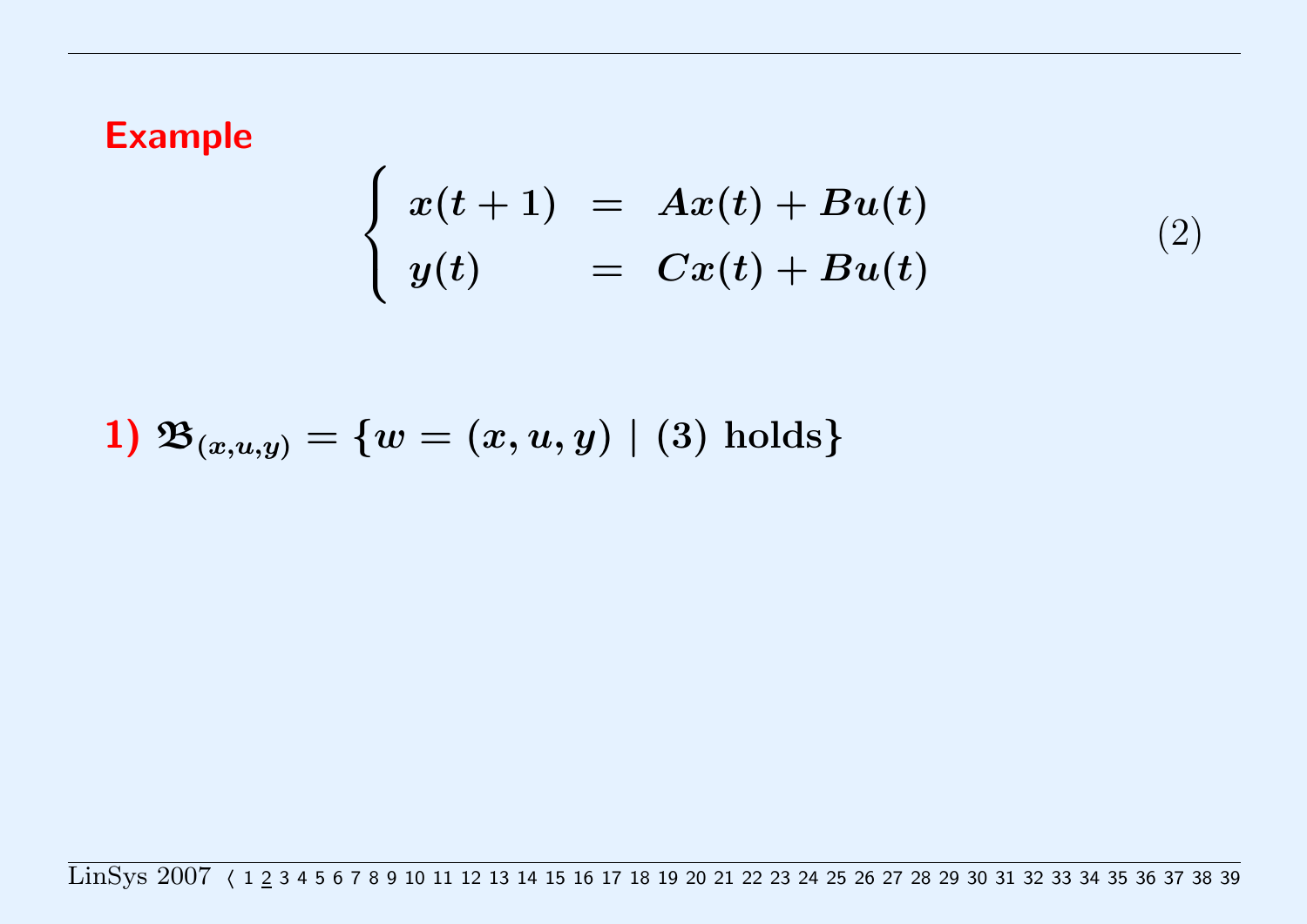<span id="page-6-0"></span>
$$
\begin{cases}\nx(t+1) = Ax(t) + Bu(t) \\
y(t) = Cx(t) + Bu(t)\n\end{cases} (3)
$$

1) 
$$
\mathfrak{B}_{(x,u,y)} = \{w = (x,u,y) \mid (3)
$$
 holds}

$$
\textbf{2) } \, \mathfrak{B}_{(u,y)} = \{w = (u,y) \,\, | \, \, \exists \, \, x \, \, \text{s.t.} \,\, (3) \, \, \text{holds} \}
$$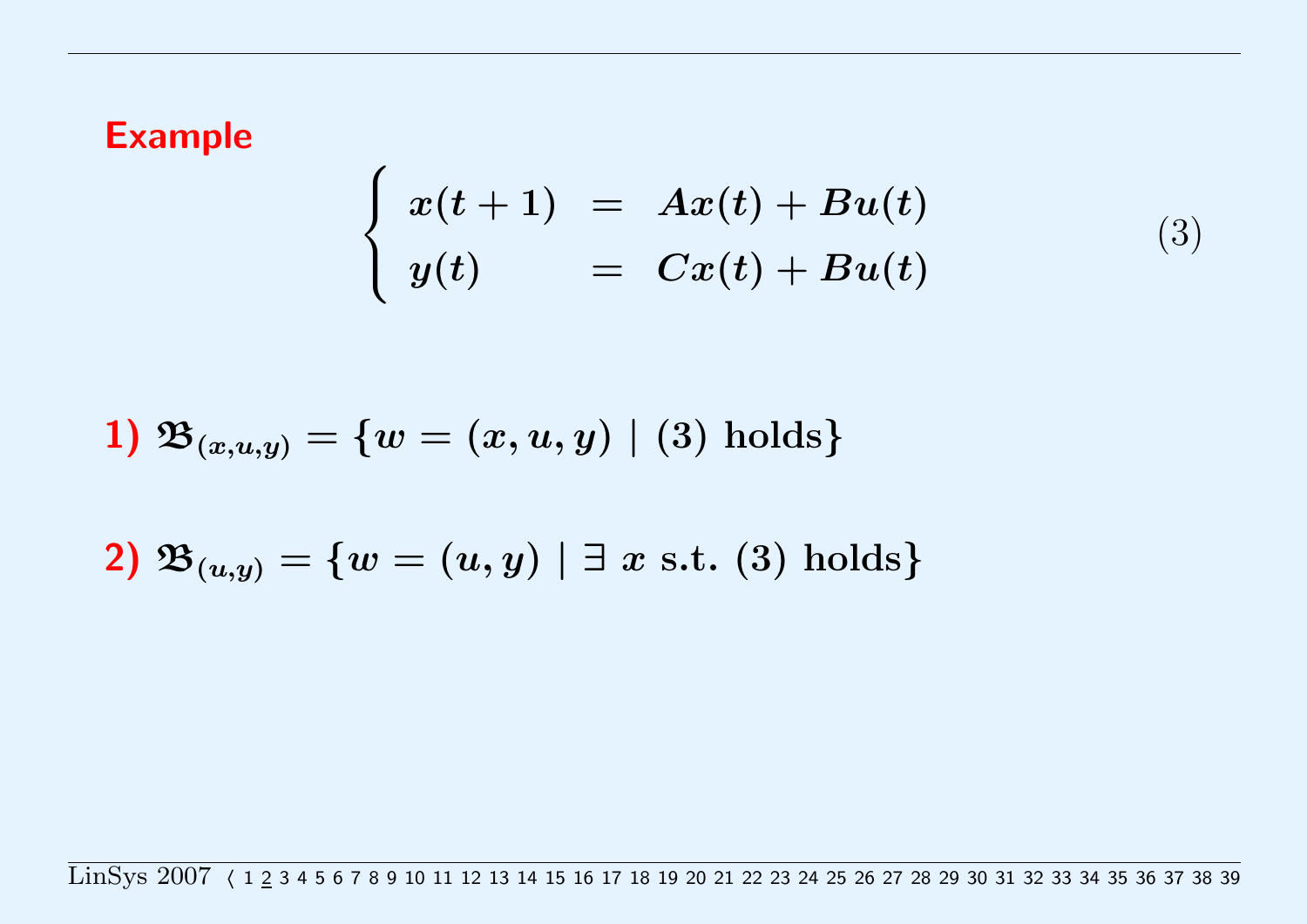<span id="page-7-0"></span>Controllability (Willems)

 $\Sigma = (\mathbb{T}, \mathbb{W}, \mathfrak{B})$ 

### $\Sigma/\mathfrak{B}$  controllable

 $\forall w_0, w_1 \in \mathfrak{B}$  and  $\forall t_0 \in \mathbb{T}$ ,  $\exists w \in \mathfrak{B}$  and  $\exists t_1 \geq t_0$  s.t.

$$
w\left(t\right)=\left\{\begin{array}{ll}w_{0}\left(t\right), & t\leq t_{0}\\ \\ w_{1}\left(t\right), & t\geq t_{1}.\end{array}\right.
$$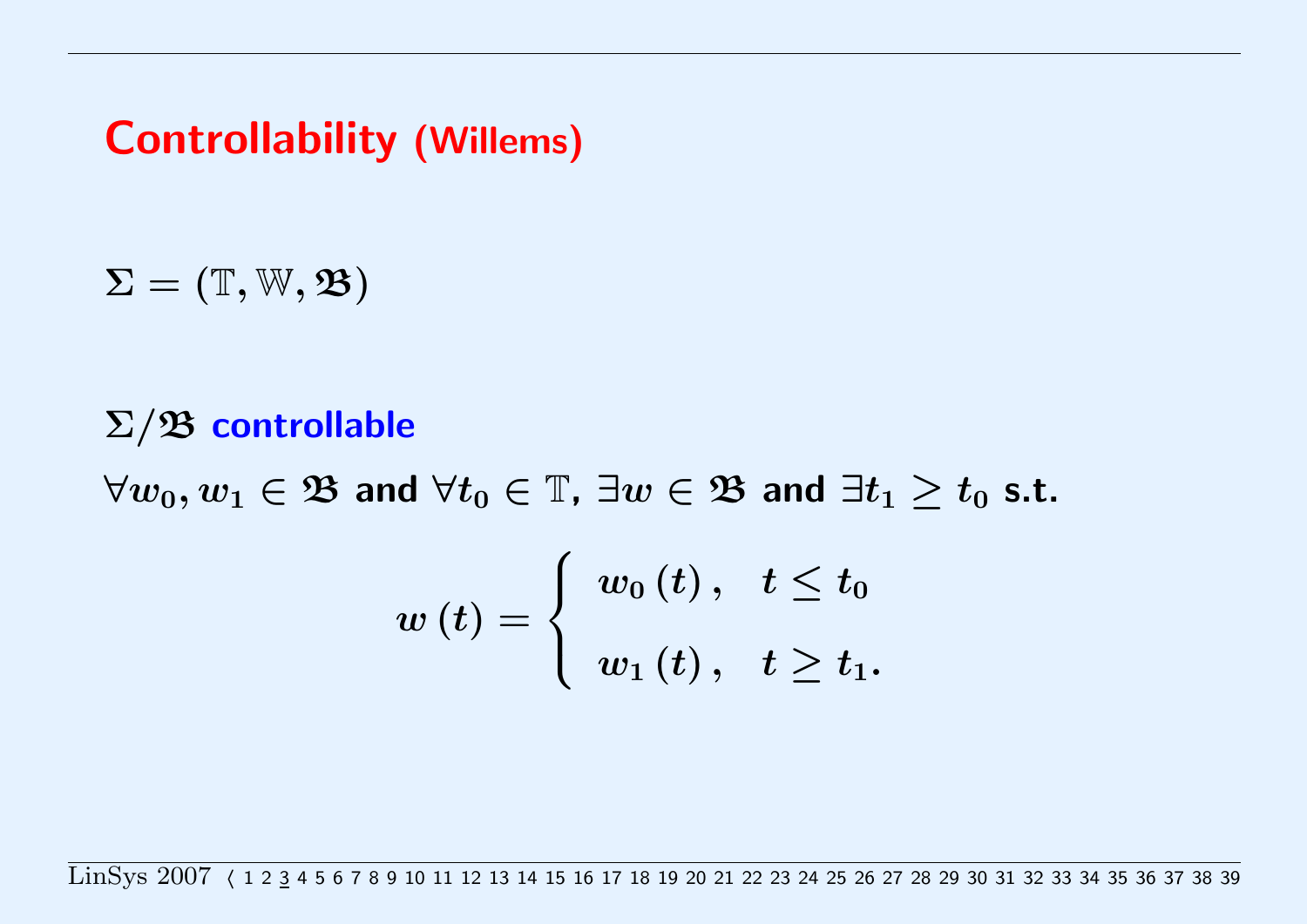<span id="page-8-0"></span>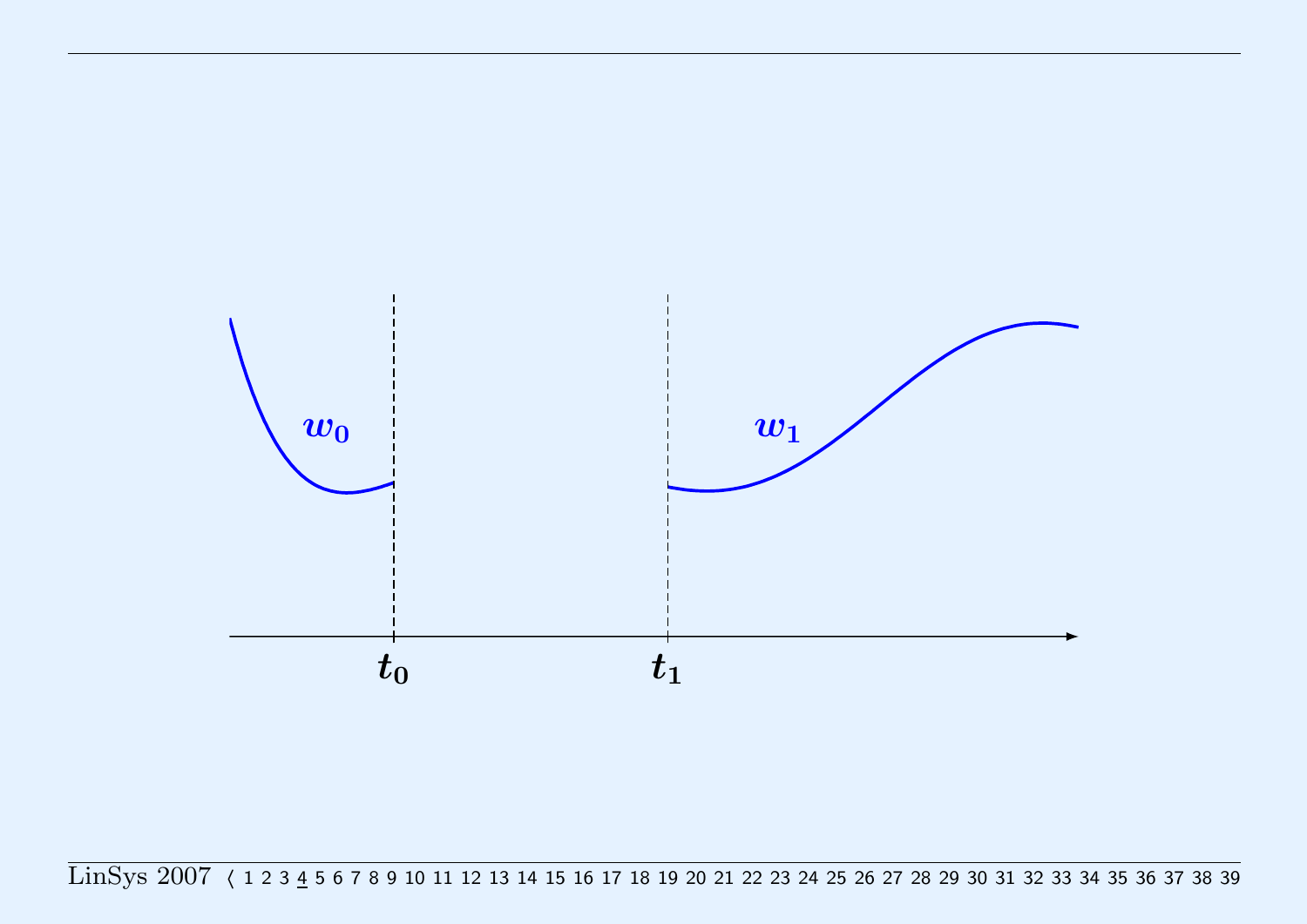<span id="page-9-0"></span>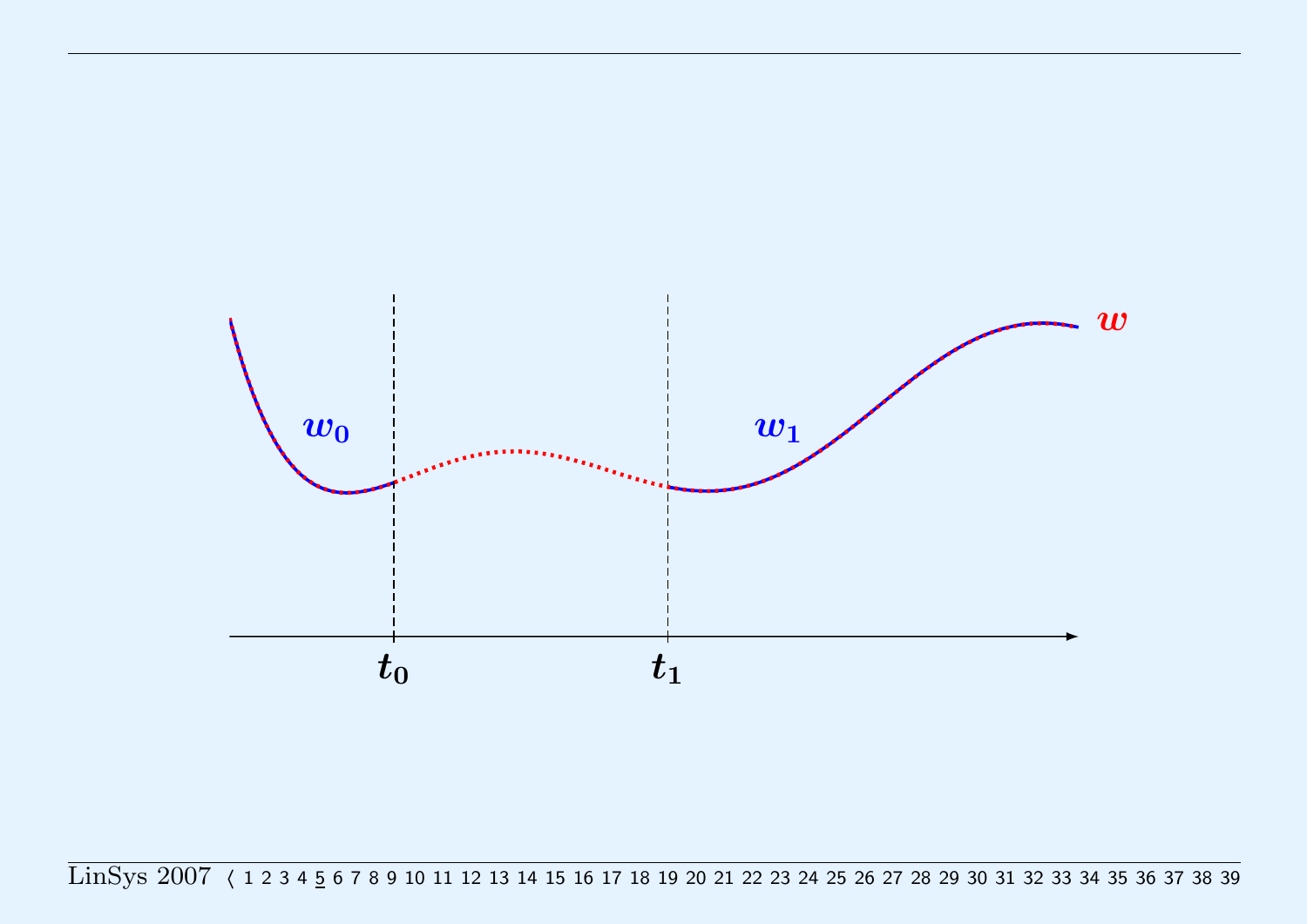## <span id="page-10-0"></span>Point-controllability (Willems)

 $\Sigma = (\mathbb{T}, \mathbb{W}, \mathfrak{B})$ 

### $\Sigma/\mathfrak{B}$  point-controllable

 $\forall w_0^*, w_1^* \in \mathbb{W}$  and  $\forall t_0 \in \mathbb{T}$ ,  $\exists w \in \mathfrak{B}$  and  $\exists t_1 \geq t_0$  s.t.

$$
\left\{ \begin{array}{l} w\left( {t_0 } \right) = w_0^* \\ \\ w\left( {t_1 } \right) = w_1^* . \end{array} \right.
$$

#### cf. state space systems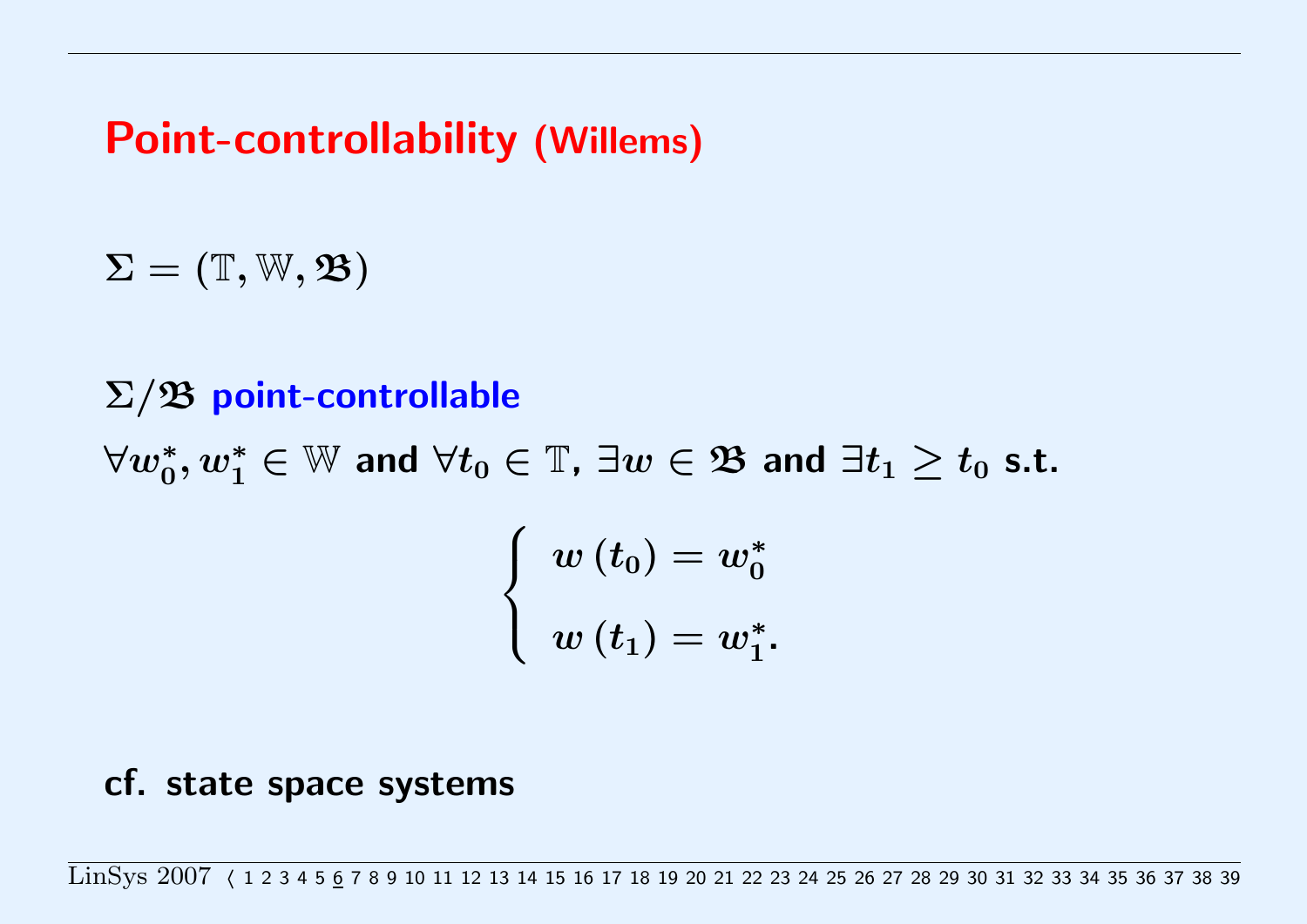<span id="page-11-0"></span>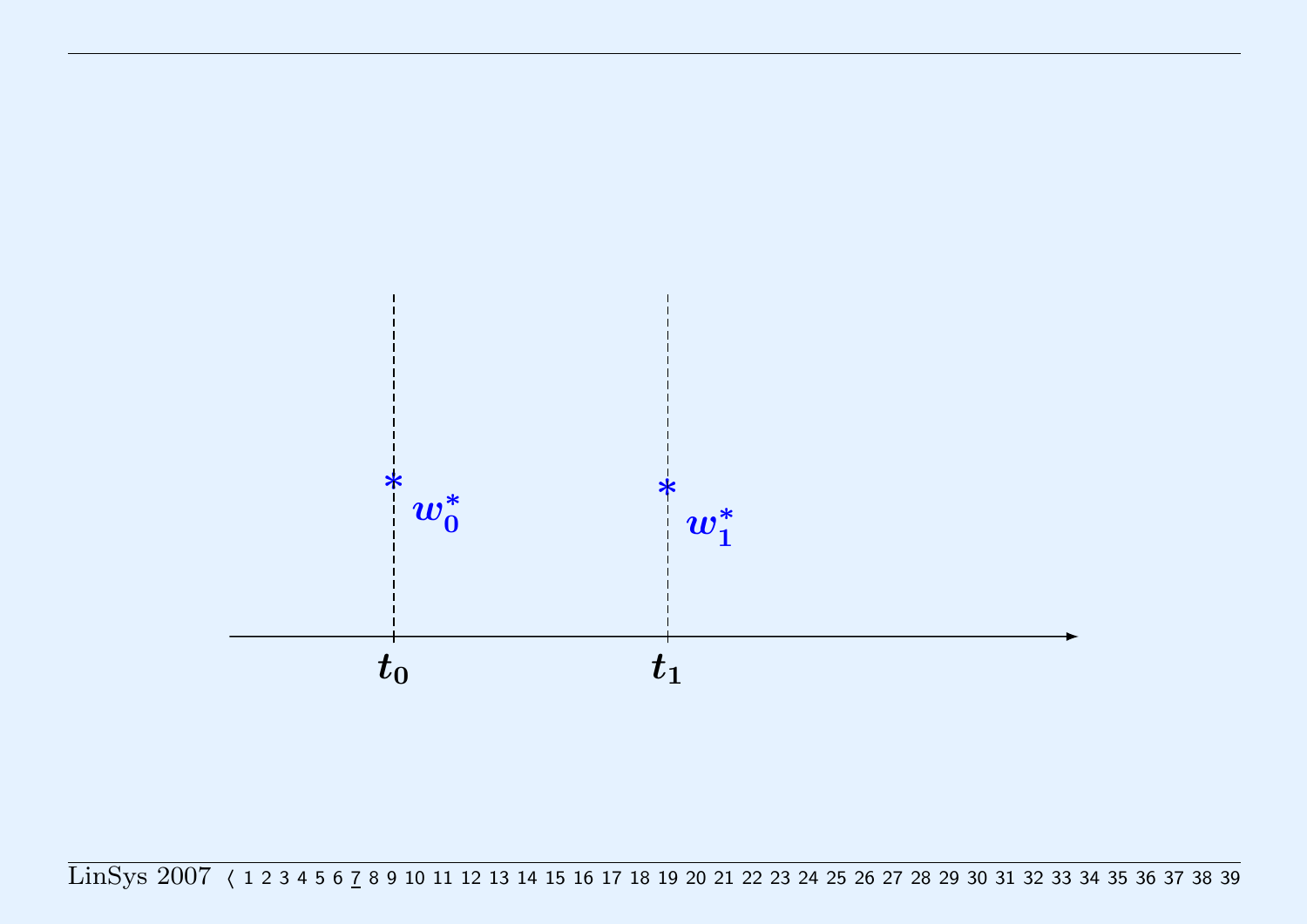<span id="page-12-0"></span>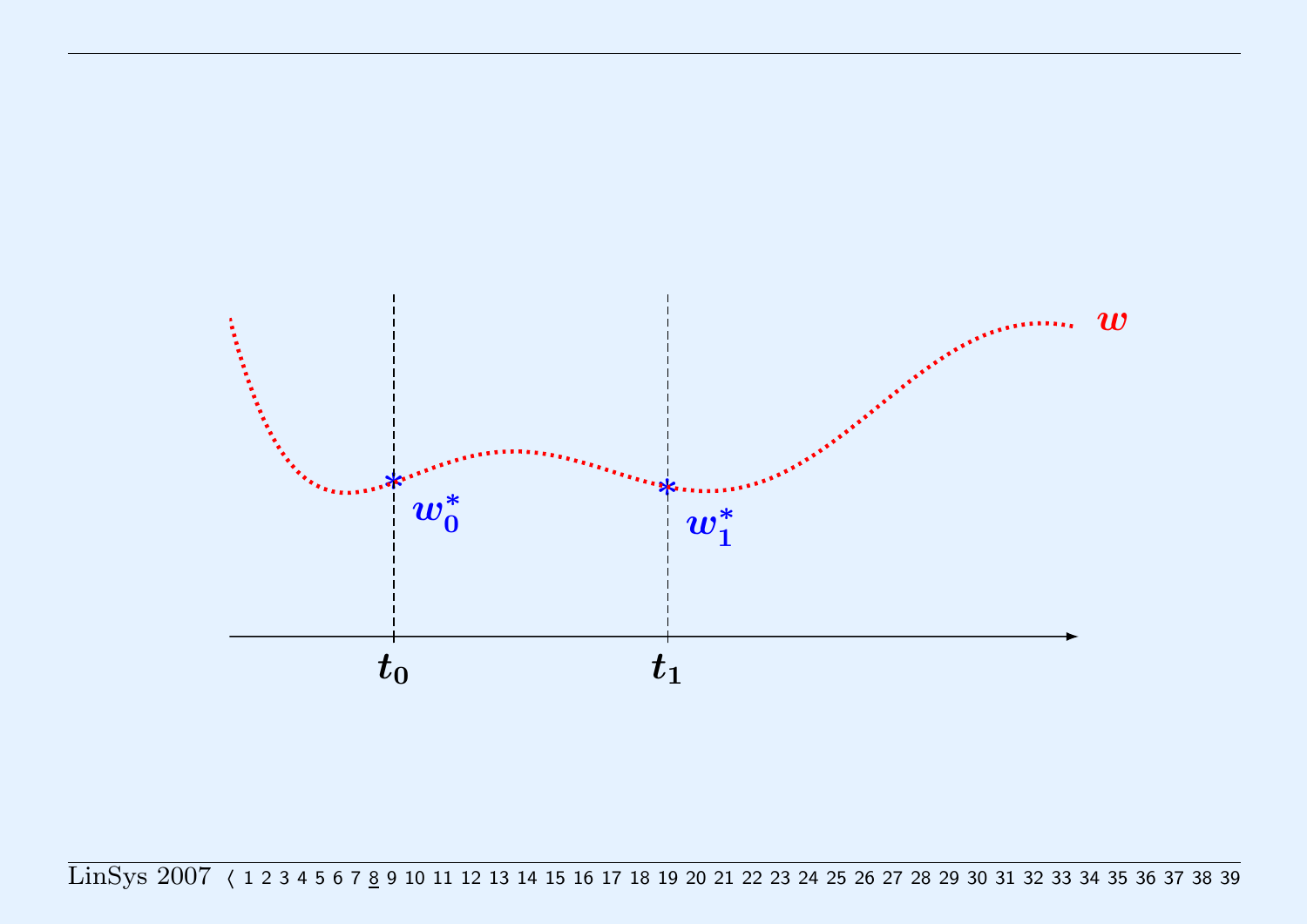## Point-reachability

 $\Sigma = (\mathbb{T}, \mathbb{W}, \mathfrak{B})$ 

w<sup>∗</sup> ∈ W reachable

 $\forall w_0 \in \mathfrak{B}$  and  $\forall t_0 \in \mathbb{T}$ ,  $\exists w \in \mathfrak{B}, t_1 \geq t_0$  s.t.

$$
\left\{\begin{array}{ll} w\left(t\right)=w_{0}\left(t\right) & \text{for} \quad t\leq t_{0} \\ w\left(t_{1}\right)=w^{*}.\end{array}\right.
$$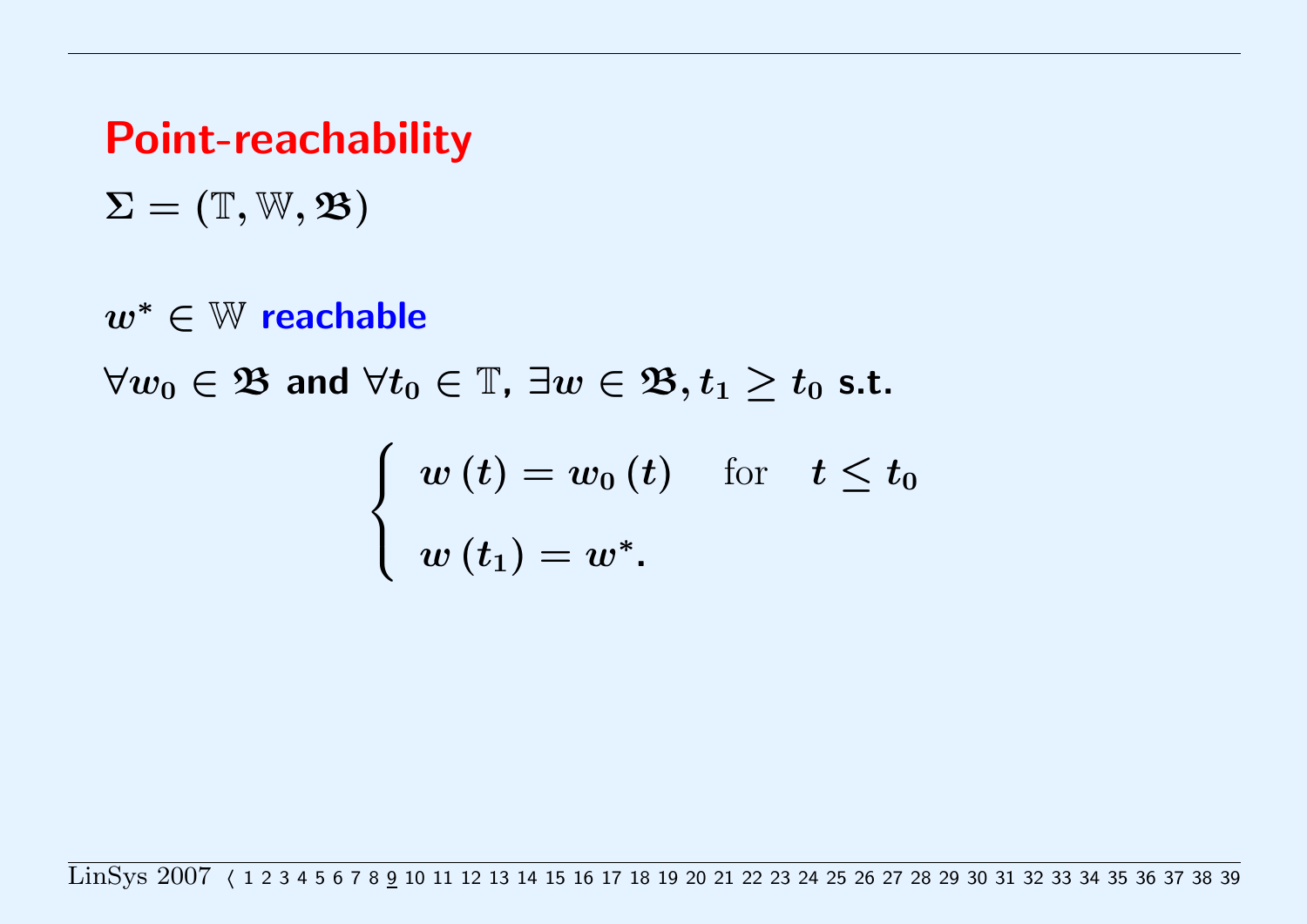## Point-reachability

 $\Sigma = (\mathbb{T}, \mathbb{W}, \mathfrak{B})$ 

w<sup>∗</sup> ∈ W reachable

 $\forall w_0 \in \mathfrak{B}$  and  $\forall t_0 \in \mathbb{T}$ ,  $\exists w \in \mathfrak{B}, t_1 \geq t_0$  s.t.

$$
\left\{\begin{array}{ll} w\left(t\right)=w_{0}\left(t\right) & \text{for} \quad t\leq t_{0} \\ w\left(t_{1}\right)=w^{*}.\end{array}\right.
$$

 $\mathfrak{R}\left(\mathfrak{B}\right)\subset\mathbb{W}$  - reachable subset of  $\Sigma/\mathfrak{B}$ .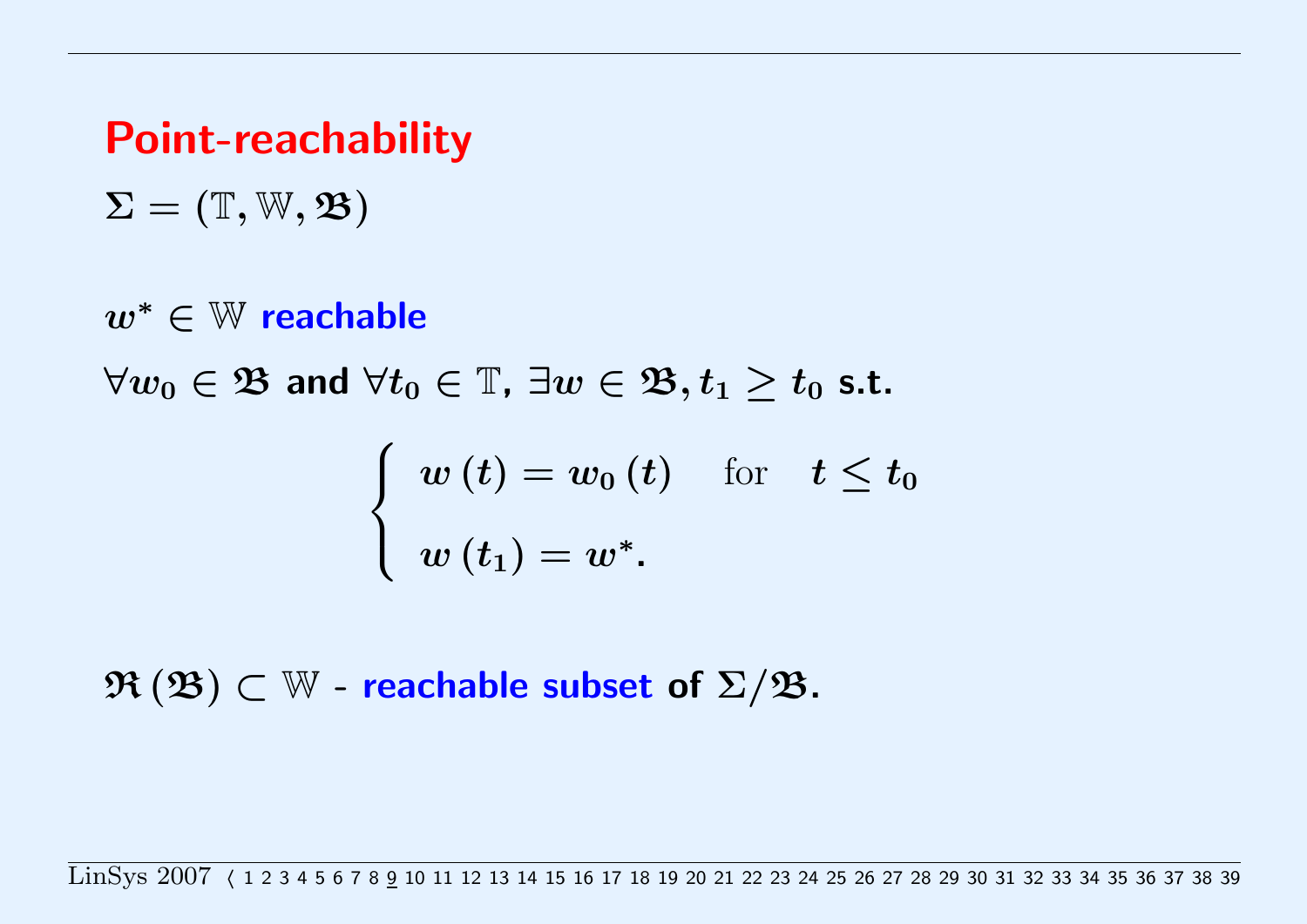## <span id="page-15-0"></span>Point-reachability

 $\Sigma = (\mathbb{T}, \mathbb{W}, \mathfrak{B})$ 

w<sup>∗</sup> ∈ W reachable

 $\forall w_0 \in \mathfrak{B}$  and  $\forall t_0 \in \mathbb{T}$ ,  $\exists w \in \mathfrak{B}, t_1 \geq t_0$  s.t.

$$
\left\{\begin{array}{ll} w\left(t\right)=w_{0}\left(t\right) & \text{for} \quad t\leq t_{0} \\ w\left(t_{1}\right)=w^{*}.\end{array}\right.
$$

 $\mathfrak{R}\left(\mathfrak{B}\right)\subset\mathbb{W}$  - reachable subset of  $\Sigma/\mathfrak{B}$ .  $\Sigma$  / $\mathfrak{B}$  point-reachable -  $\mathfrak{R}(\mathfrak{B})=\mathbb{W}$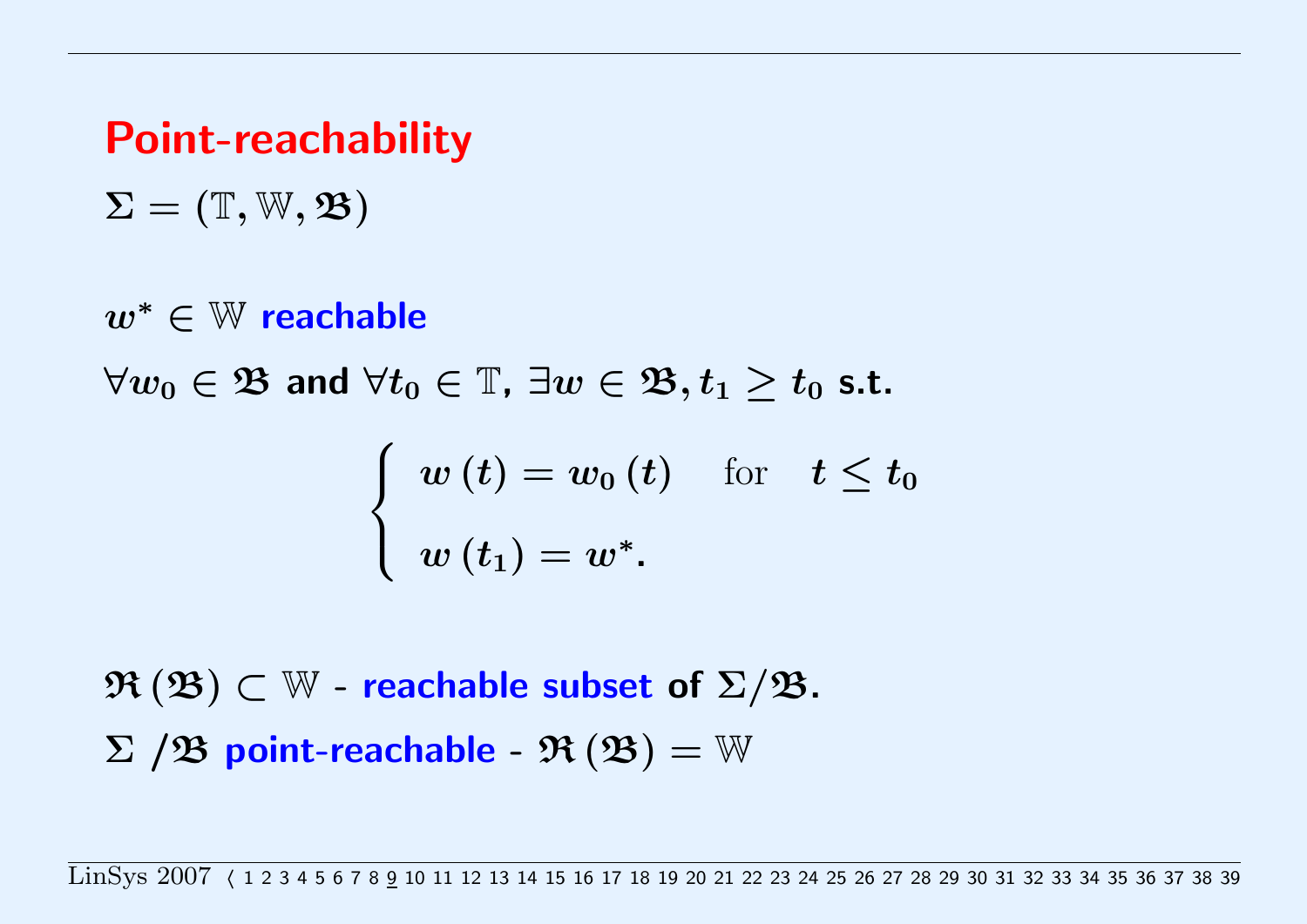<span id="page-16-0"></span>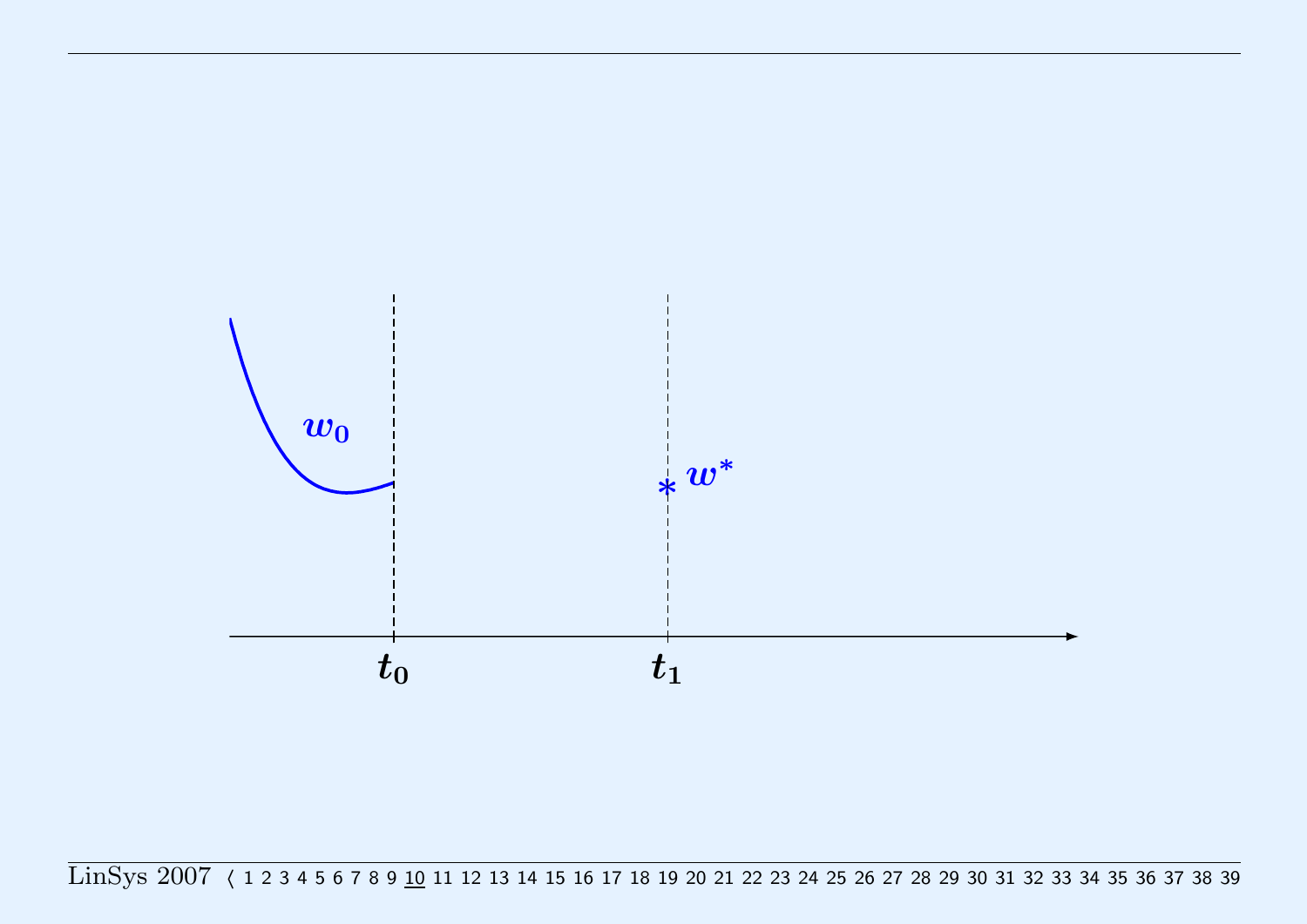<span id="page-17-0"></span>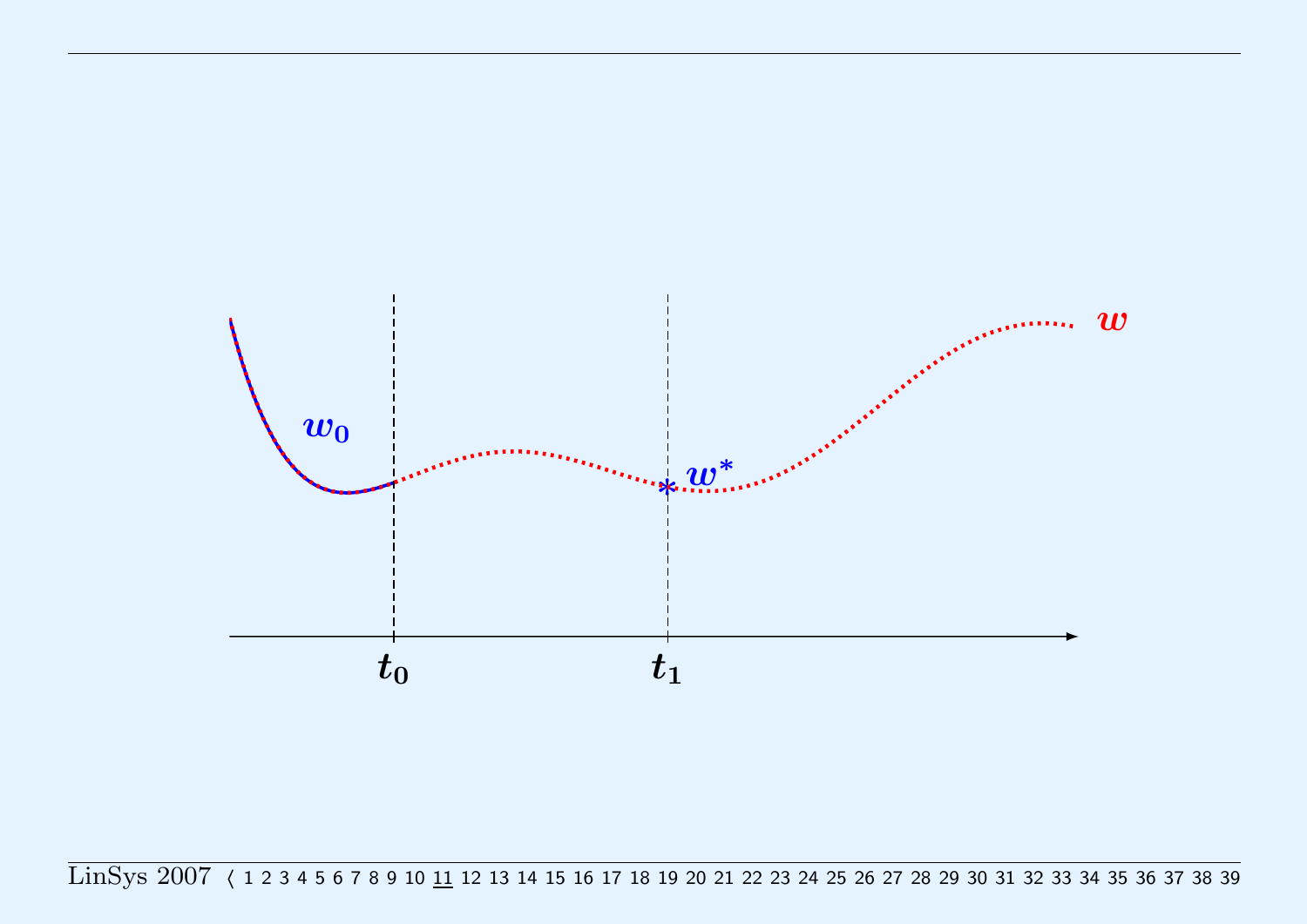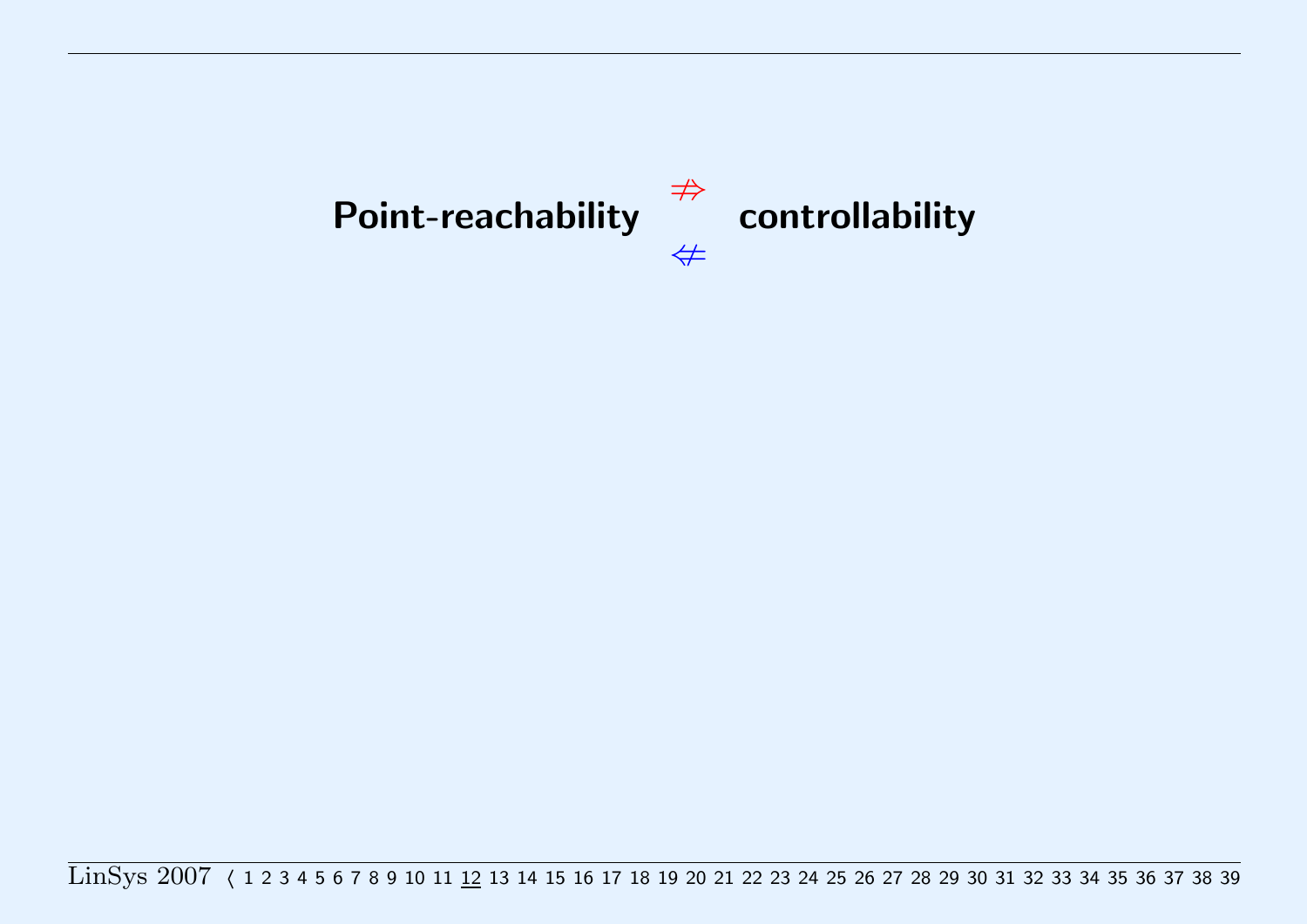

# $\Rightarrow$ :  $\mathfrak{B}=\ker[\sigma-1 \quad \sigma^2-\sigma]$  is point-reachable, but not controllable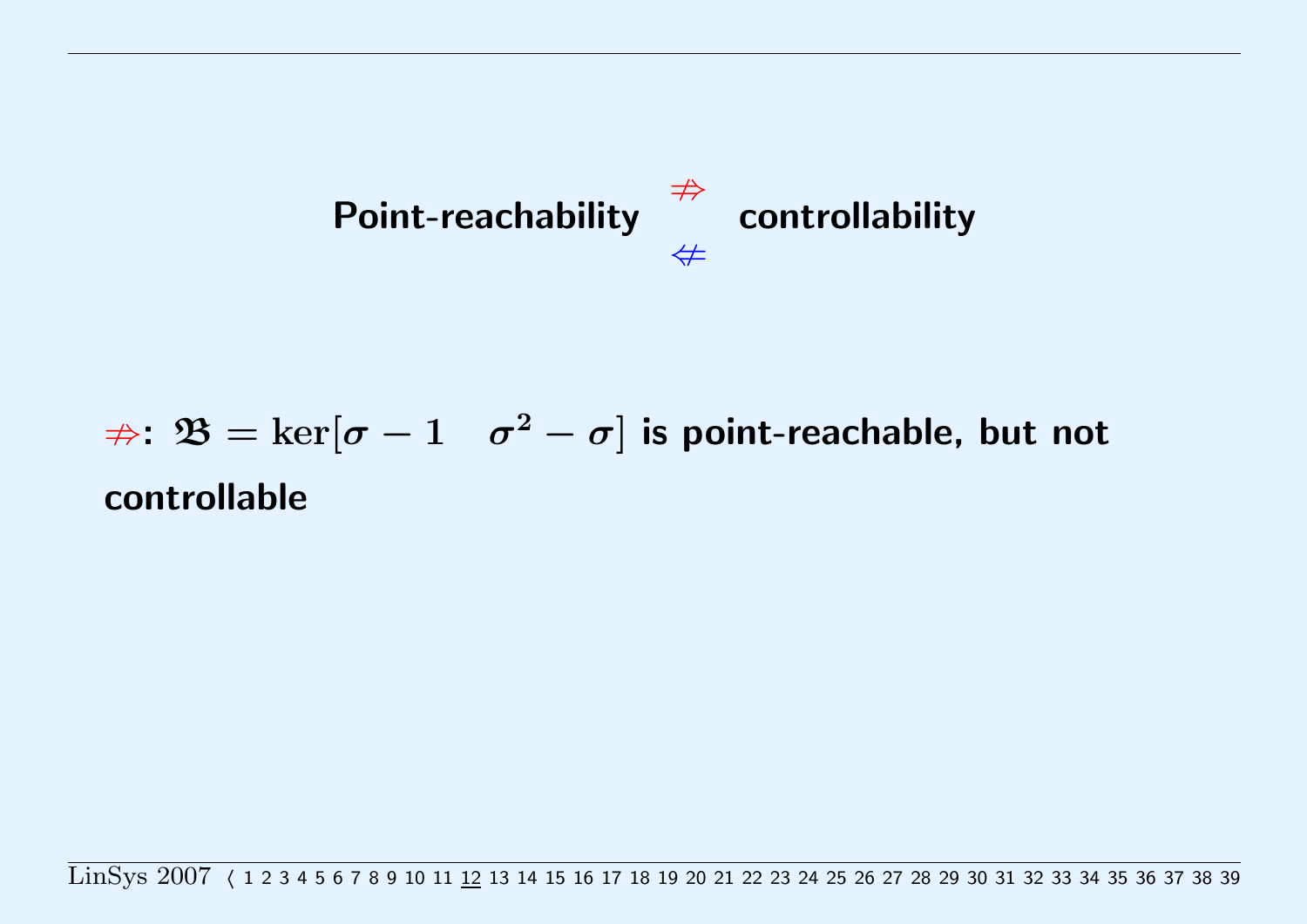<span id="page-20-0"></span>

$$
\Rightarrow: \mathfrak{B} = \ker[\sigma - 1 \quad \sigma^2 - \sigma] \text{ is point-reachable, but not}
$$
controlled

 $\#: \mathfrak{B} = \{0\}$  is controllable but not point-reachable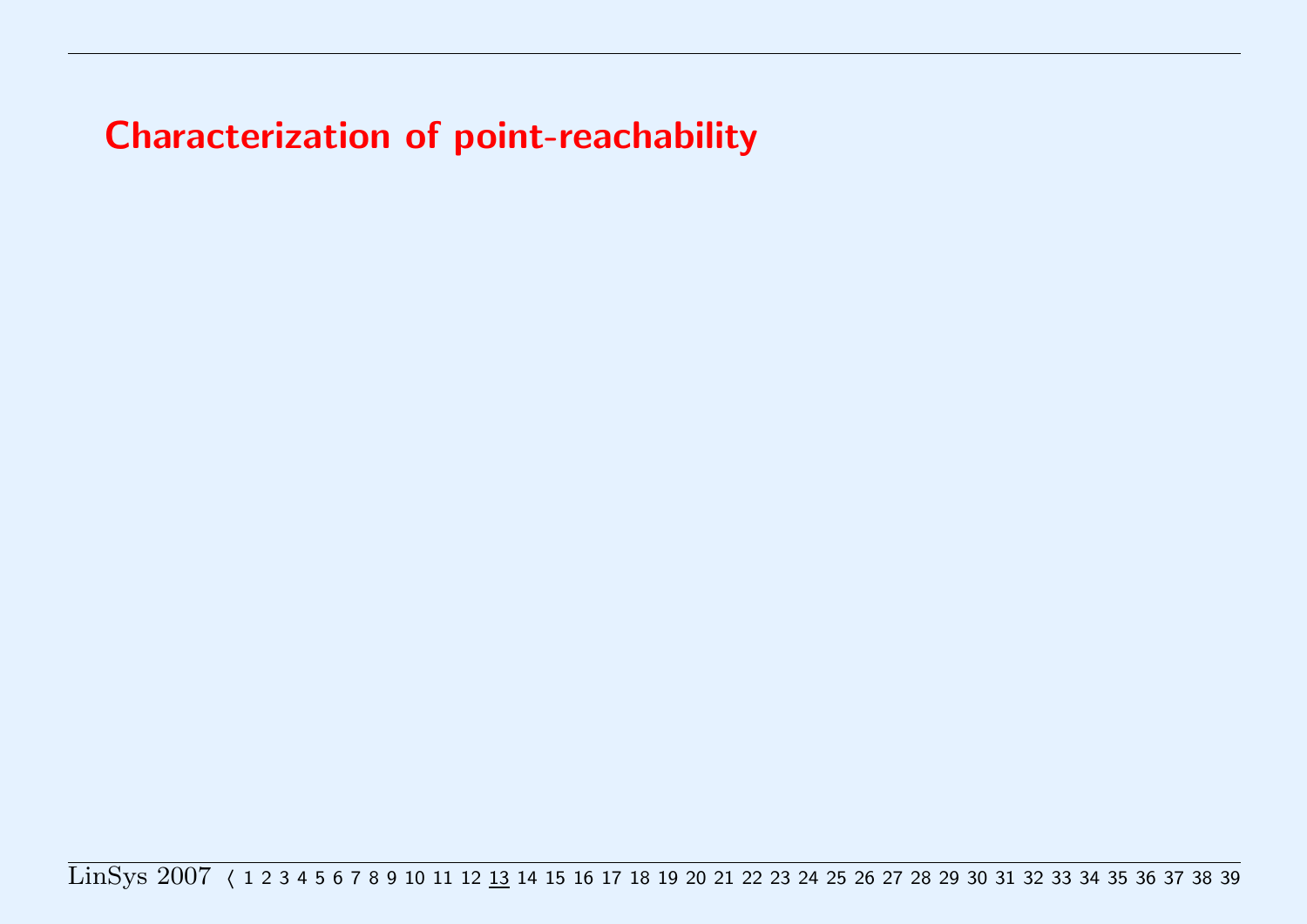First for controllable behaviors . . .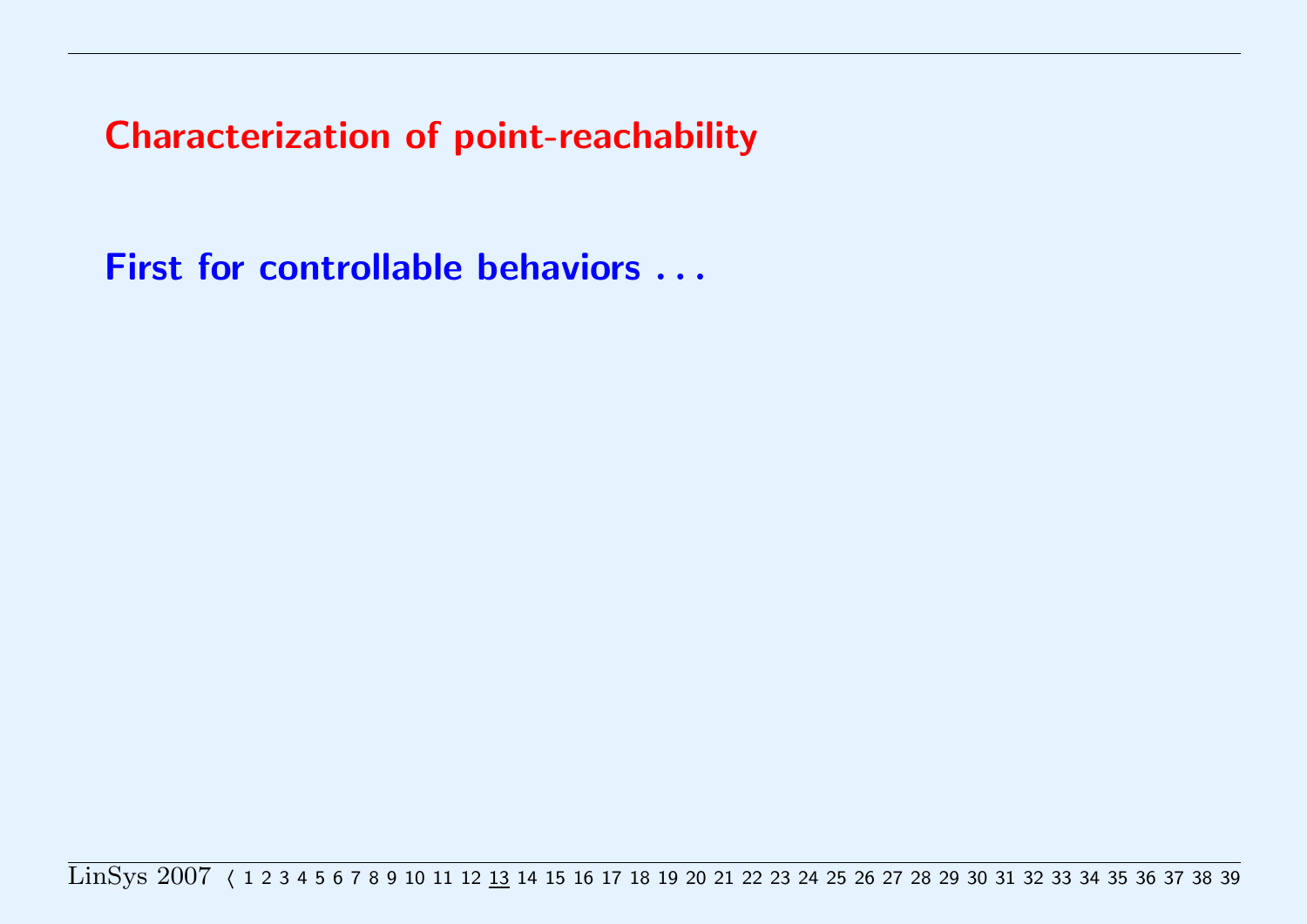First for controllable behaviors . . .

Theorem  $1$  - Let  $\mathfrak B$  be controllable, then

B is point-reachable  $\Leftrightarrow$  B is trim (\*)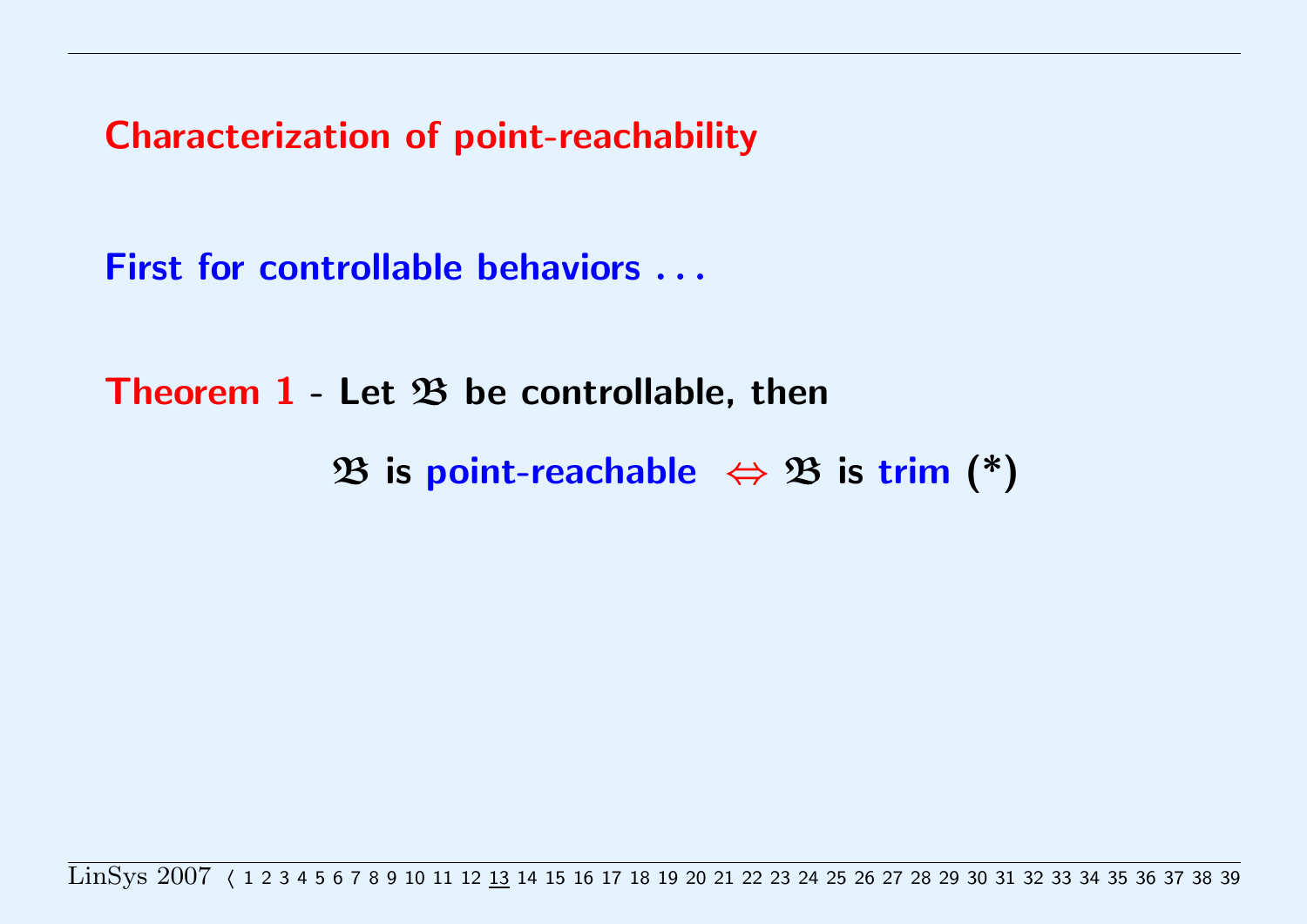<span id="page-24-0"></span>First for controllable behaviors . . .

Theorem  $1$  - Let  $\mathfrak B$  be controllable, then

B is point-reachable  $\Leftrightarrow$  B is trim (\*)

(\*)  $\mathfrak{B}$  trim -  $\forall w^* \in \mathbb{W}$   $\exists w \in \mathfrak{B}$   $\exists t^* \in \mathbb{Z} : w(t^*) = w^*$ 

no static laws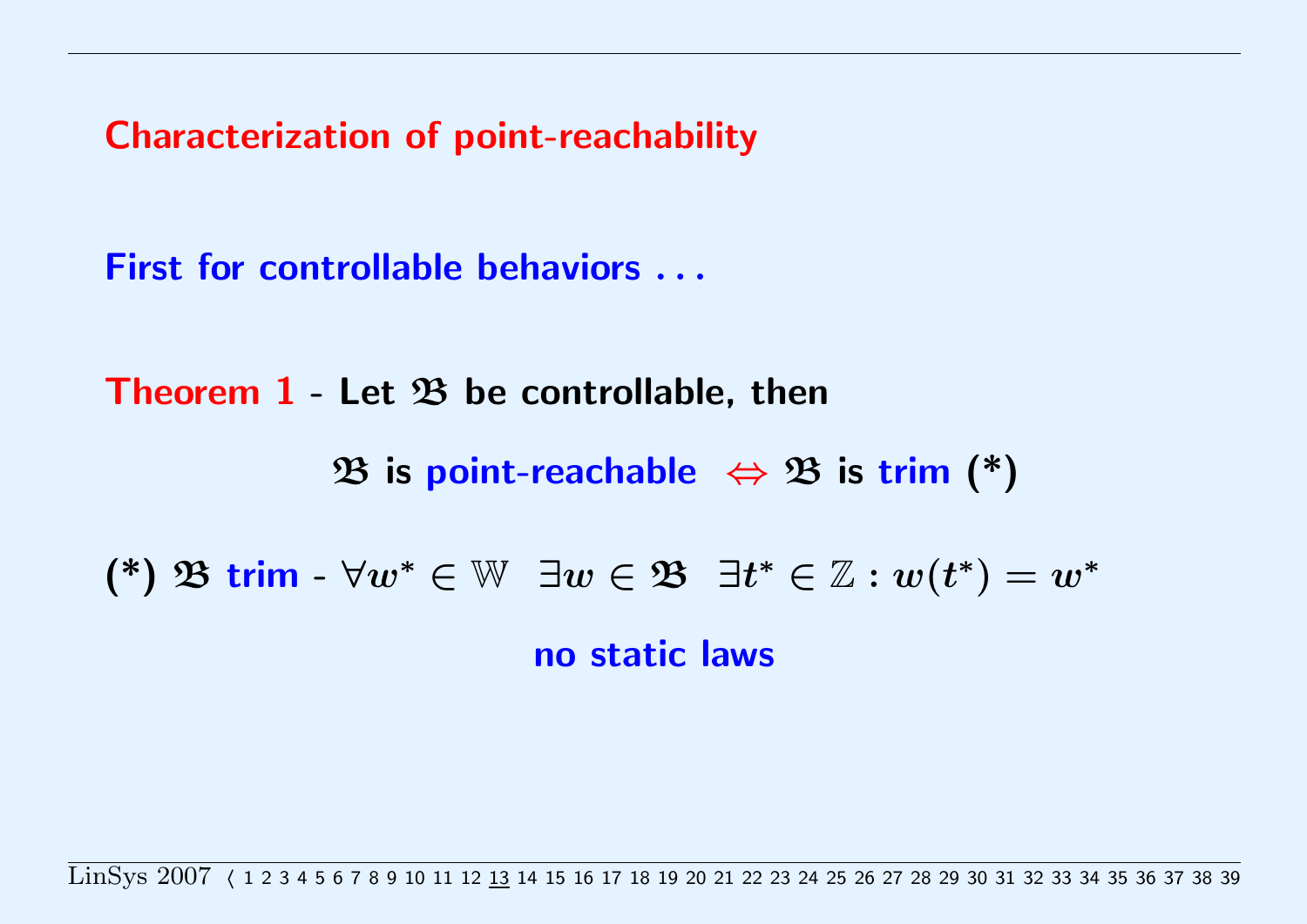<span id="page-25-0"></span>
$$
\mathfrak{B} = \ker \left[ \begin{array}{cc} 1 & -(\sigma^2 + \sigma + 1) & (\sigma + 1) \\ 0 & \sigma & -1 \end{array} \right]
$$

$$
w=(w_1,w_2,w_3)\in\mathfrak{B}\Rightarrow w_1=w_2
$$

B is not trim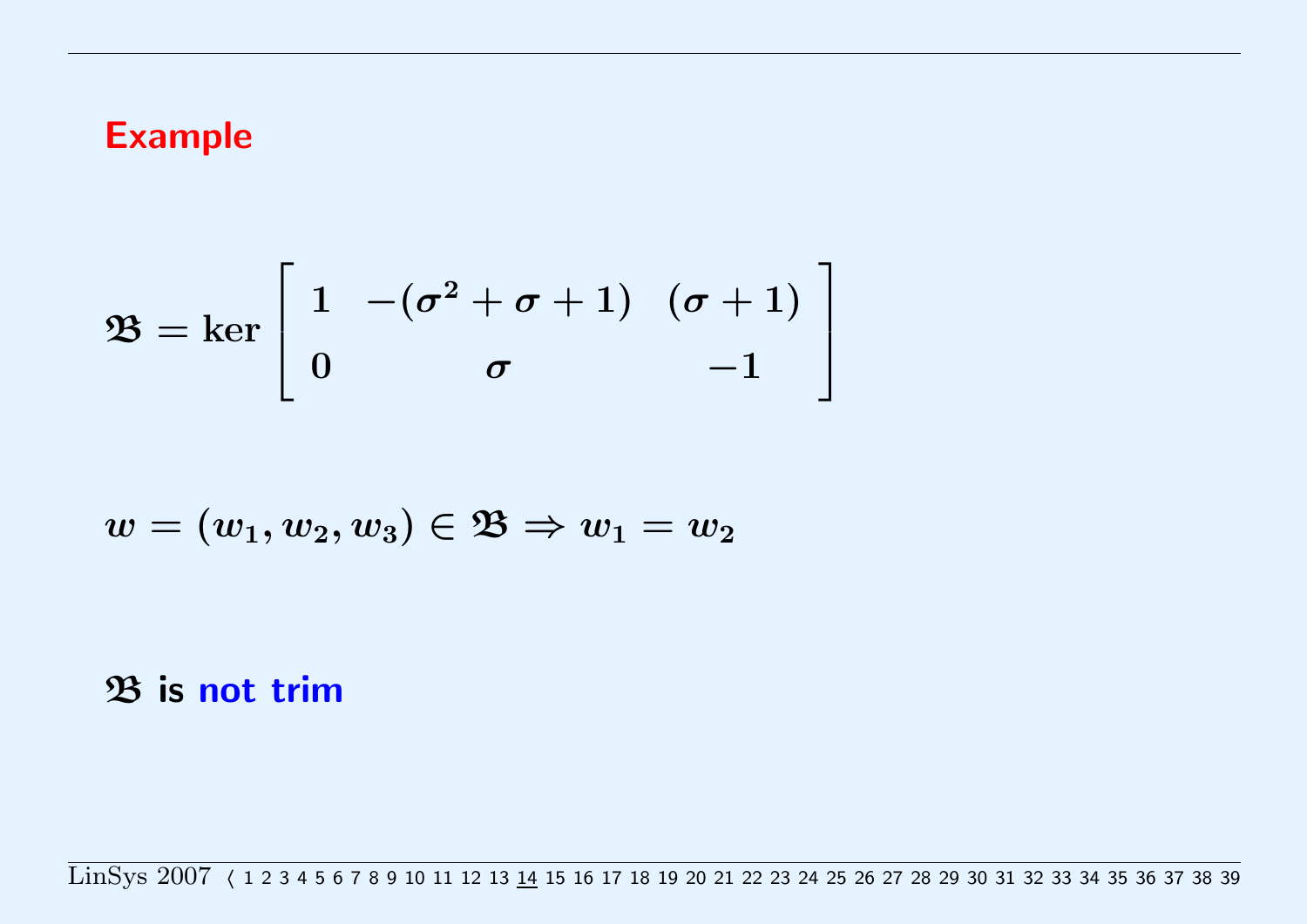$\mathfrak B$  controllable  $\Leftrightarrow \exists \; M(s) = M_L s^L + \ldots + M_0 \; \text{s.t.} \; \mathfrak B = \text{im } M(\sigma).$ 

 $w(t) = M_L a(t+L) + \ldots + M_0 a(t)$  for some a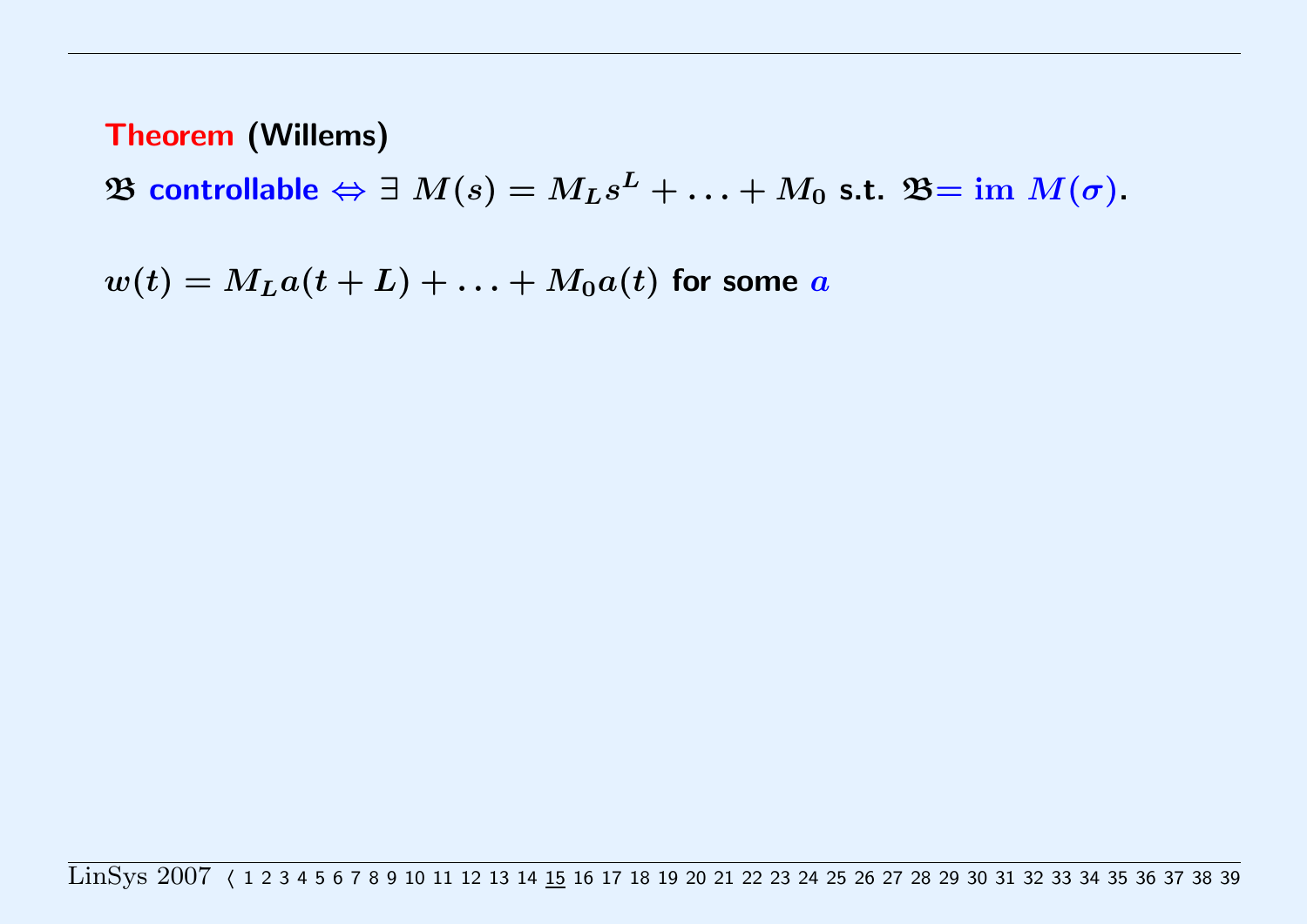$\mathfrak B$  controllable  $\Leftrightarrow \exists \; M(s) = M_L s^L + \ldots + M_0 \; \text{s.t.} \; \mathfrak B = \text{im } M(\sigma).$ 

$$
w(t) = MLa(t+L) + \ldots + M_0a(t)
$$
 for some a

Consequence- Control time -  $T \geq L+1$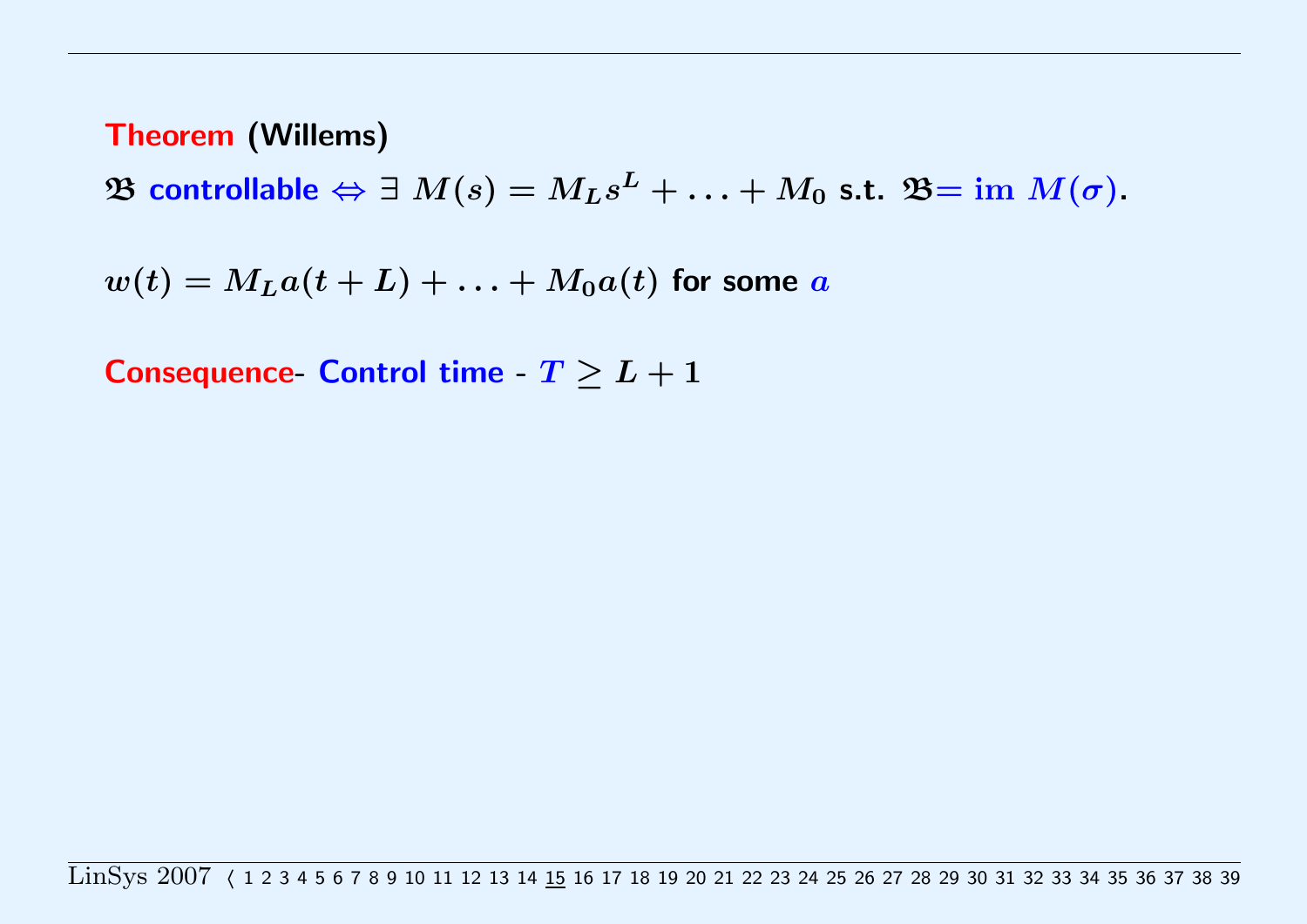<span id="page-28-0"></span> $\mathfrak B$  controllable  $\Leftrightarrow \exists \; M(s) = M_L s^L + \ldots + M_0 \; \text{s.t.} \; \mathfrak B = \text{im } M(\sigma).$ 

 $w(t) = M<sub>L</sub> a(t + L) + \ldots + M<sub>0</sub> a(t)$  for some a

Consequence- Control time -  $T \geq L+1$ 

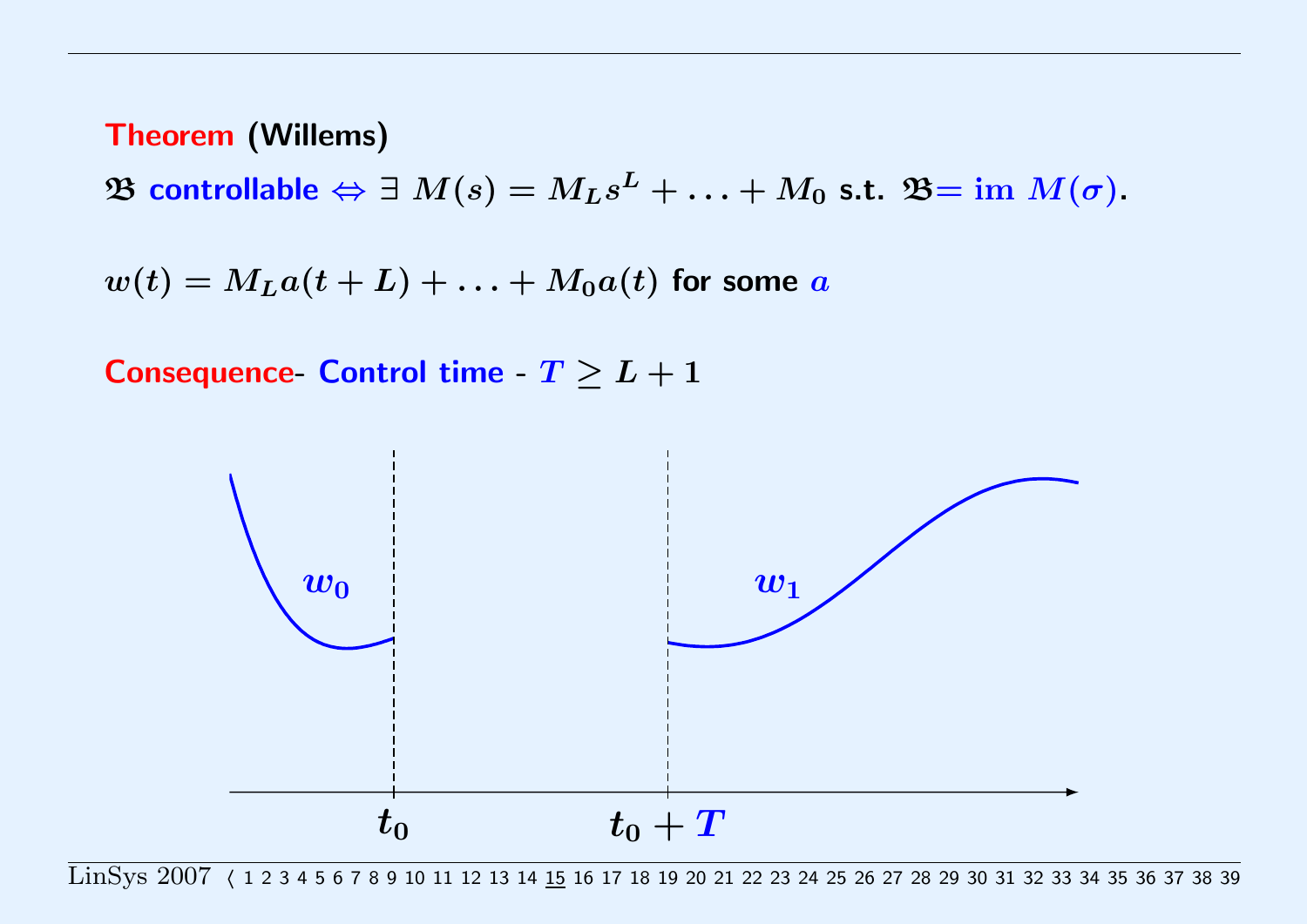<span id="page-29-0"></span> $\mathfrak B$  controllable  $\Leftrightarrow \exists \; M(s) = M_L s^L + \ldots + M_0 \; \text{s.t.} \; \mathfrak B = \text{im } M(\sigma).$ 

 $w(t) = M<sub>L</sub> a(t + L) + \ldots + M<sub>0</sub> a(t)$  for some a

Consequence- Control time -  $T \geq L+1$ 

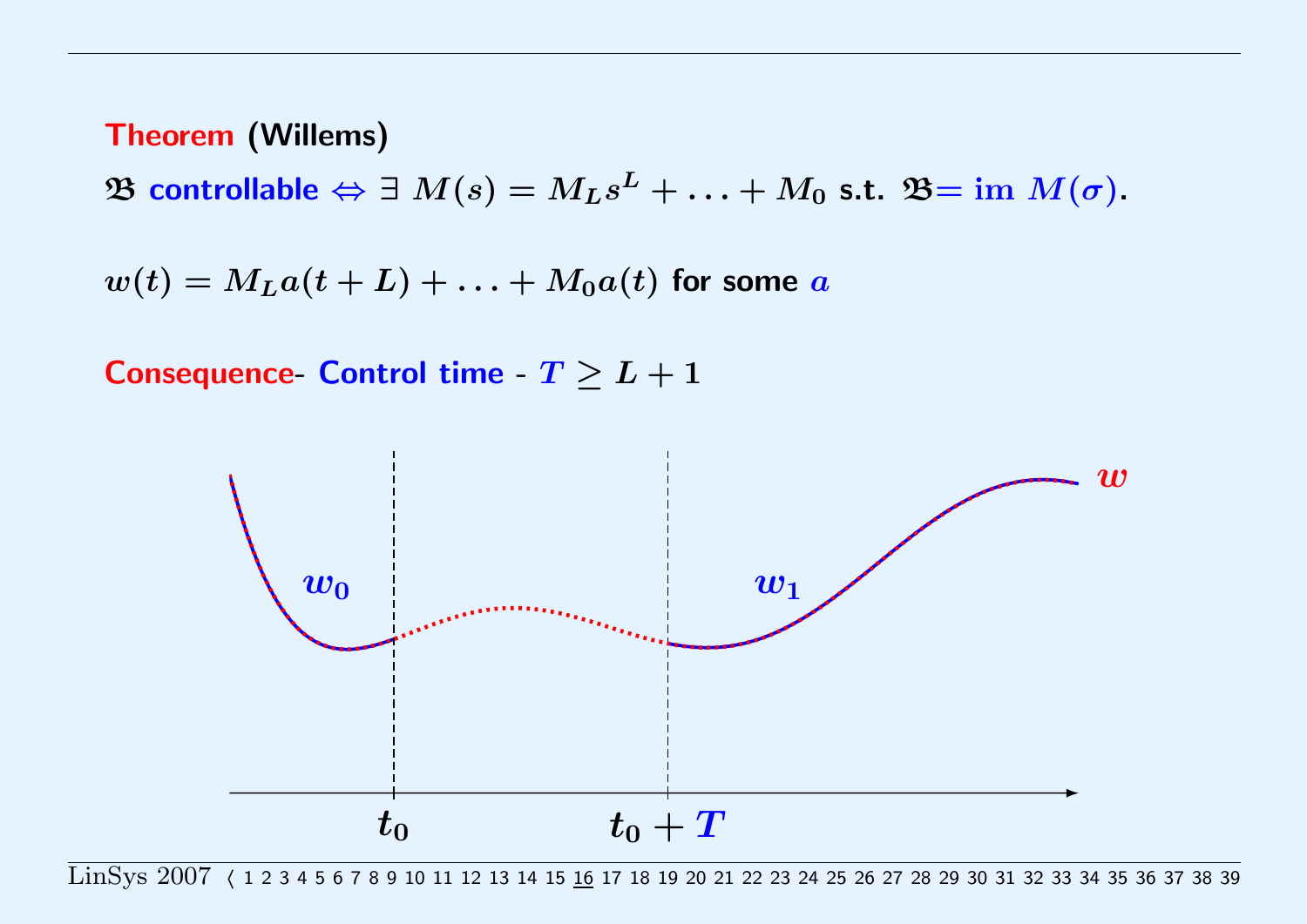$\mathfrak{B}=\ker[\sigma^2+1\;\;1-\sigma]$ 

 $w_1(t+2)+w_1(t)=w_2(t+1)-w_2(t)$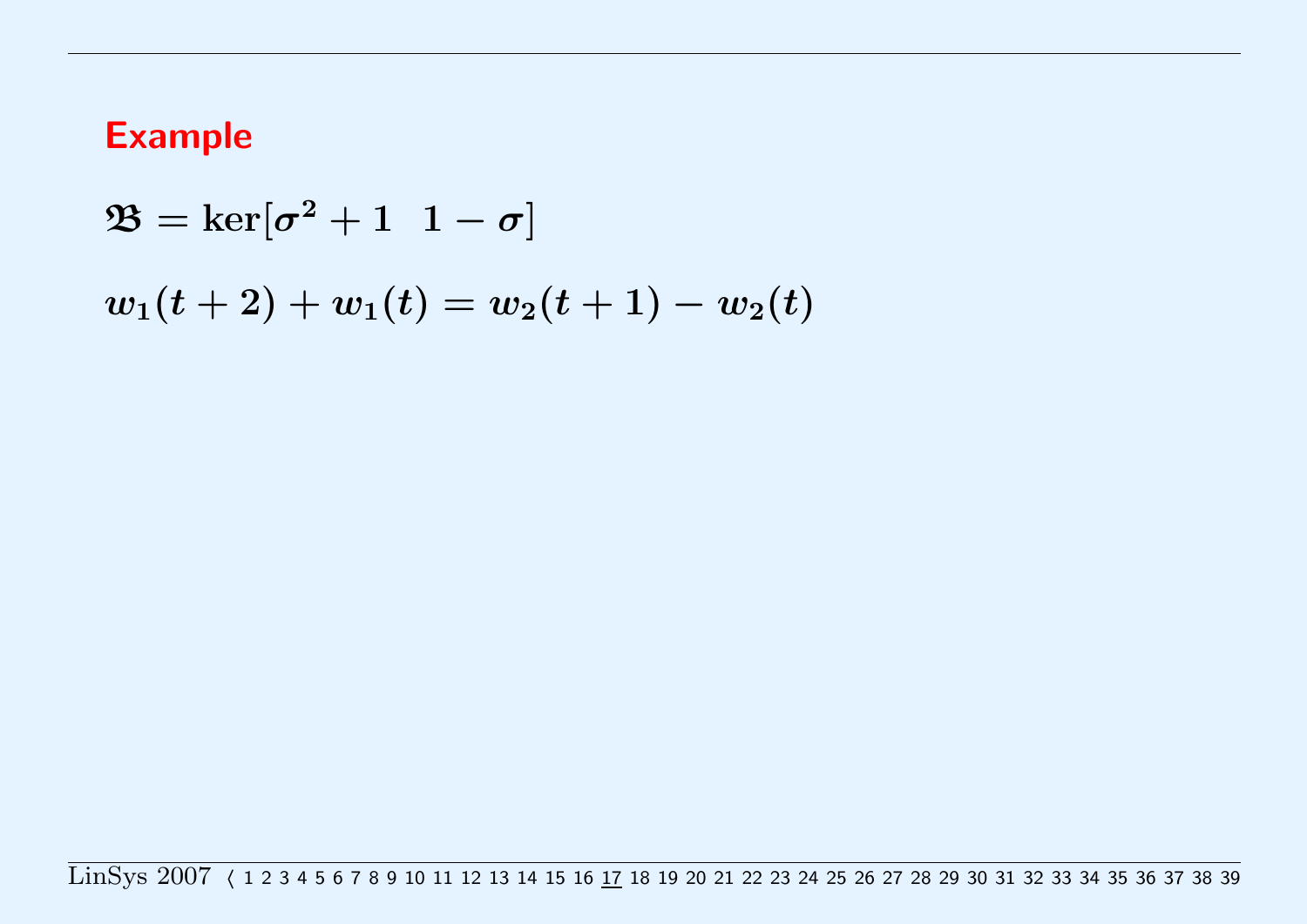$$
\mathfrak{B} = \ker[\sigma^2 + 1 \ 1 - \sigma]
$$
  

$$
w_1(t+2) + w_1(t) = w_2(t+1) - w_2(t)
$$

$$
\mathfrak{B}=\operatorname{im}\;\left[\begin{array}{c}\sigma-1\\\sigma^2+1\end{array}\right]
$$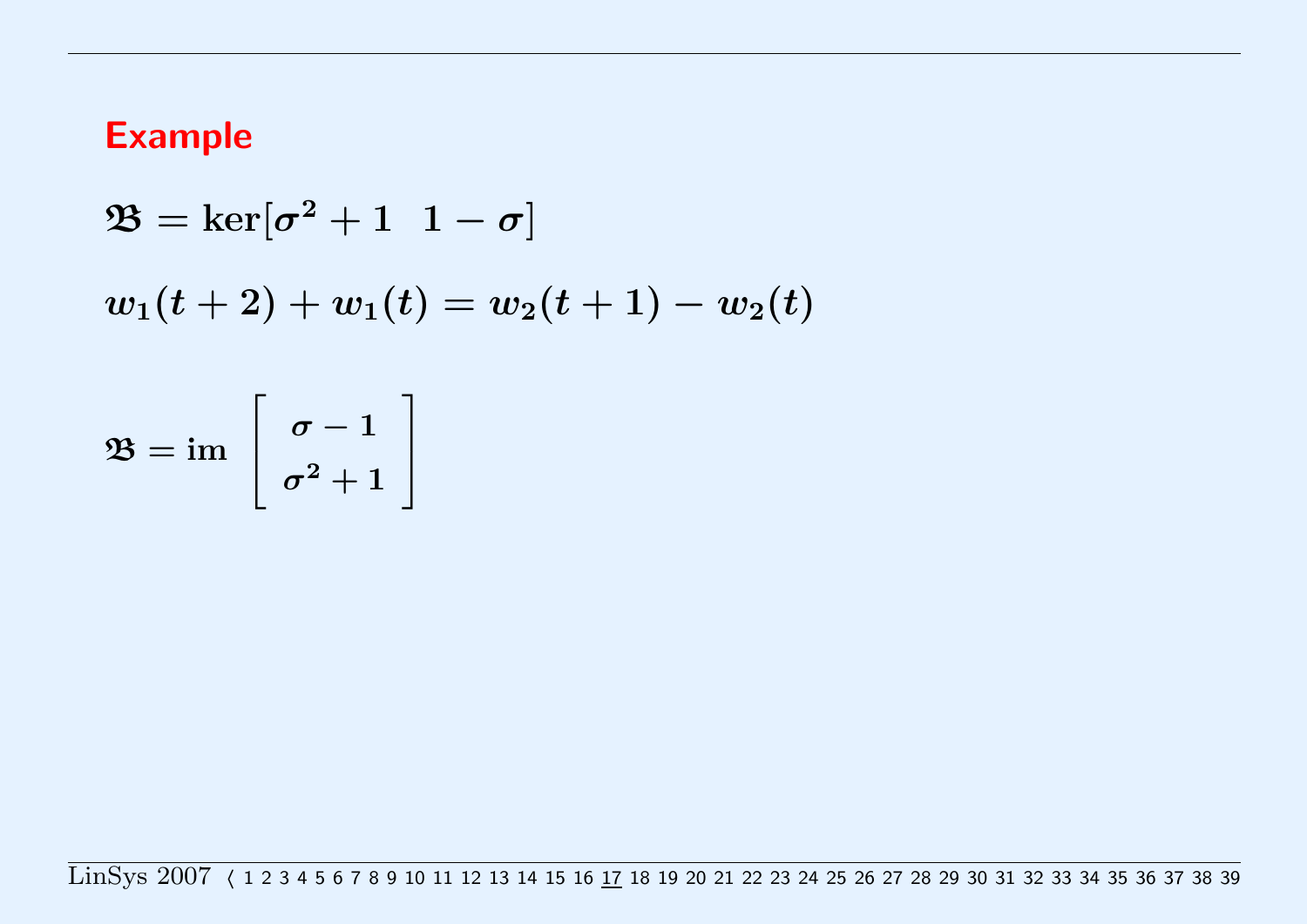$\mathfrak{B}=\ker[\sigma^2+1\;\;1-\sigma]$  $w_1(t+2)+w_1(t)=w_2(t+1)-w_2(t)$ 

$$
\mathfrak{B} = \text{im} \begin{bmatrix} \sigma - 1 \\ \sigma^2 + 1 \end{bmatrix}
$$
  

$$
\begin{bmatrix} w_1(t) \\ w_2(t) \end{bmatrix} (t) = \begin{bmatrix} 0 \\ 1 \end{bmatrix} a(t+2) + \begin{bmatrix} 1 \\ 0 \end{bmatrix} a(t+1) + \begin{bmatrix} -1 \\ 1 \end{bmatrix} a(t)
$$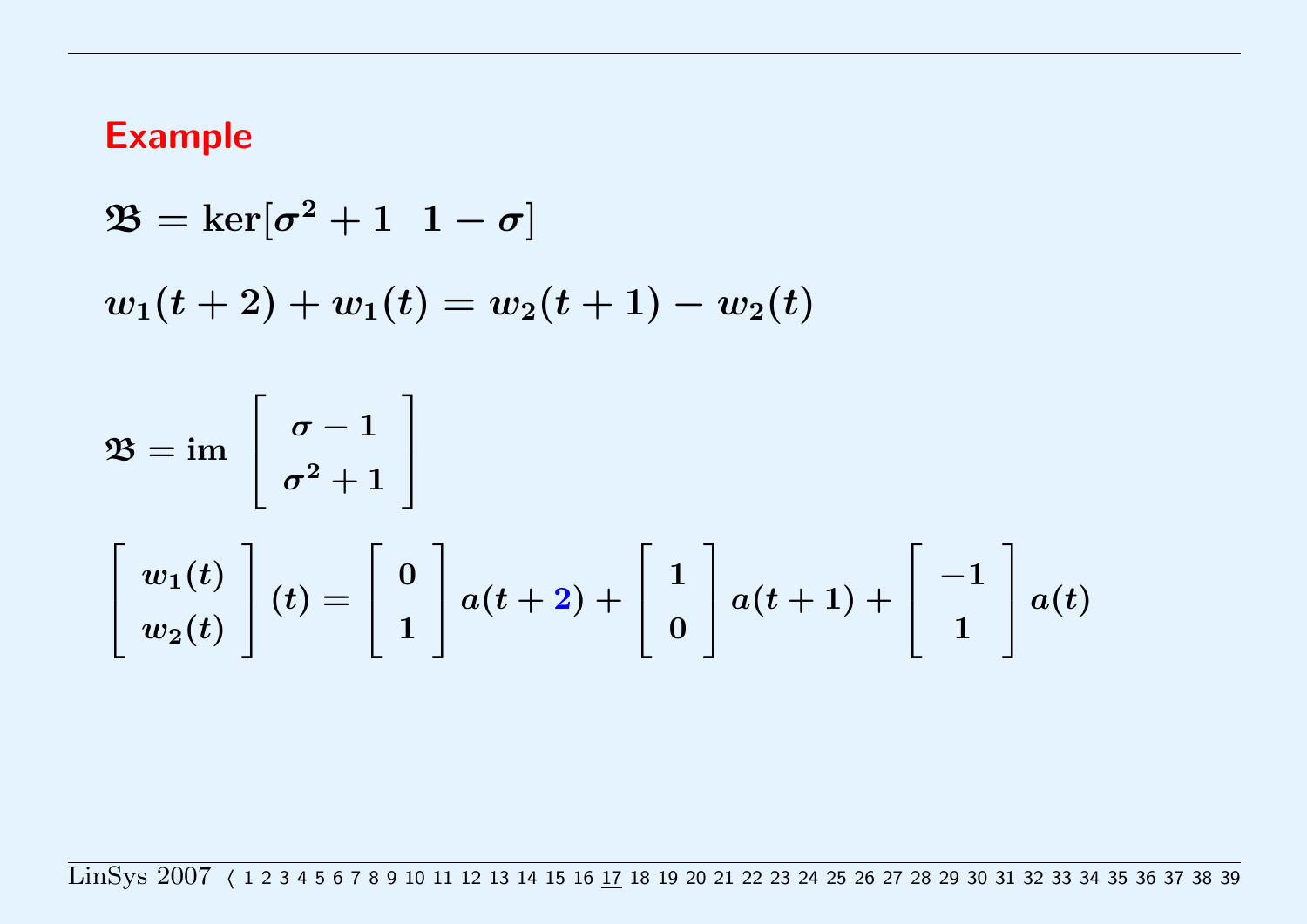<span id="page-33-0"></span> $\mathfrak{B}=\ker[\sigma^2+1\;\;1-\sigma]$  $w_1(t+2)+w_1(t)=w_2(t+1)-w_2(t)$  $\mathfrak{B} = \operatorname{im}$  $\sqrt{ }$  $\overline{\phantom{a}}$  $\sigma-1$ 1  $\mathbb{I}$ 

$$
\begin{bmatrix}\n w_1(t) \\
 w_2(t)\n\end{bmatrix}\n(t) =\n\begin{bmatrix}\n0 \\
1\n\end{bmatrix}\n a(t+2) +\n\begin{bmatrix}\n1 \\
0\n\end{bmatrix}\n a(t+1) +\n\begin{bmatrix}\n-1 \\
1\n\end{bmatrix}\n a(t)
$$

Control time -  $T > 2 + 1 = 3$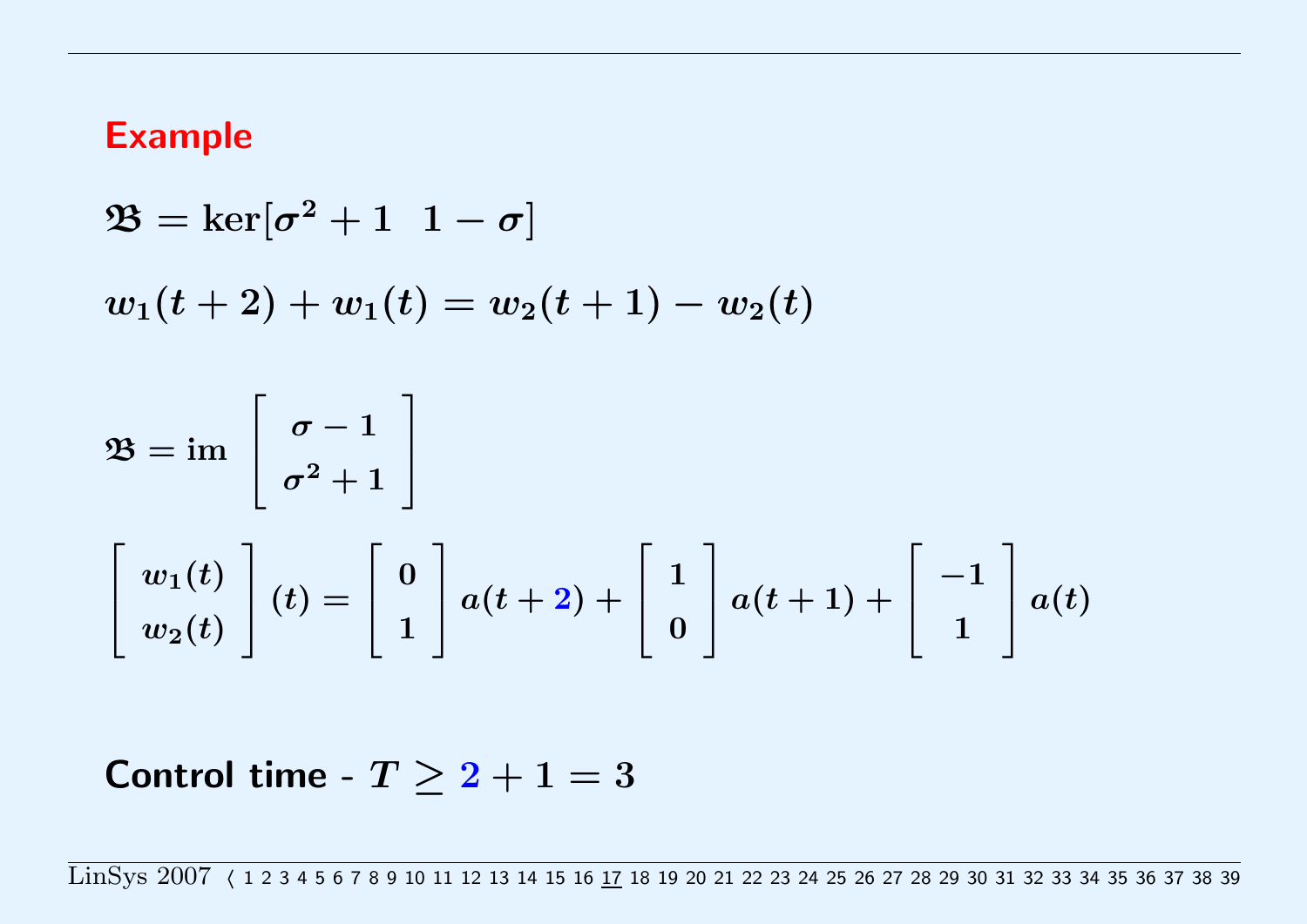## <span id="page-34-0"></span>Example (cont.)

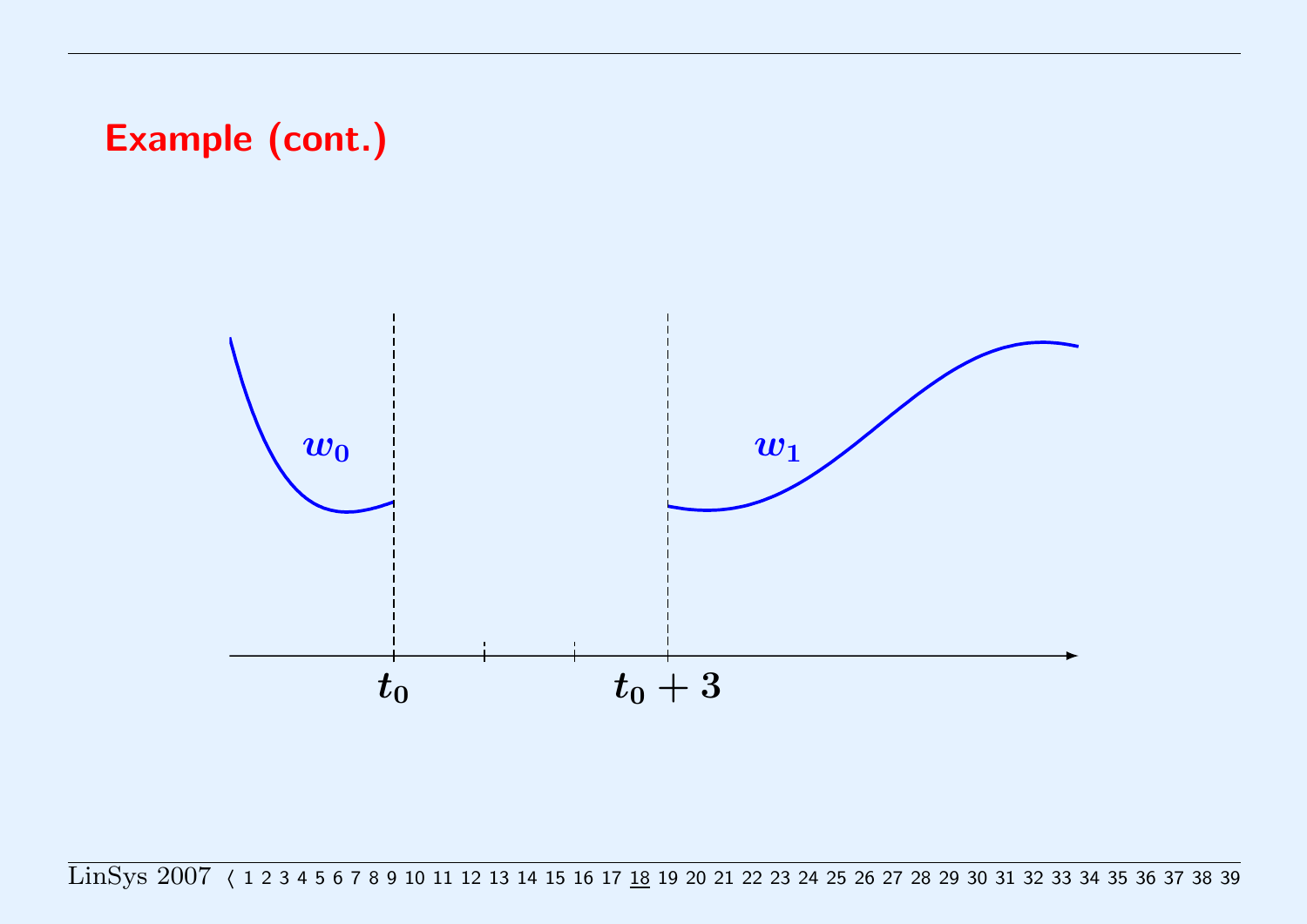<span id="page-35-0"></span>Proof of Theorem 1

⇒ obvious

 $\leftarrow$ 

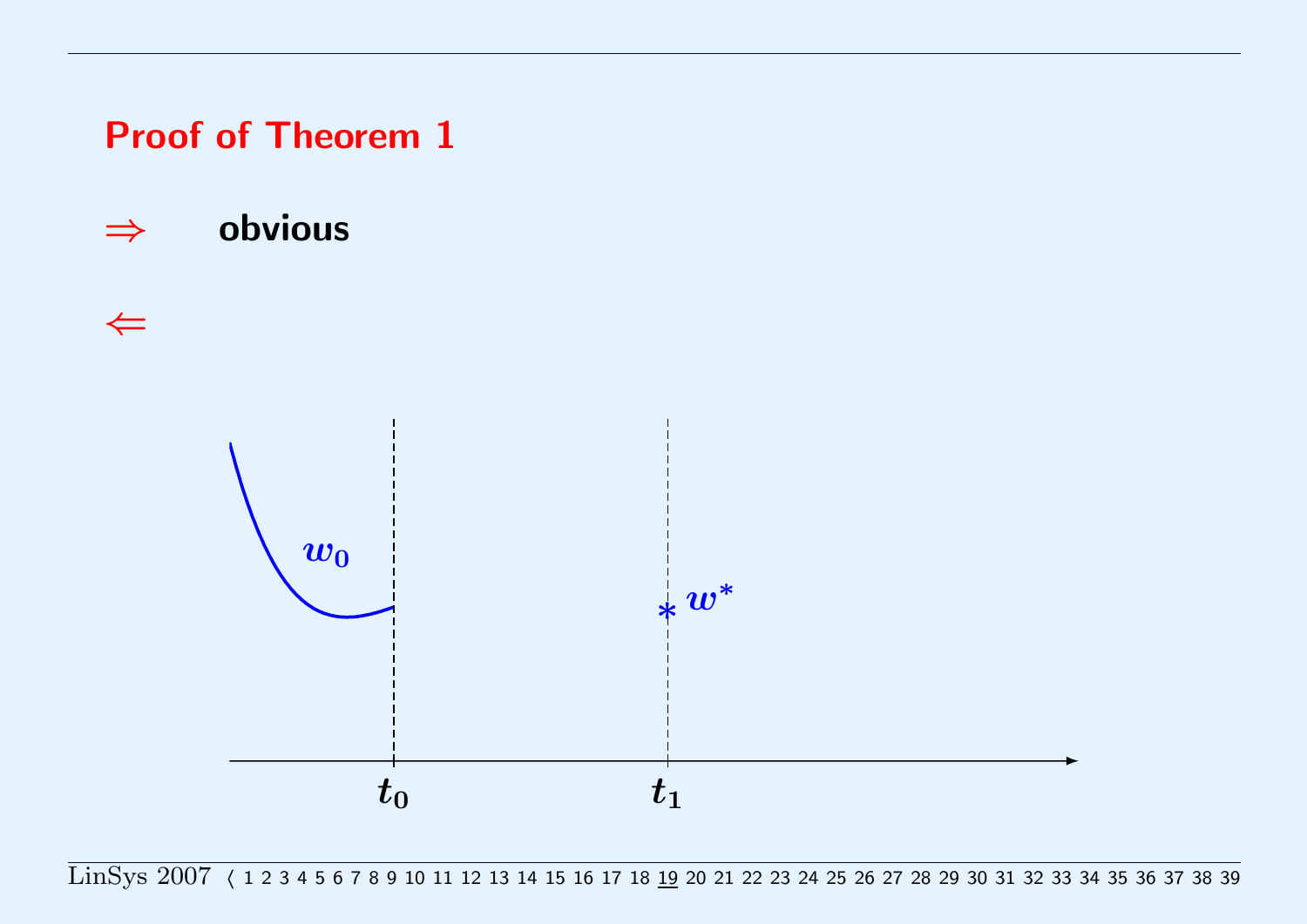<span id="page-36-0"></span>Proof of Theorem 1

⇒ obvious

 $\leftarrow$ 

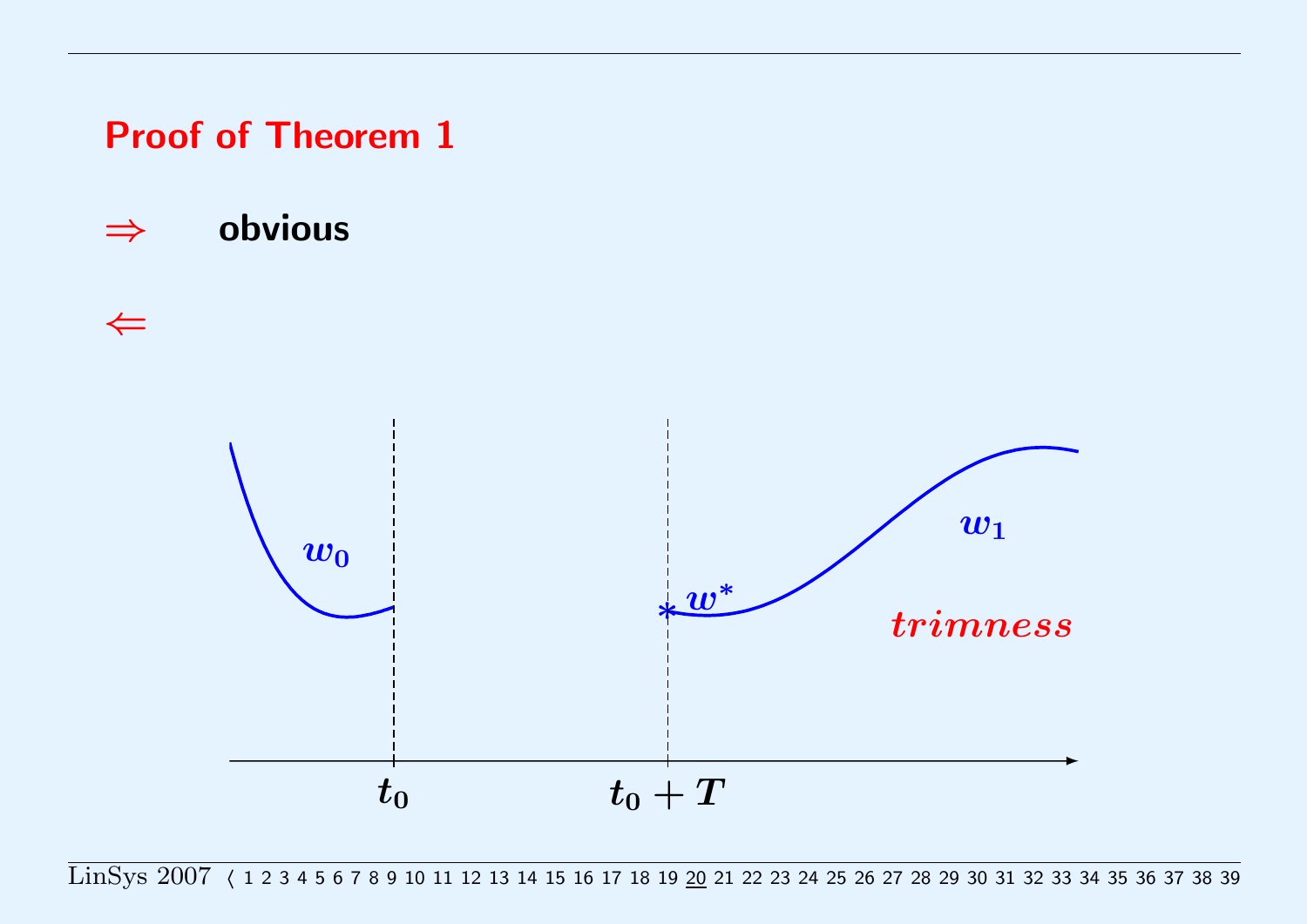<span id="page-37-0"></span>Proof of Theorem 1

⇒ obvious

 $\Leftarrow$ 

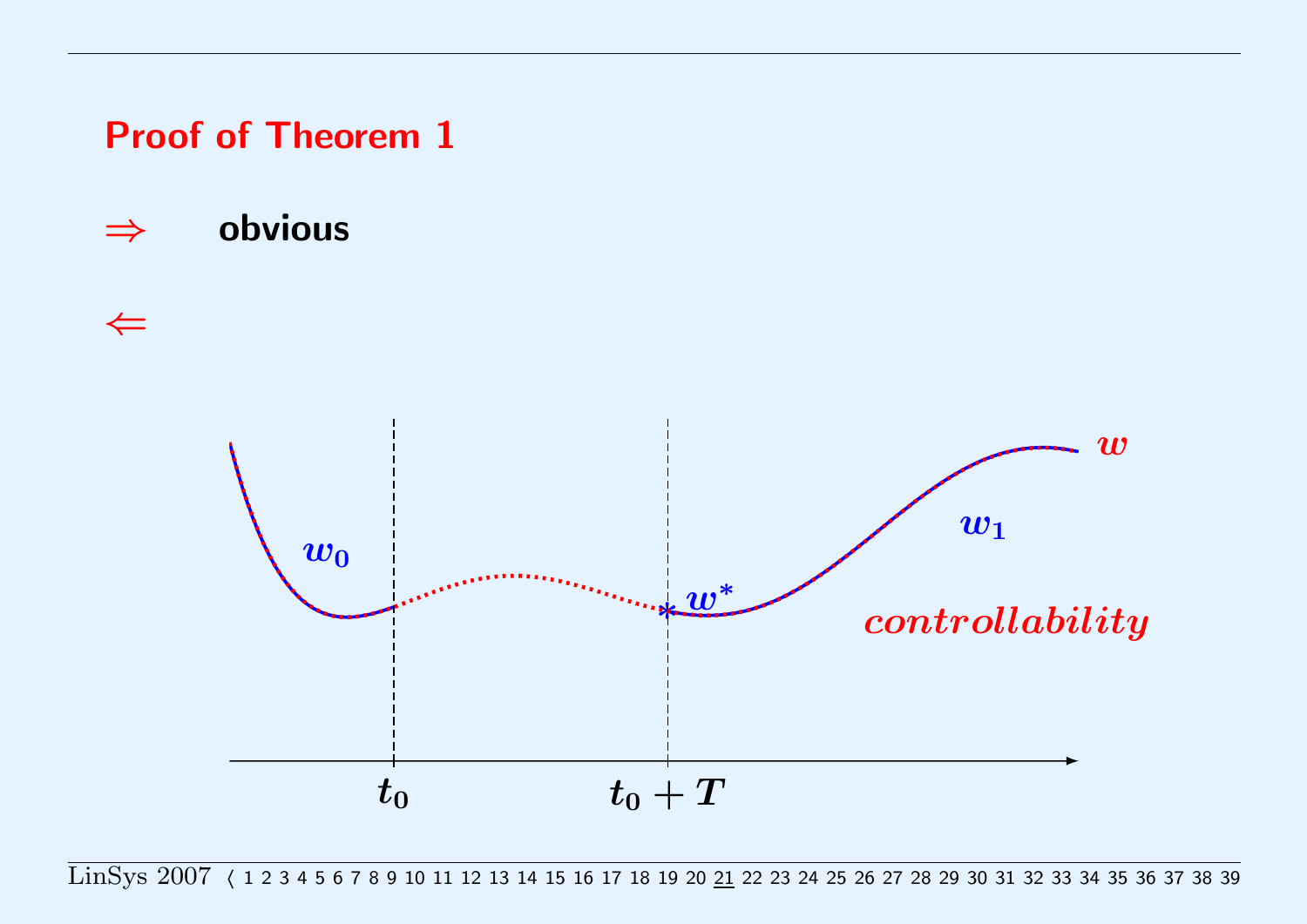What about non-controllable behaviors?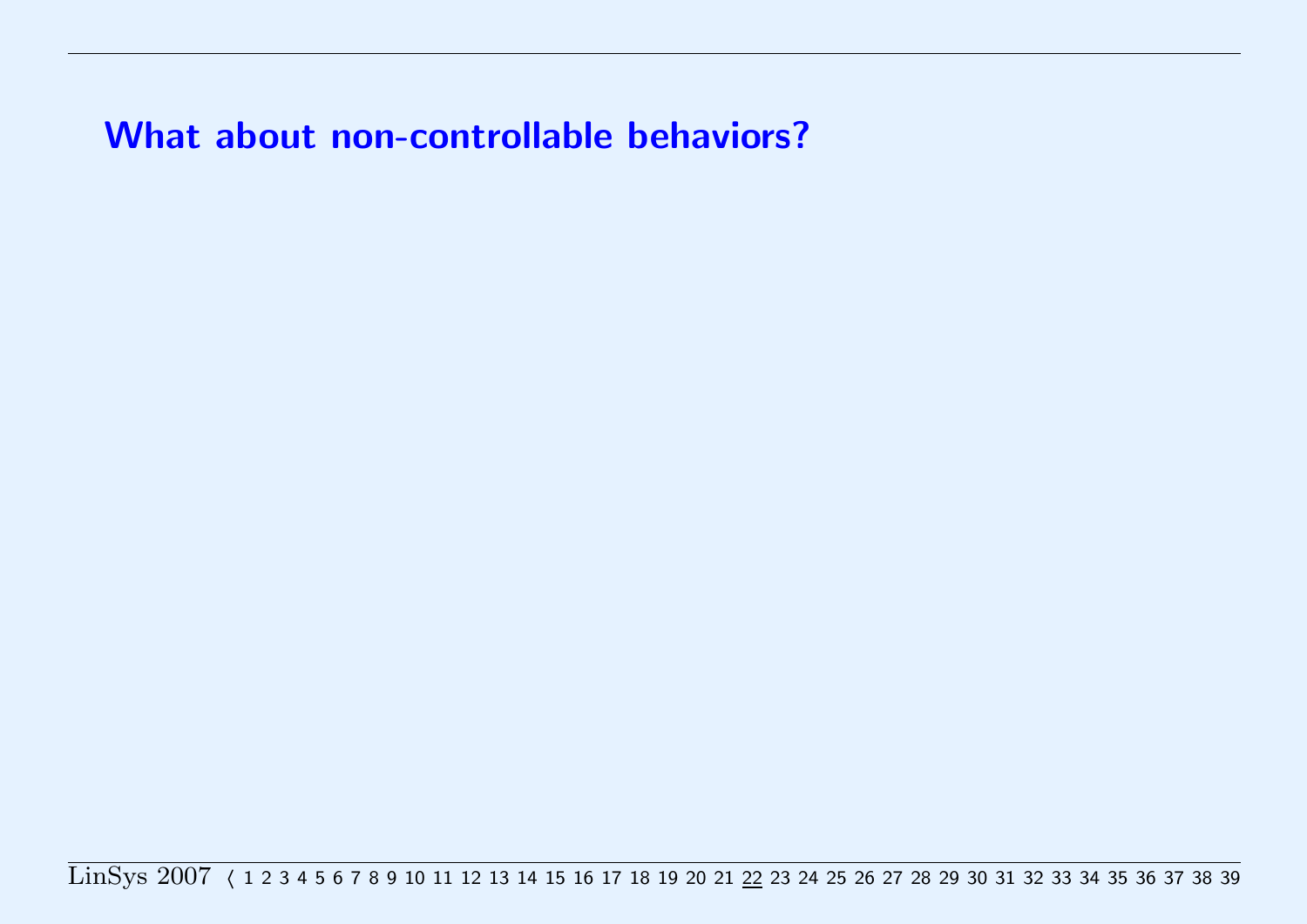<span id="page-39-0"></span>What about non-controllable behaviors?

Controllable/autonomous decomposition

 $\mathfrak{B} = \mathfrak{B}^c \oplus \mathfrak{B}^a$ 

 $\mathfrak{B}^c$  - controllable part of  $\mathfrak B$ 

- $\mathfrak{B}^a$  an autonomous\* part of  $\mathfrak B$
- $*$  autonomous  $=$  with no free variables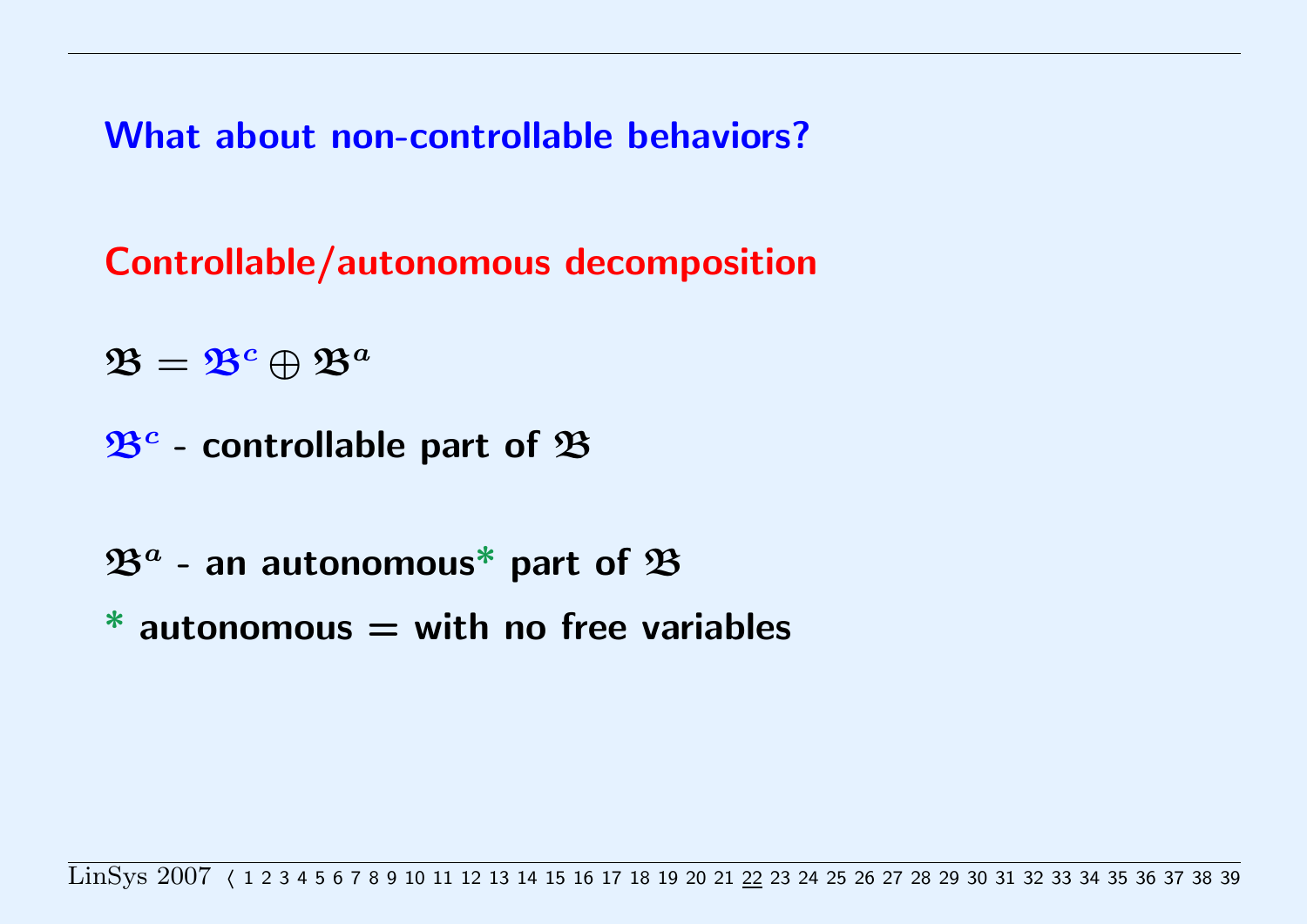Theorem 2 - The following statements are equivalent

- $(i)$   $\mathfrak B$  is point-reachable
- (ii)  $\mathfrak{B}^c$  is point-reachable
- (iii)  $\mathfrak{B}^c$  is trim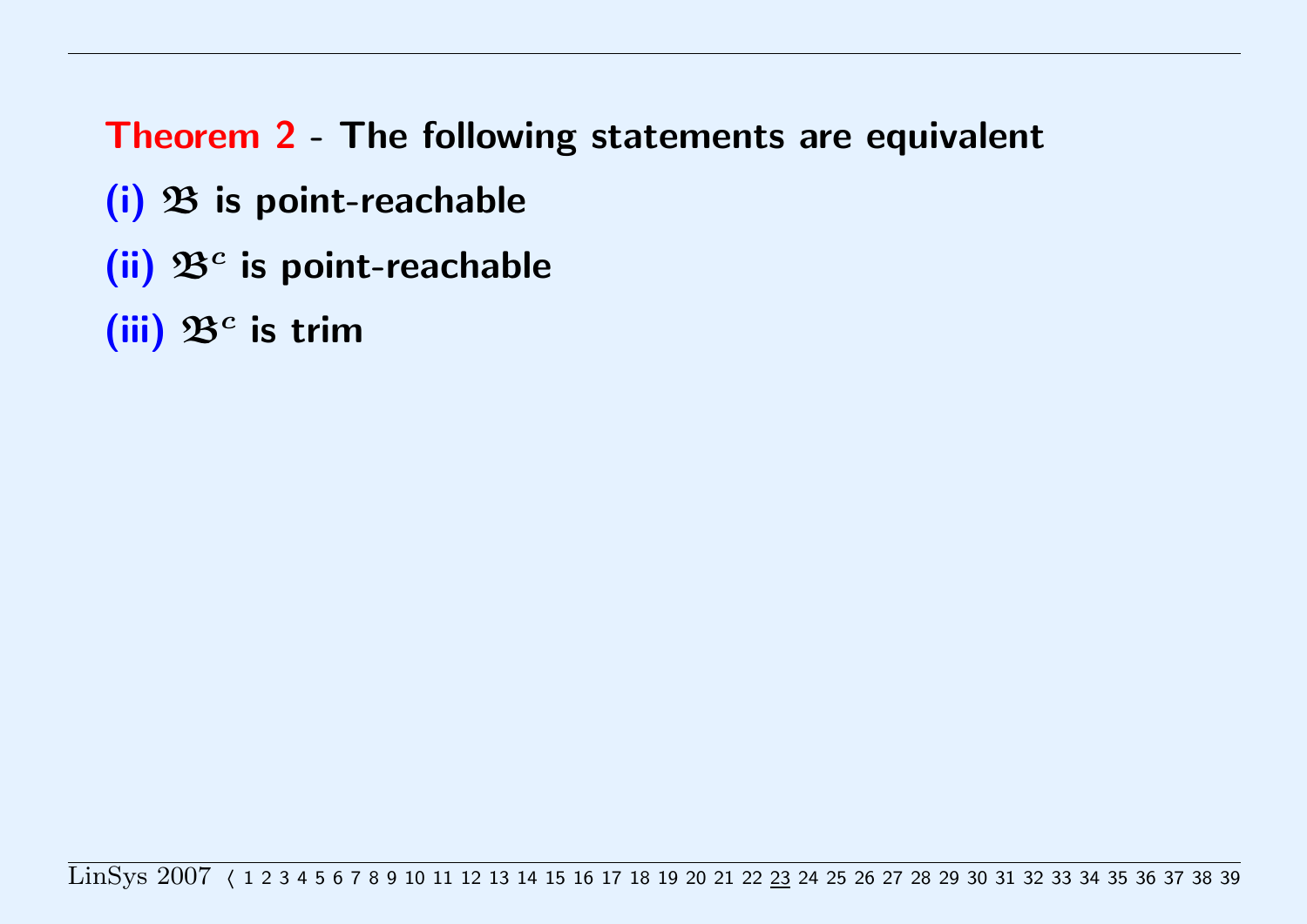<span id="page-41-0"></span>Theorem 2 - The following statements are equivalent

- $(i)$   $\mathfrak B$  is point-reachable
- (ii)  $\mathfrak{B}^c$  is point-reachable
- (iii)  $\mathfrak{B}^c$  is trim
- Proof:  $(ii) \Rightarrow (ii)$  easy  $(iii) \Leftrightarrow (iii)$  Thm 1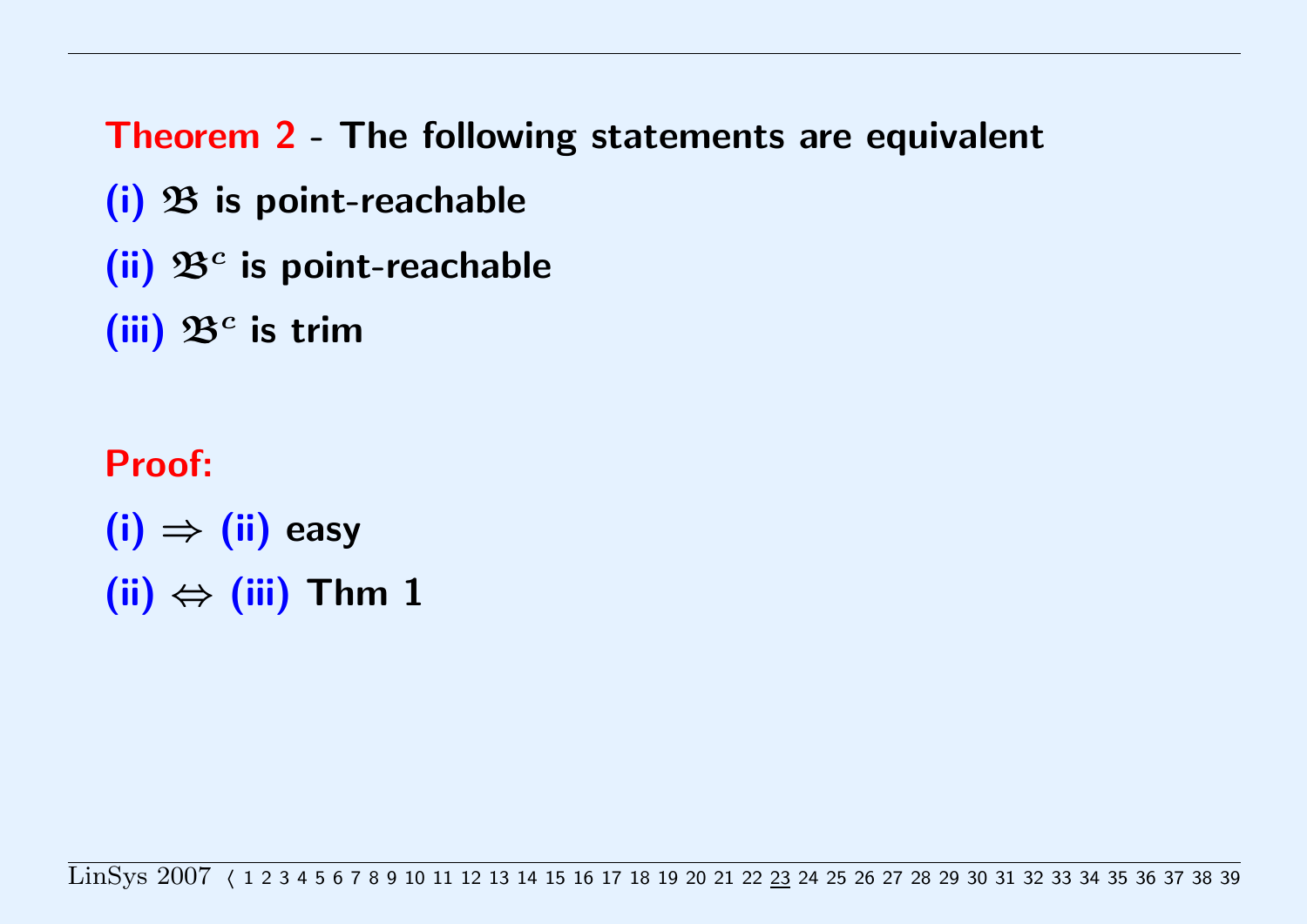<span id="page-42-0"></span>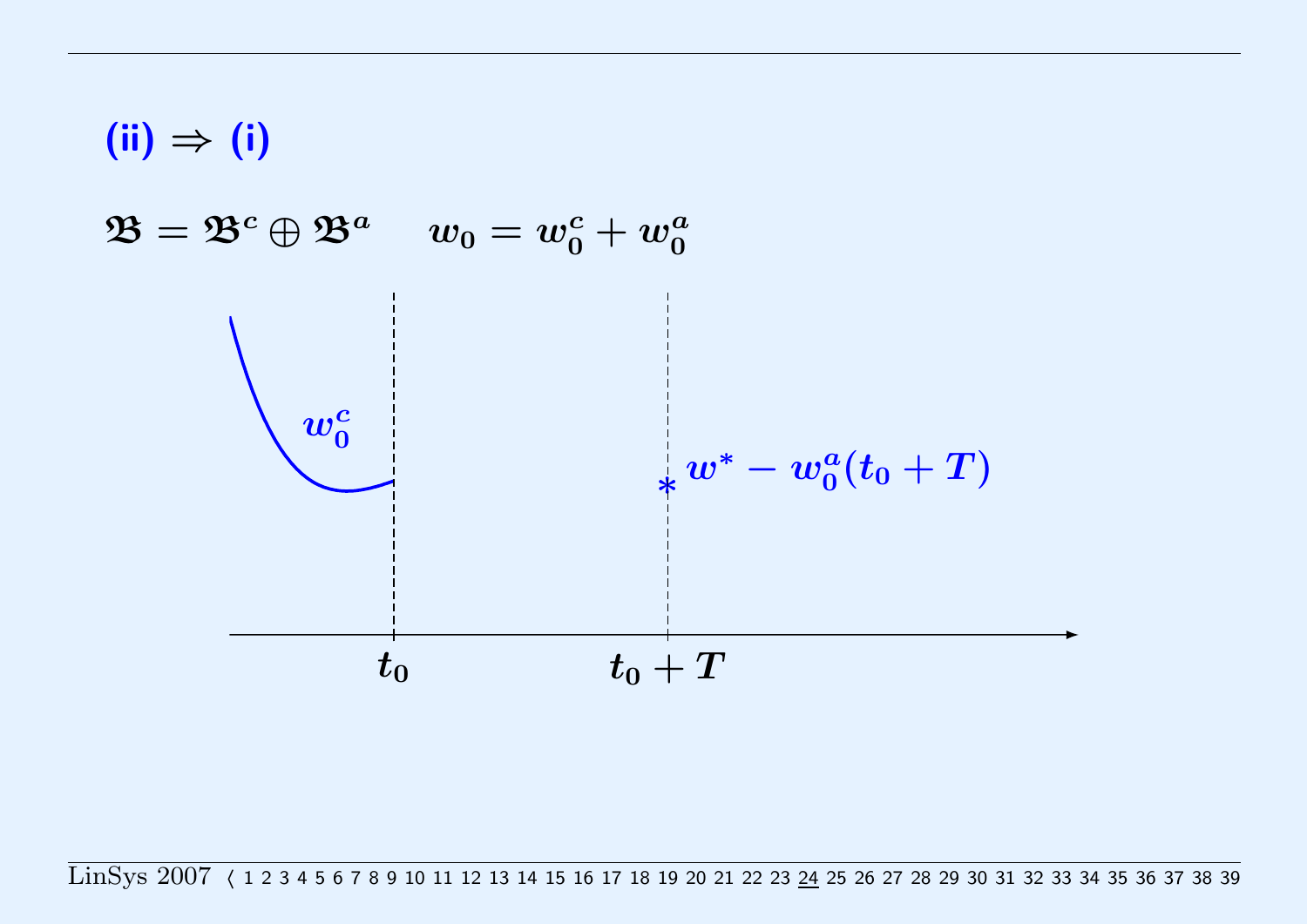<span id="page-43-0"></span>

 $w=w^c+w^a \ \rightarrow$  coincides with  $w_0$  up to  $t_0$  and  $w(t_0+T)=w^*$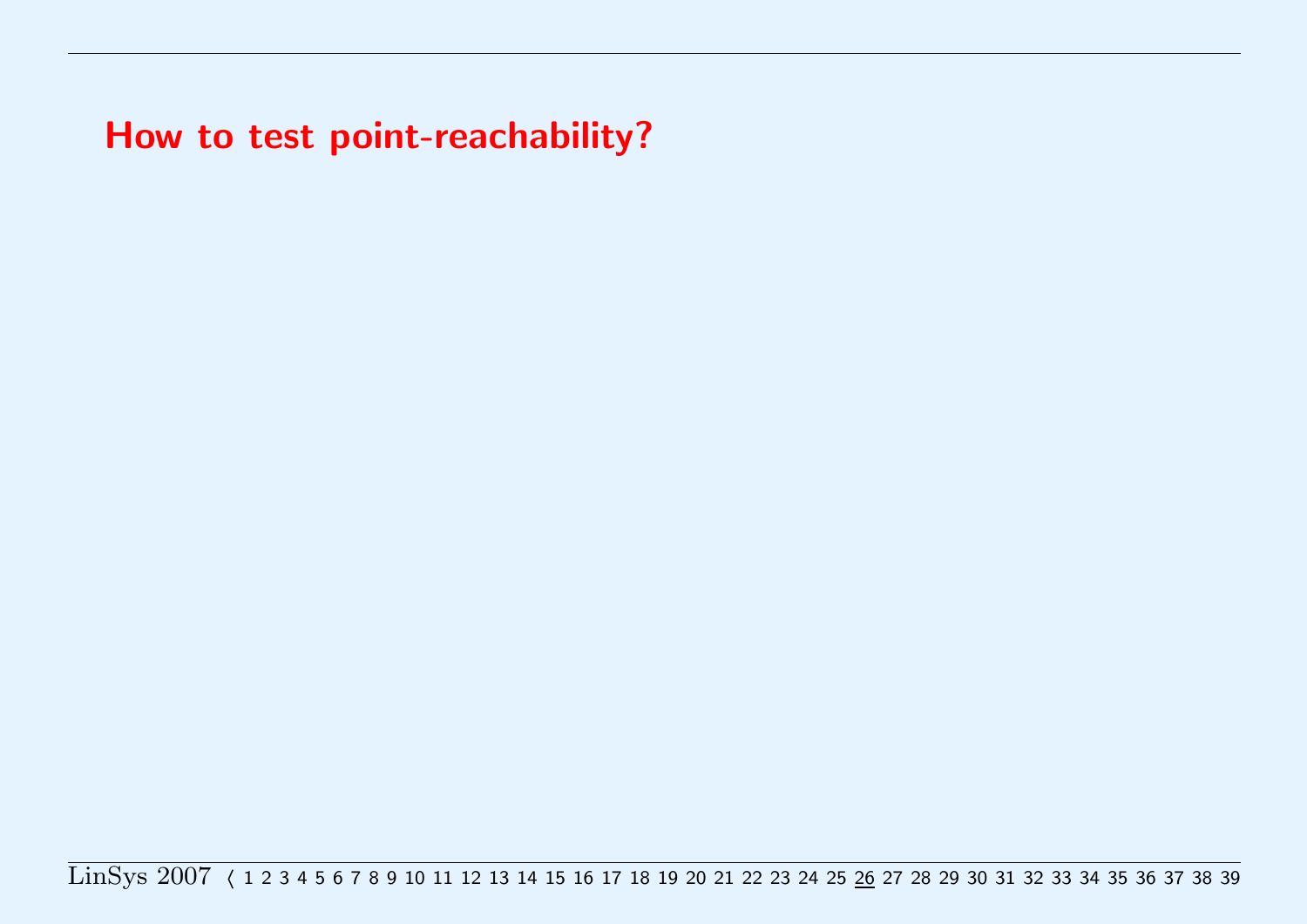• Given  $\mathfrak{B} = \ker R(\sigma)$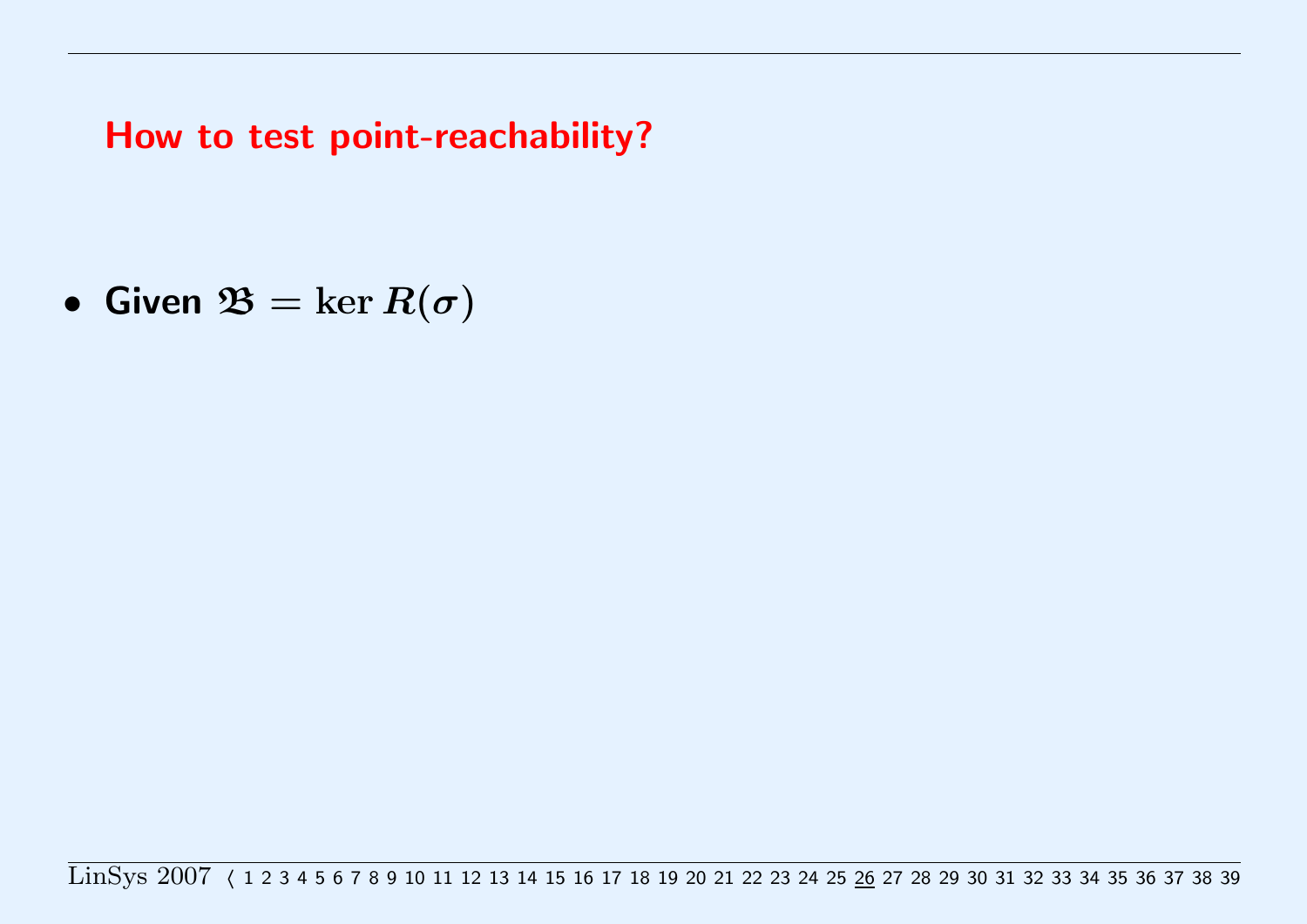- Given  $\mathfrak{B} = \ker R(\sigma)$
- Determine an image representation for its controllable part

- Determine a MRA of 
$$
R(s)
$$
 -

 $\boldsymbol{M(s)=M_{L}s^L+\ldots+M_0}$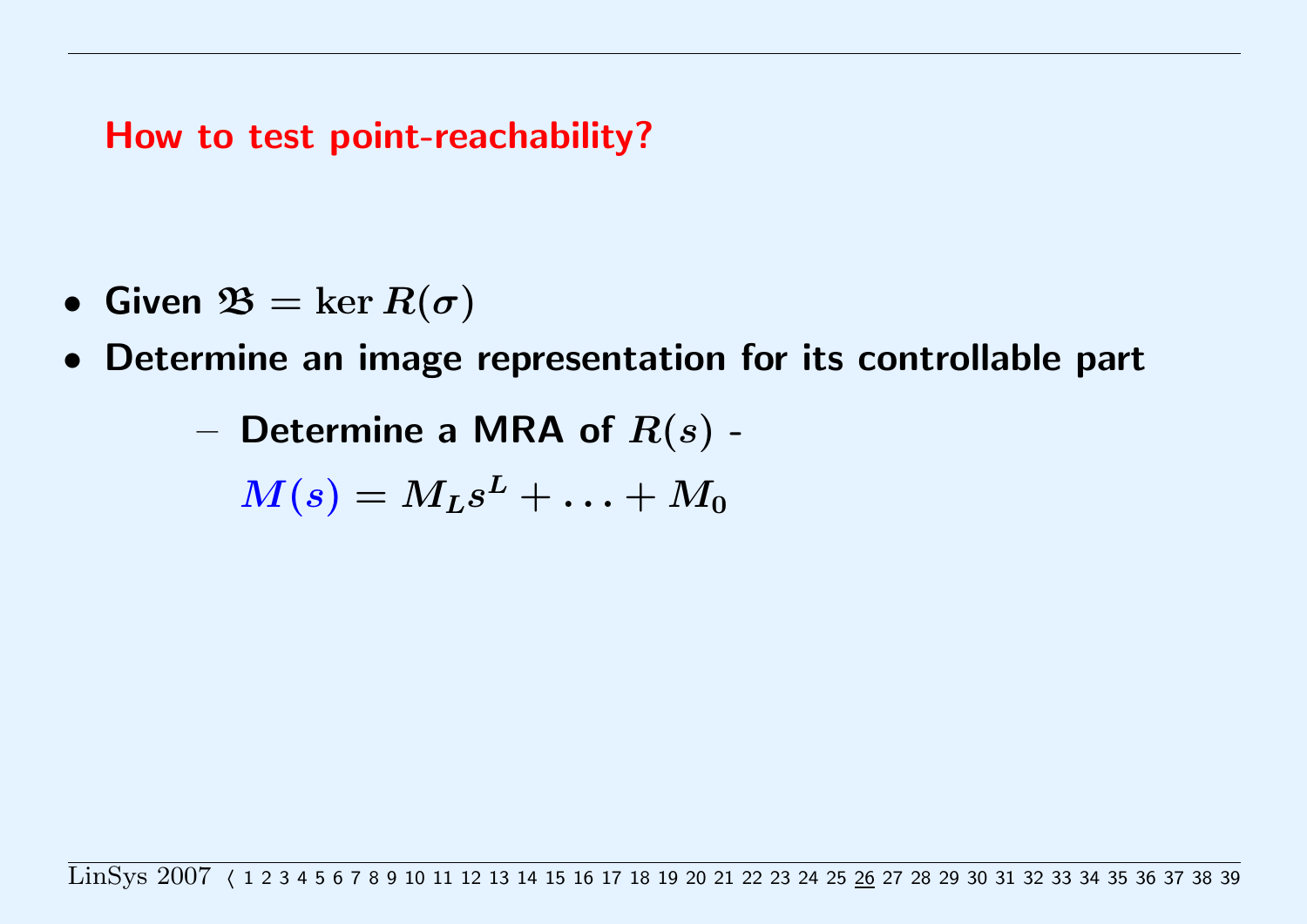- Given  $\mathfrak{B} = \ker R(\sigma)$
- Determine an image representation for its controllable part

- Determine a MRA of 
$$
R(s)
$$
 -

$$
\boldsymbol{M}(s)=\boldsymbol{M}_{\boldsymbol{L}} s^{\boldsymbol{L}}+\ldots+\boldsymbol{M}_{\boldsymbol{0}}
$$

• Form the matrix  $K = [M_L | \dots | M_0]$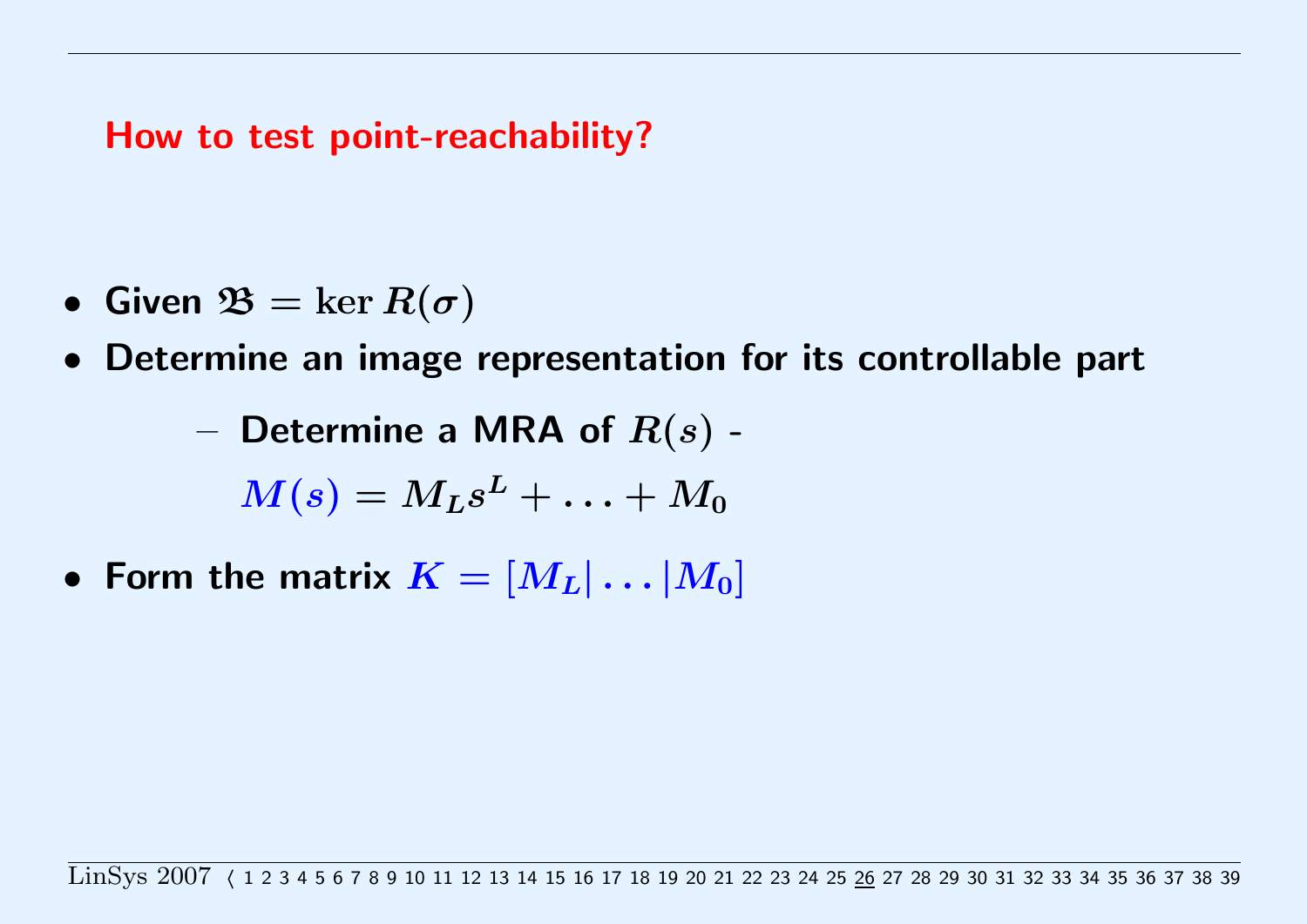- <span id="page-48-0"></span>• Given  $\mathfrak{B} = \ker R(\sigma)$
- Determine an image representation for its controllable part

$$
- \text{ Determine a MRA of } R(s) -
$$

$$
\boldsymbol{M}(s)=\boldsymbol{M_L}s^L+\ldots+ \boldsymbol{M_0}
$$

- Form the matrix  $K = [M_L | \dots | M_0]$
- $\mathfrak B$  is point-reachable iff  $K$  has frr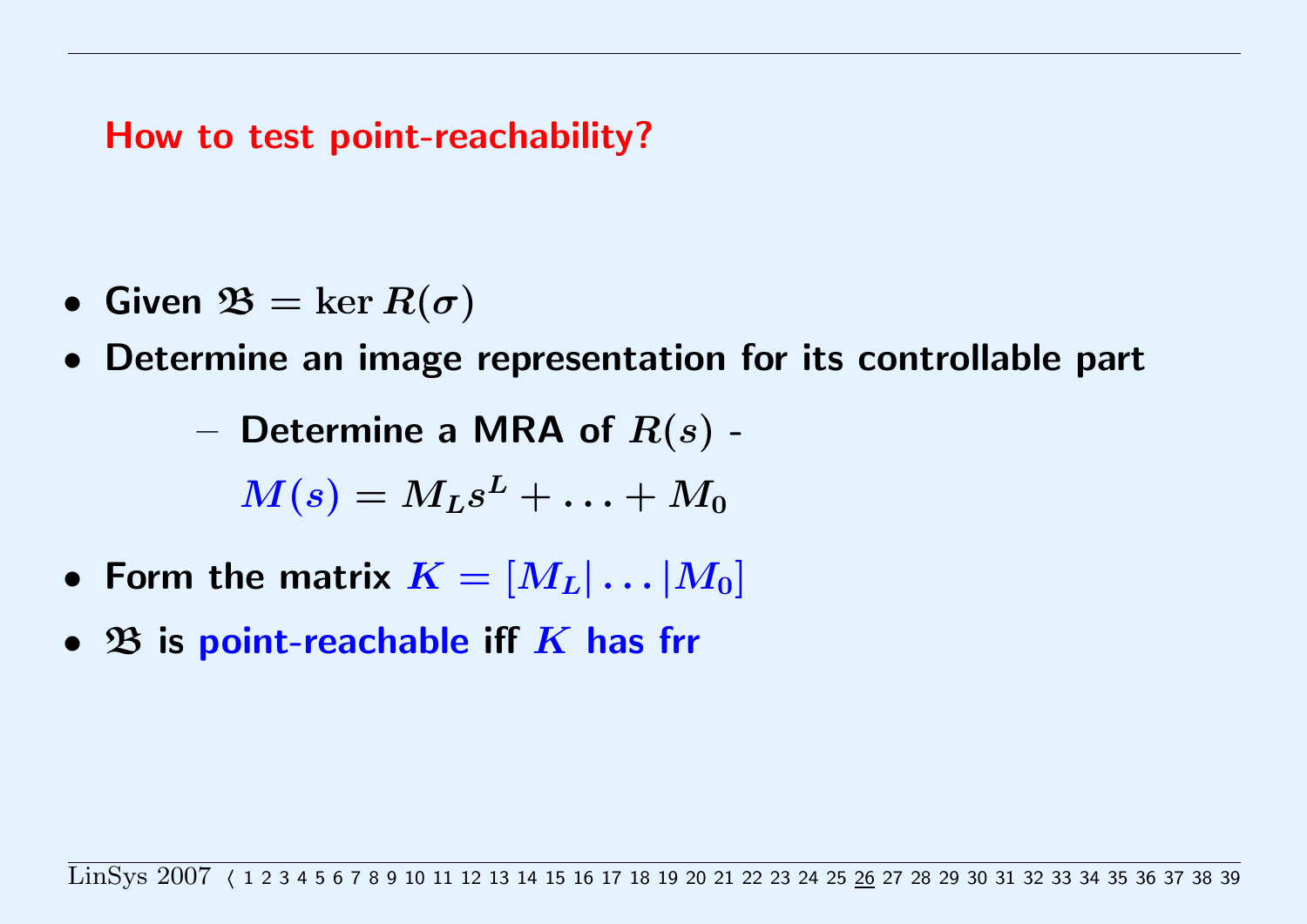<span id="page-49-0"></span>
$$
\mathfrak{B} = \ker(\sigma - 1)[\sigma + 1 \ \sigma + 2]
$$
  

$$
\mathfrak{B}^c = \text{im} \begin{bmatrix} -(\sigma + 2) \\ \sigma + 1 \end{bmatrix}
$$
  

$$
\text{range}(\mathfrak{B}^c) = \text{im} \begin{bmatrix} -1 & -2 \\ 1 & 1 \end{bmatrix} = \mathbb{R}^2
$$

## Thus  $\mathfrak{B}^c$  is trim and  $\mathfrak{B}$  is point-reachable

LinSys 2007 ([1](#page-3-0)23 4 5 6 7 8 9 10 11 12 13 14 15 16 17 18 19 [2](#page-6-0)0 21 22 23 24 25 26 27 28 29 [3](#page-7-0)0 [31](#page-53-0) [32](#page-54-0) [33](#page-55-0) [34](#page-56-0) [35](#page-61-0) [36](#page-62-0) [37](#page-63-0) [38](#page-64-0) [39](#page-65-0)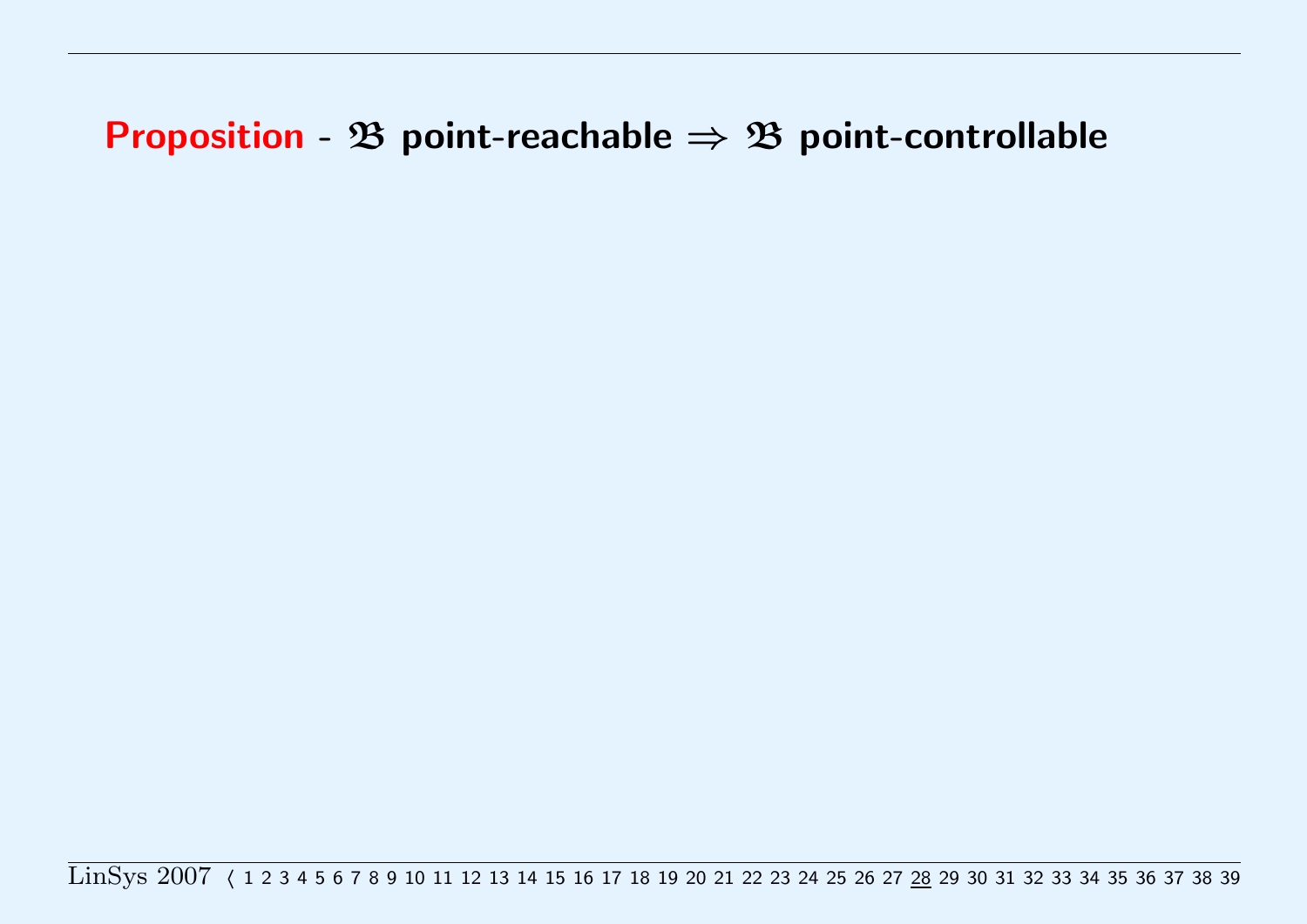<span id="page-51-0"></span>**Proof** - using the trimness of  $\mathfrak{B}^c$ 

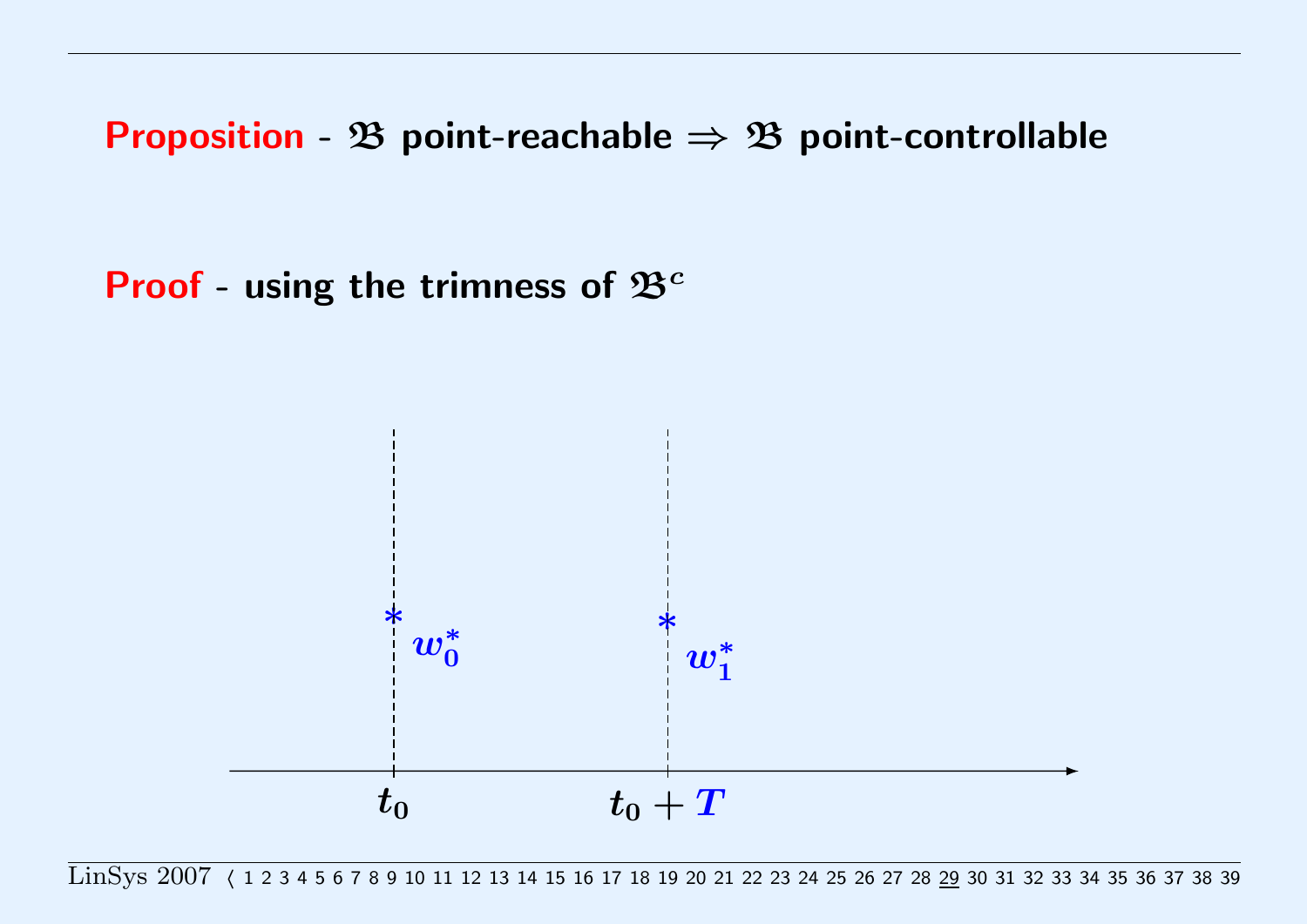<span id="page-52-0"></span>**Proof** - using the trimness of  $\mathfrak{B}^c$ 

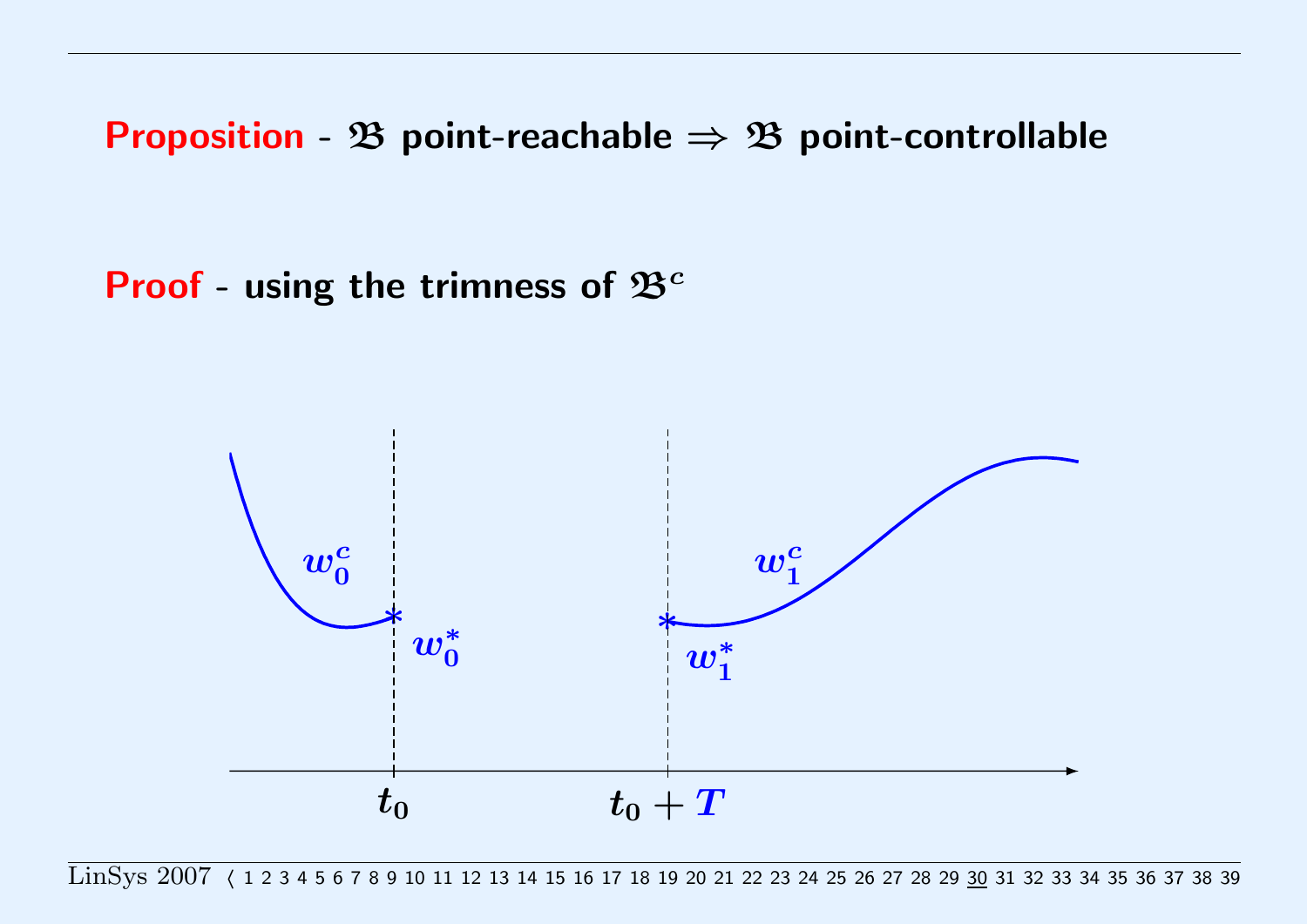<span id="page-53-0"></span>**Proof** - using the trimness of  $\mathfrak{B}^c$ 

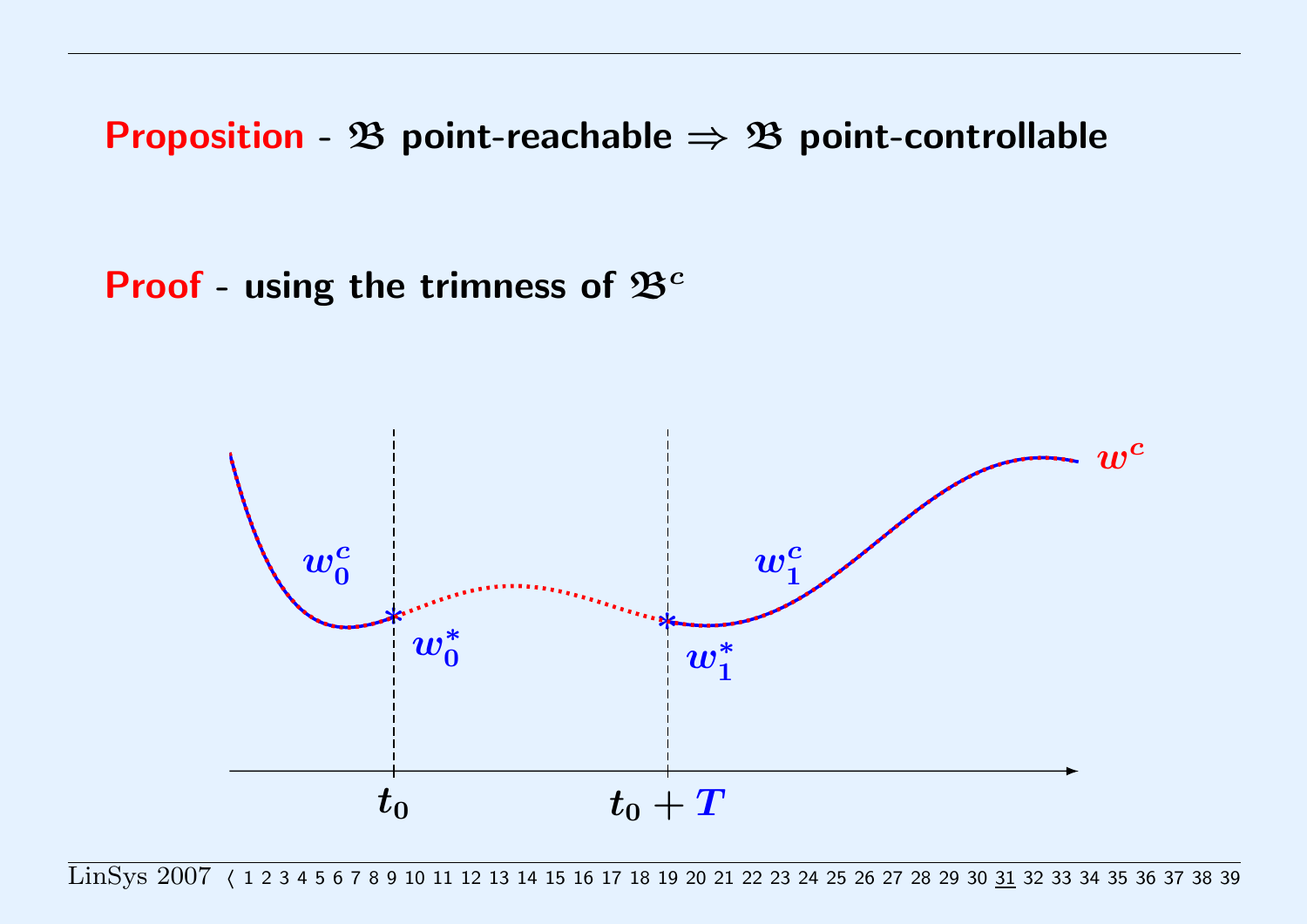### <span id="page-54-0"></span>**Example -**  $\mathfrak{B}$  **point-reachable**  $\notin \mathfrak{B}$  **point-controllable**

$$
\mathfrak{B}=\ker(\sigma^3-1)\hspace{0.4cm} w(t+3)=w(t)
$$

### $\mathfrak B$  is point-controllable but not point-reachable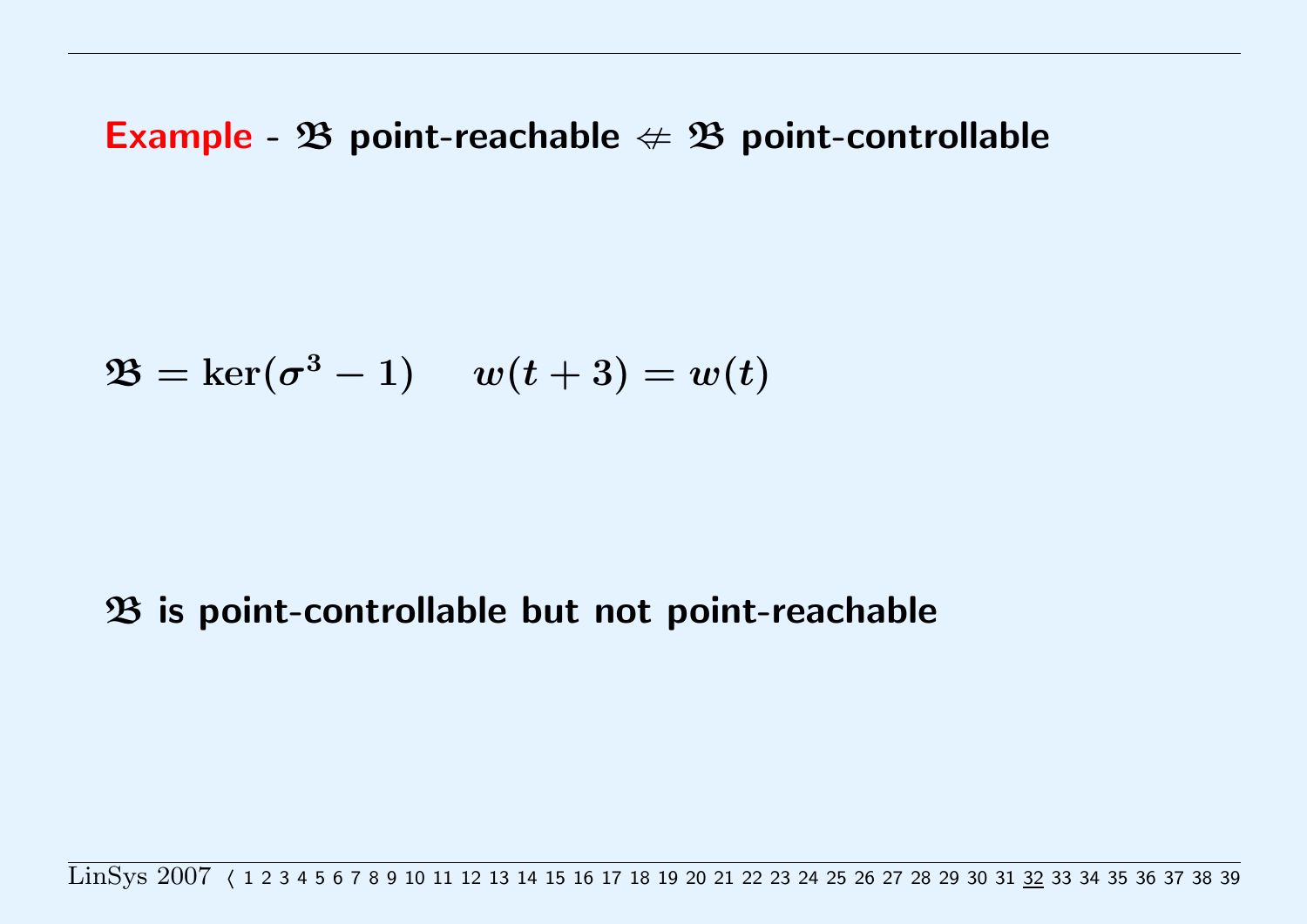<span id="page-55-0"></span>For kernel behaviors



behavioral controllability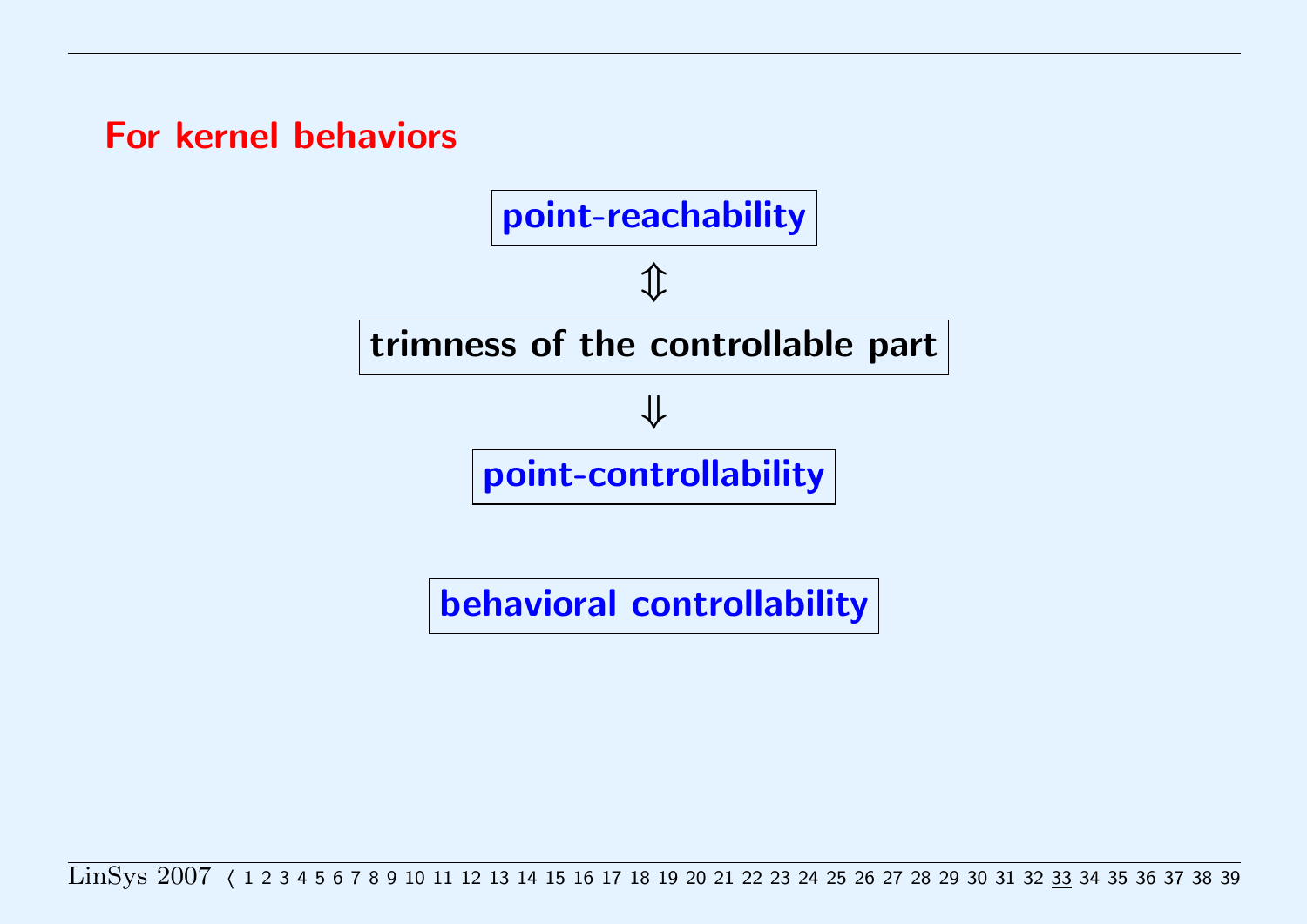### <span id="page-56-0"></span>For state behaviors

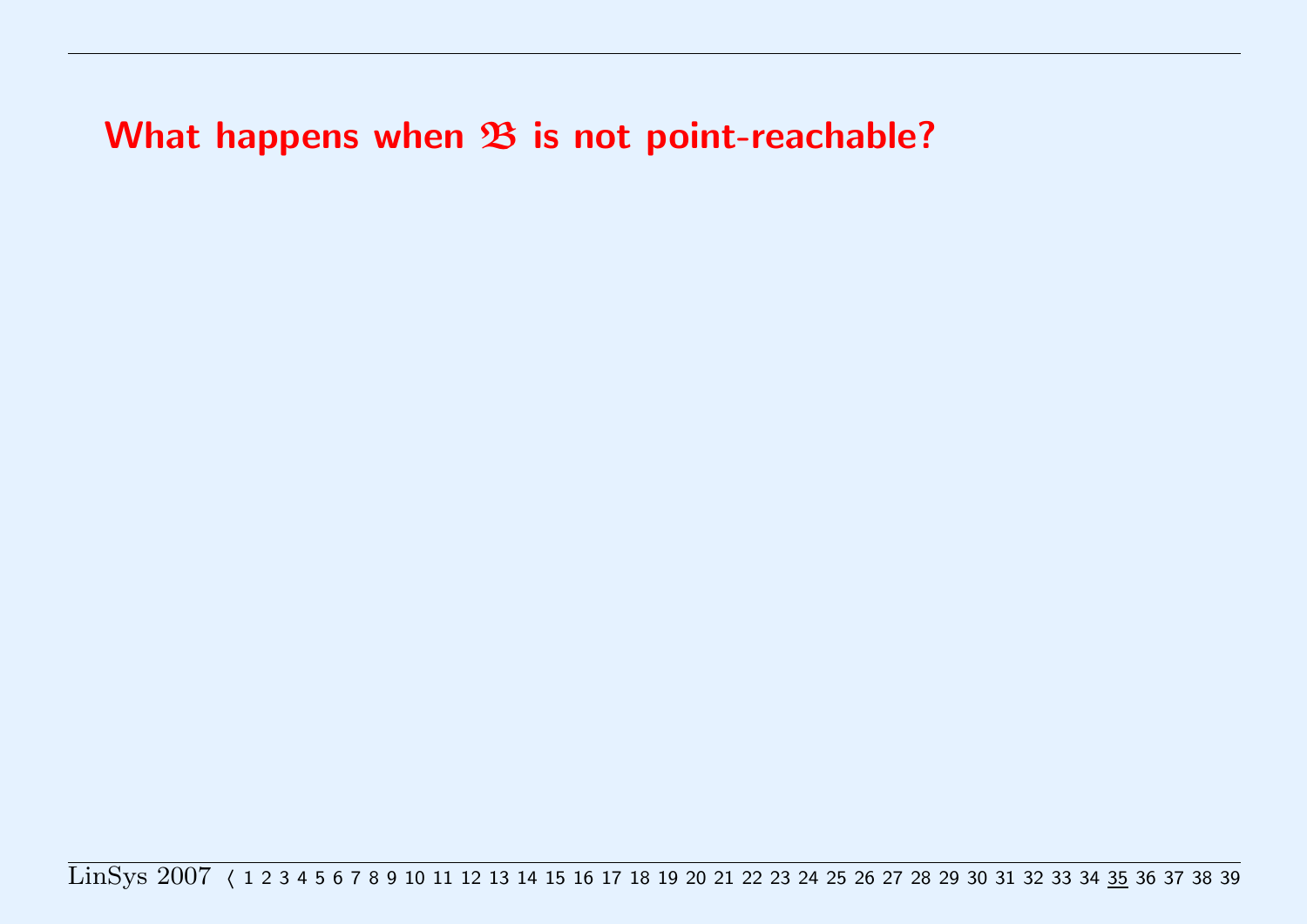• No other sub-behavior of  $\mathfrak B$  is point-reachable (every supra-behavior of a point-reachable one is also point-reachable)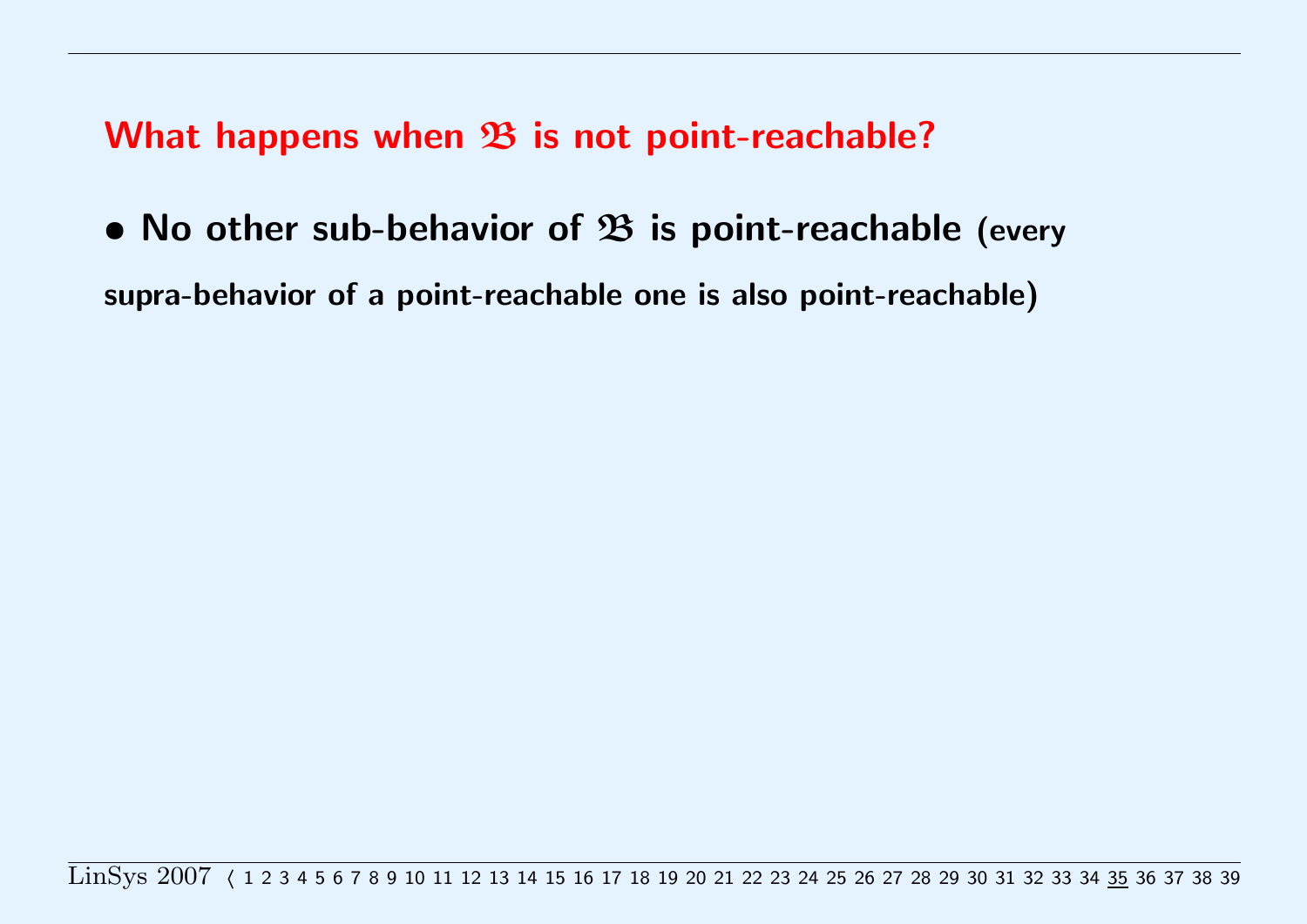• No other sub-behavior of  $\mathfrak B$  is point-reachable (every supra-behavior of a point-reachable one is also point-reachable)

Characterization of  $\mathfrak{R}(\mathfrak{B})$ ?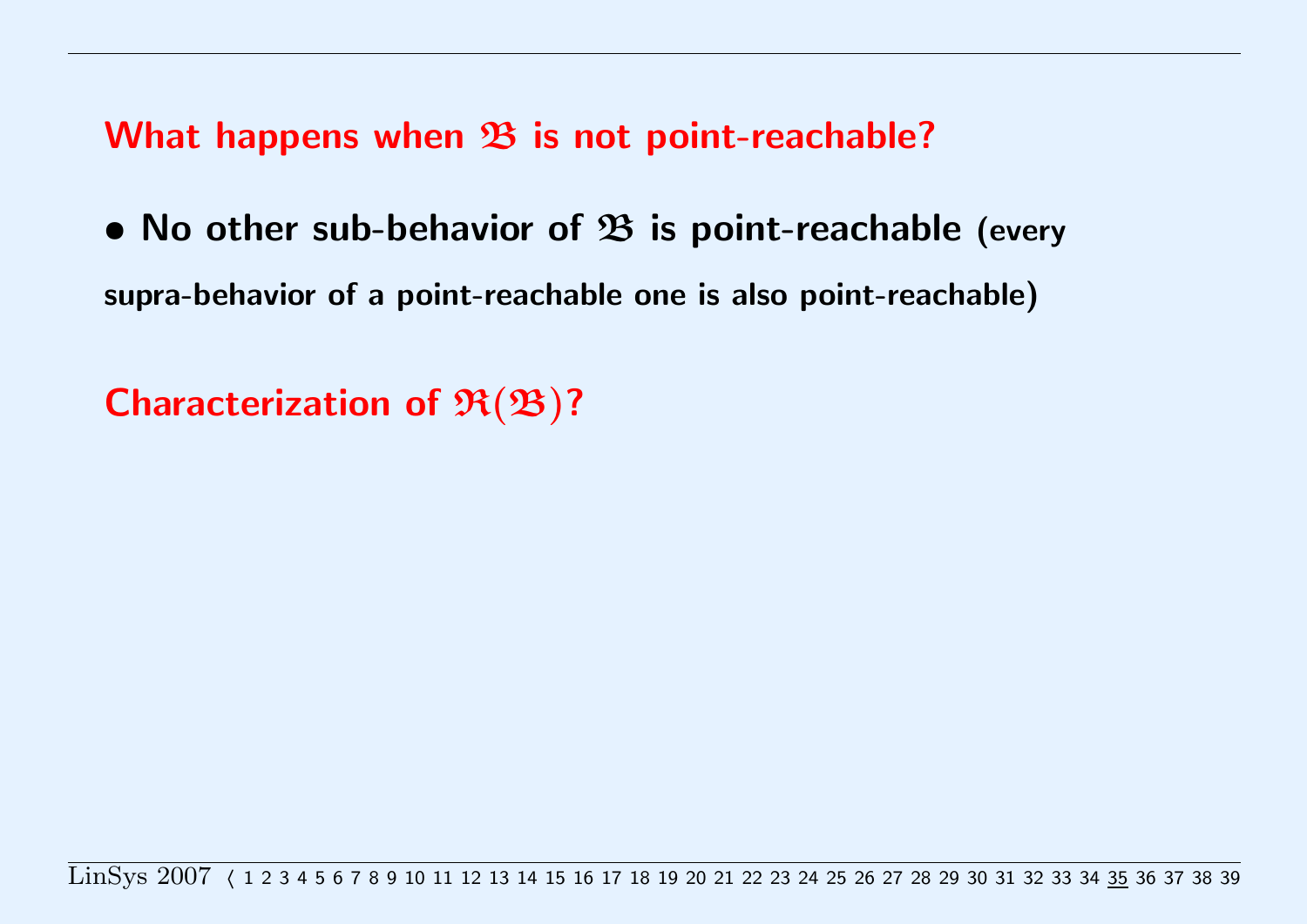• No other sub-behavior of  $\mathfrak B$  is point-reachable (every supra-behavior of a point-reachable one is also point-reachable)

Characterization of  $\mathfrak{R}(\mathfrak{B})$ ?

Either  $\mathfrak{R}(\mathfrak{B}) = \varnothing$  or  $\mathfrak{R}(\mathfrak{B}) = \text{range}(\mathfrak{B}^c)$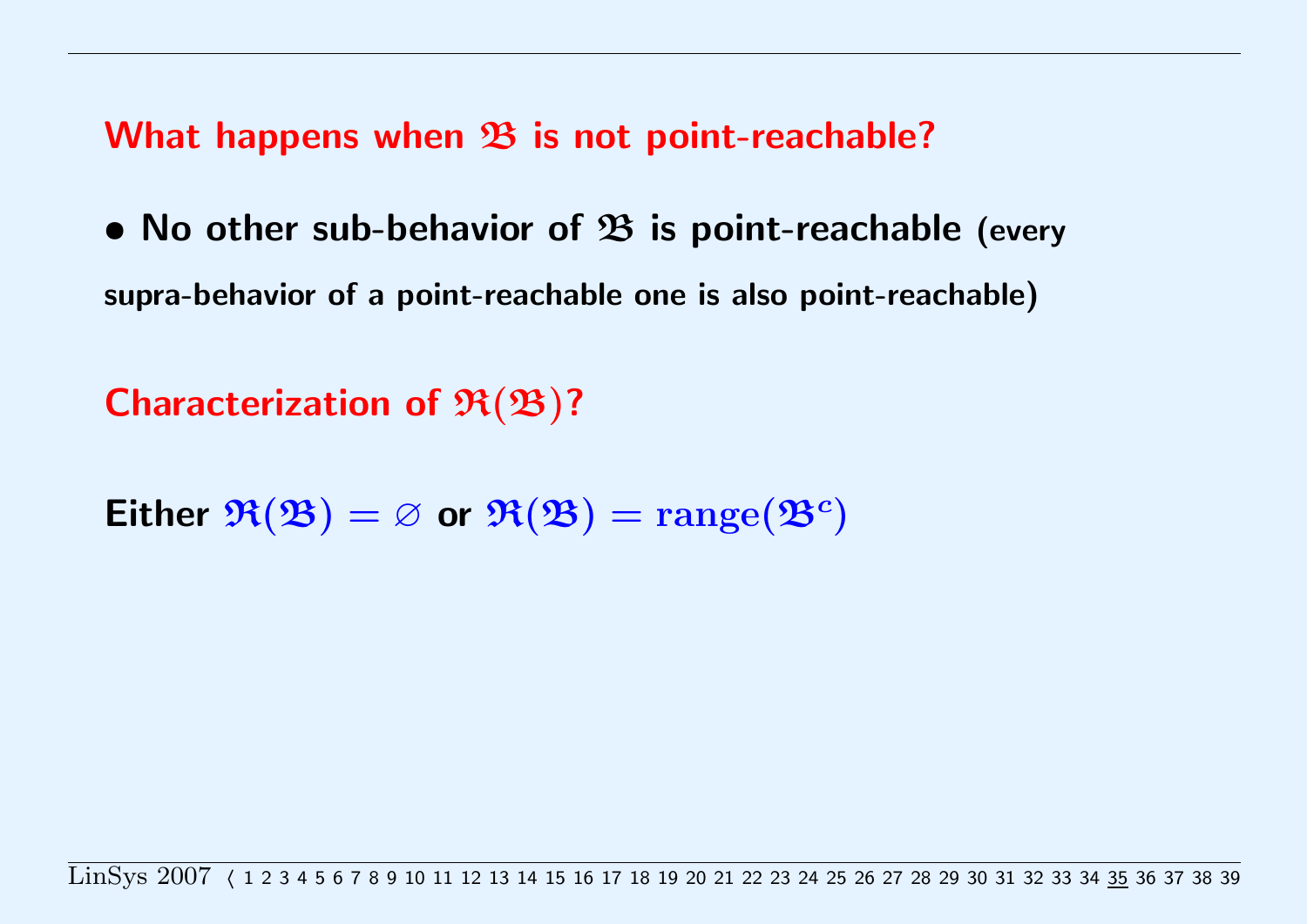<span id="page-61-0"></span>• No other sub-behavior of  $\mathfrak B$  is point-reachable (every supra-behavior of a point-reachable one is also point-reachable)

## Characterization of  $\mathfrak{R}(\mathfrak{B})$ ?

Either  $\mathfrak{R}(\mathfrak{B}) = \varnothing$  or  $\mathfrak{R}(\mathfrak{B}) = \text{range}(\mathfrak{B}^c)$ 

 $\mathfrak{R}(\mathfrak{B}) = \text{range}(\mathfrak{B}^c) \Leftrightarrow \text{range}(\mathfrak{B}^a) \subset \text{range}(\mathfrak{B}^c)$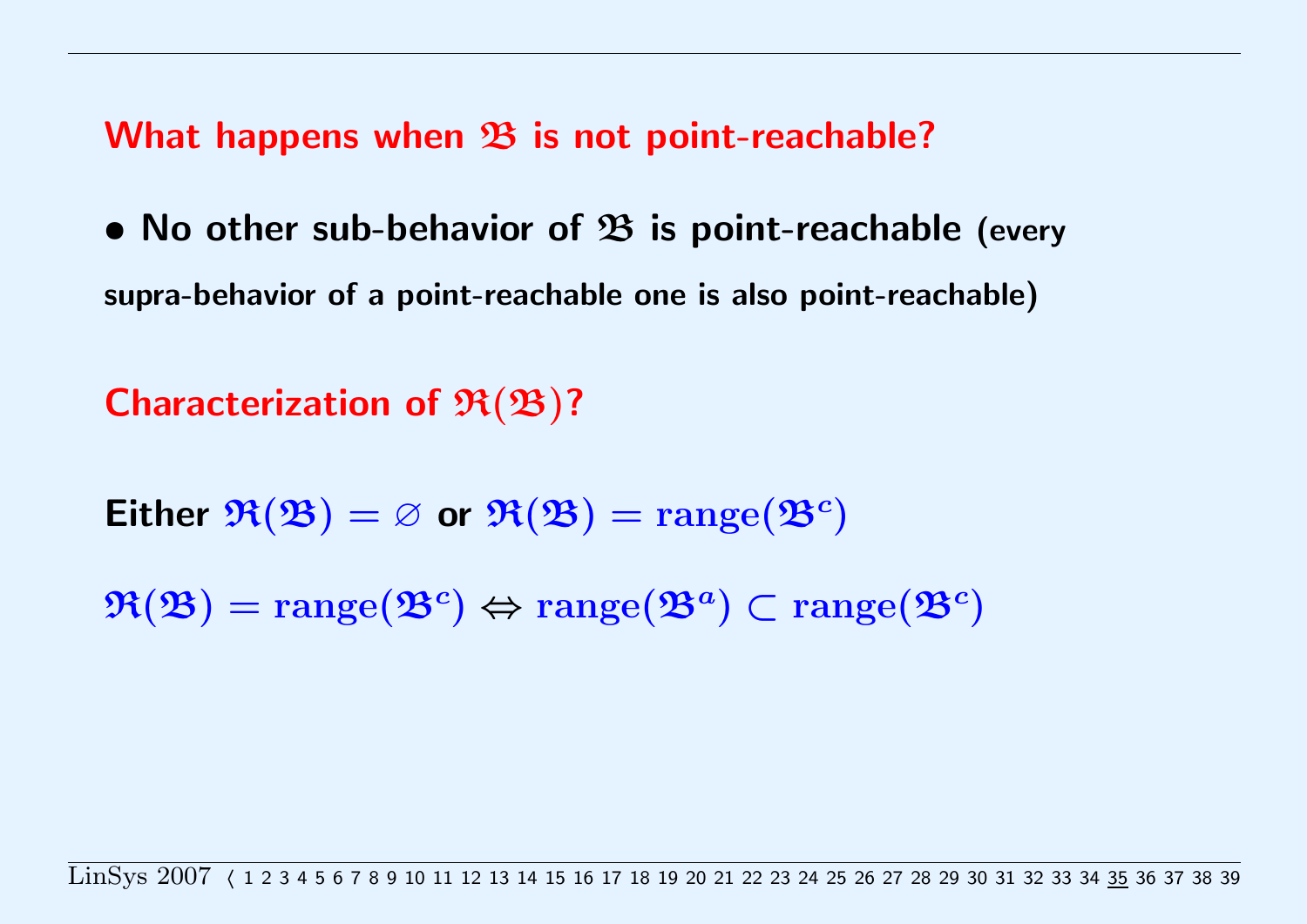#### <span id="page-62-0"></span>**Example**  $\mathfrak{B}=\mathfrak{B}^c\oplus\mathfrak{B}^a$

$$
\mathfrak{B}^c = \operatorname{im} \ \left[\begin{array}{c} \sigma+1\\ 1-\sigma\\ 2 \end{array}\right]
$$

 $\mathfrak{B}^{a}=\{w=(w_{1},w_{2},w_{3})\mid(\sigma-1)w_{1}=0,\;w_{2}=w_{1},\;w_{3}=0\}$  $2w_2\}$ 

 $\mathrm{range}(\mathfrak{B}^c)=\{(w_1^*,w_2^*,w_3^*)\in \mathbb{R}^3\mid w_3^*=w_1^*+w_2^*\}$  $\mathrm{range}(\mathfrak{B}^a)=\{(w_1^*,w_2^*,w_3^*)\in \mathbb{R}^3\mid w_3^*=w_1^*+w_2^*,\ w_2=w_1\}$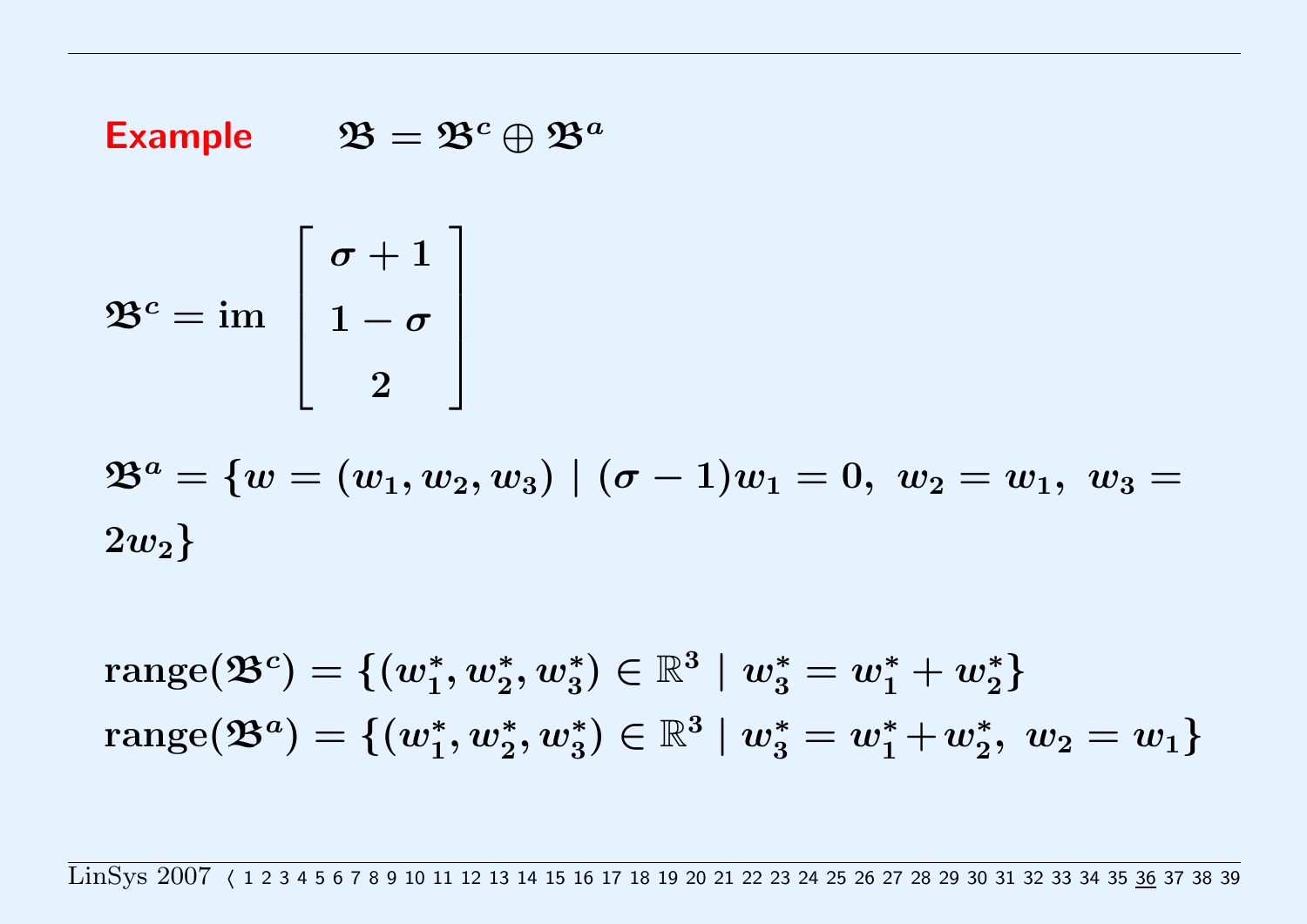<span id="page-63-0"></span>Example (cont.)

 $\mathrm{range}(\mathfrak{B}^a)\subset\mathrm{range}(\mathfrak{B}^c)$ 

### Thus

 $\Re(\mathfrak{B}) = \mathrm{range}(\mathfrak{B}^c) {=} \left\{ (w_1^*, w_2^*, w_3^*) \in \mathbb{R}^3 \,\, | \,\, w_3^* = w_1^* + w_2^* \right\}$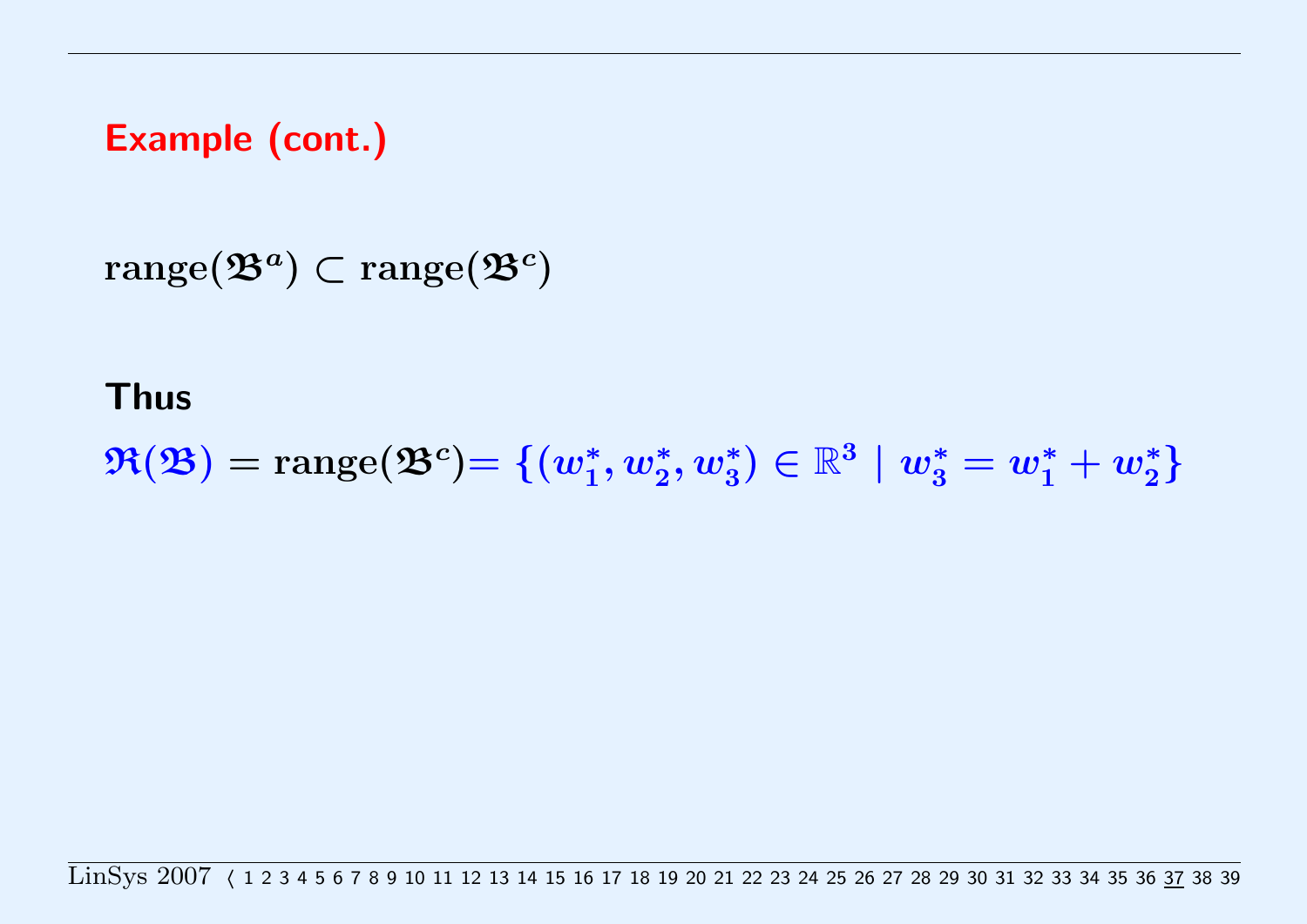## <span id="page-64-0"></span>Example  $\mathfrak{B} = \mathfrak{B}^c \oplus \mathfrak{B}^a$

$$
\mathfrak{B}^c = \operatorname{im} \ \left[\begin{array}{c} \sigma+1\\ 1-\sigma\\ 2 \end{array}\right]
$$

$$
\mathfrak{B}^{a}=\{w=(w_{1},w_{2},w_{3})\mid(\sigma-1)w_{1}=0,\;w_{2}=-w_{1},\;w_{3}=2w_{2}\}
$$

 $\mathrm{range}(\mathfrak{B}^c)=\{(w_1^*,w_2^*,w_3^*)\in \mathbb{R}^3\mid w_3^*=w_1^*+w_2^*\}$  $\mathrm{range}(\mathfrak{B}^a)=\{(w_1^*, w_2^*, w_3^*)\in \mathbb{R}^3\,\,|\,\,\,w_2=-w_1,\,\,w_3=2w_2\}$